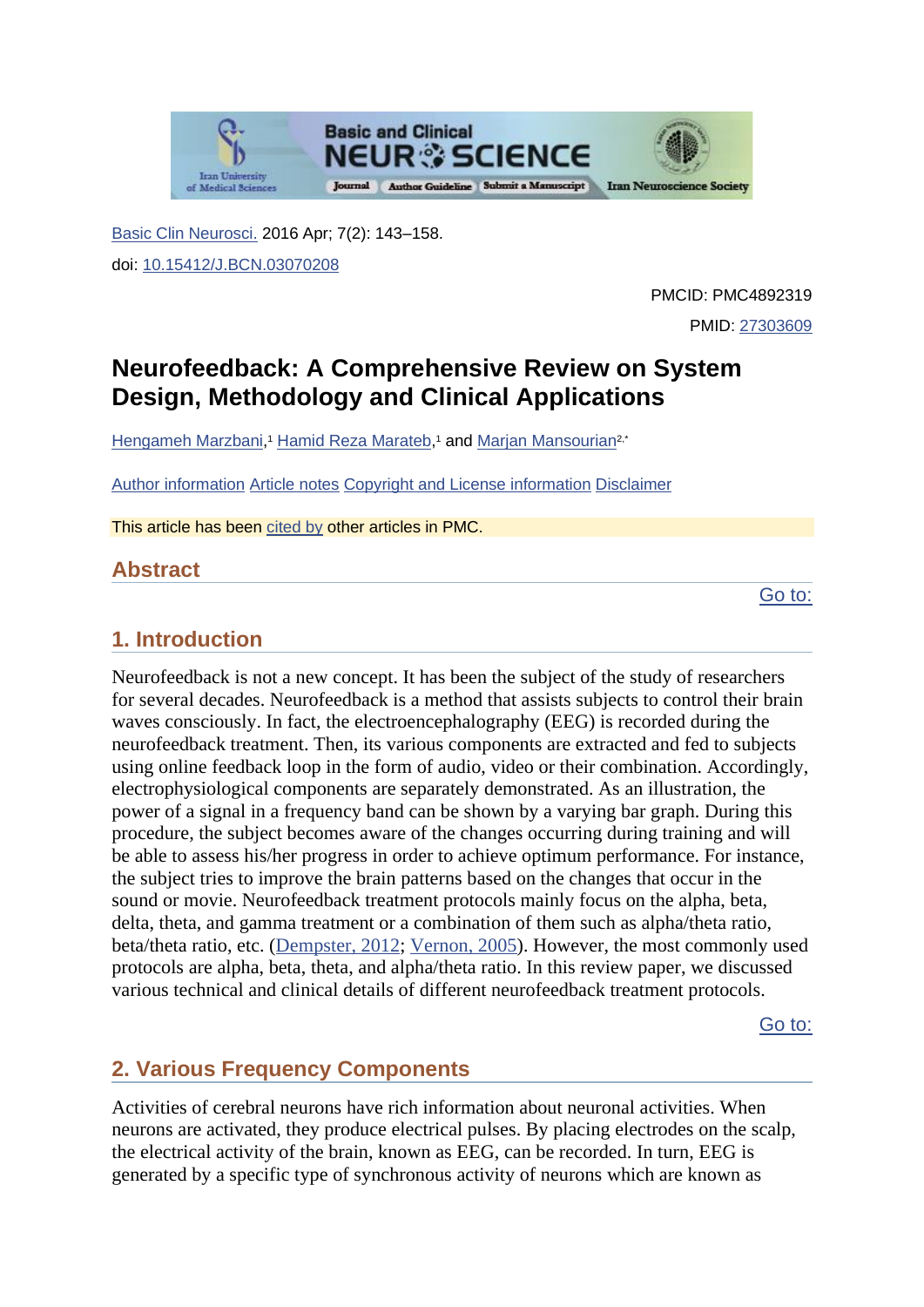pyramidal neurons and the electrical output is thus reflected in the following areas of the skin where the electrodes are located. Different patterns of electrical activity, known as brain waves, could be recognized by their amplitudes and frequencies. Frequency indicates how fast the waves oscillate which is measured by the number of waves per second (Hz), while amplitude represents the power of these waves measured by microvolt  $(\mu V)$ .

Different frequency components are categorized into delta (less than 4 Hz), theta (4–8 Hz), alpha (8–13 Hz), beta (13–30 Hz), and gamma (30–100 Hz) where each represents a particular physiological function. In summary, delta waves are observed in the EEG signal when a person is asleep, theta waves when a person is sleepy, alpha waves when a person is relaxed and his/her muscles are loose but he/she is awake, beta waves when a person is alert and gamma waves are observed when a person is trying to solve a problem [\(Table 1\)](https://www.ncbi.nlm.nih.gov/pmc/articles/PMC4892319/table/T1/). However, there are differences in defining the exact range of frequency components in different studies.

 $\mathbf{I}$ 

#### **Table 1.**

Specific brainwaves with their characteristics.

 $\mathbf{I}$ 

| Common brainwave<br>frequency | Frequency<br>range (Hz) | <b>General characteristics</b>                                                                                       |  |
|-------------------------------|-------------------------|----------------------------------------------------------------------------------------------------------------------|--|
| Delta                         | $1 - 4$                 | Sleep, repair, complex problem solving, unawareness, deep-<br>unconsciousness                                        |  |
| Theta                         | $4 - 8$                 | Creativity, insight, deep states, unconsciousness, optimal<br>meditative state, depression, anxiety, distractibility |  |
| Alpha                         | $8 - 13$                | Alertness and peacefulness, readiness, meditation, deeply-<br>relaxed                                                |  |
| Lower alpha                   | $8 - 10$                | Recalling                                                                                                            |  |
| Upper alpha                   | $10 - 13$               | Optimize cognitive performance                                                                                       |  |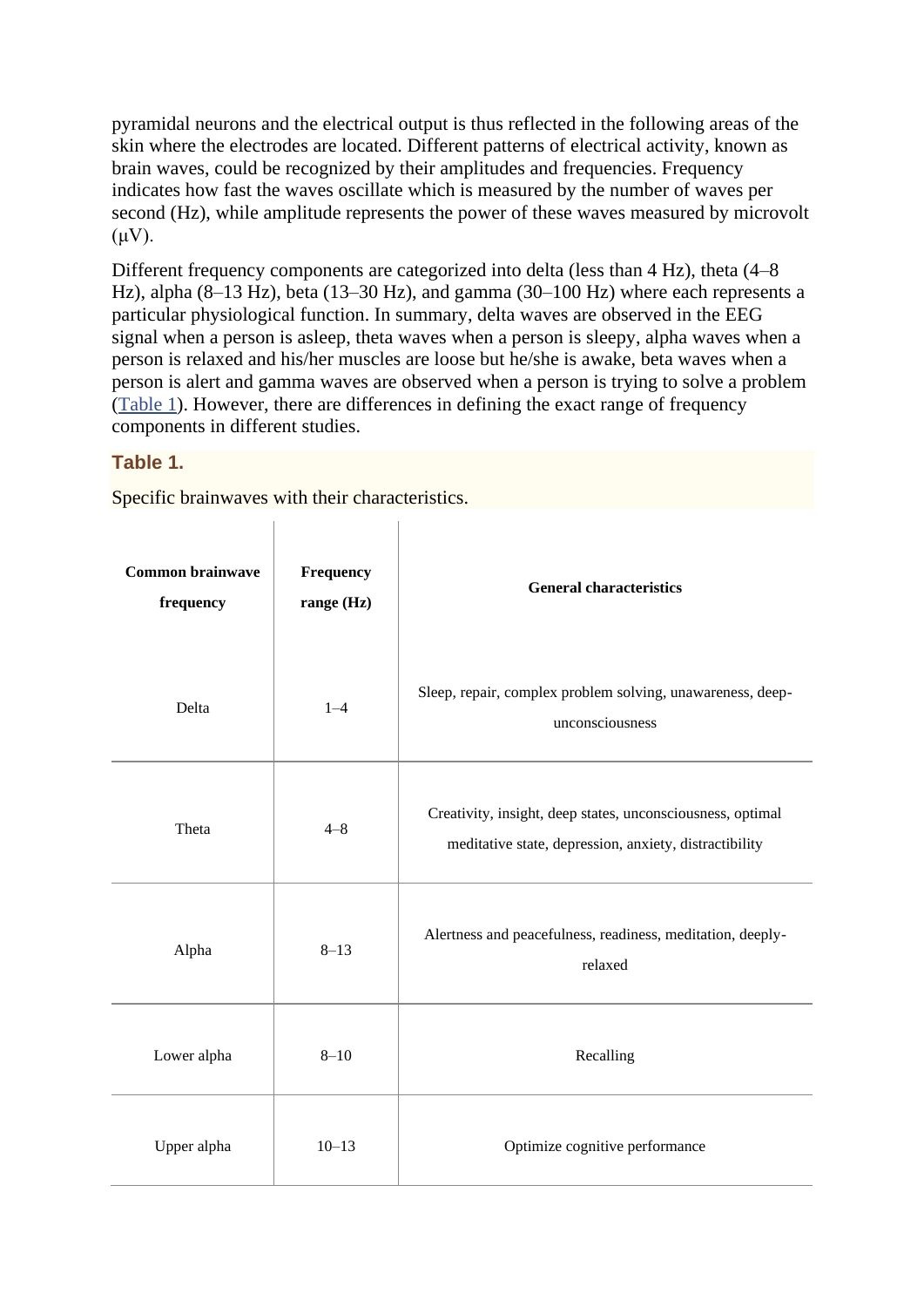| <b>Common brainwave</b><br>frequency | Frequency<br>range (Hz) | <b>General characteristics</b>                                                                                 |
|--------------------------------------|-------------------------|----------------------------------------------------------------------------------------------------------------|
| SMR (sensorimotor<br>rhythm)         | $13 - 15$               | Mental alertness, physical relaxation                                                                          |
| Beta                                 | $15 - 20$               | Thinking, focusing, sustained attention, tension, alertness,<br>excitement                                     |
| High beta                            | $20 - 32$               | Intensity, hyperalertness, anxiety                                                                             |
| Gamma                                | 32-100 or $40$          | Learning, cognitive processing, problem solving tasks, mental<br>sharpness, brain activity, organize the brain |

 $\overline{\phantom{a}}$ 

These frequency components have subsets. For example, sensorimotor rhythm (SMR) frequency bands (13–15 Hz) are related to the sensorimotor rhythm and entitled as low beta. Some studies claimed that alpha rhythm has two subsets: lower alpha in the range of 8–10 Hz and upper alpha in the range of 10–12 Hz. Whereas some studies indicate that the alpha rhythm has 3 subsets. These definitions indicate that high and low alpha exhibit different behaviors and performances. It is believed that lower alpha is related to remembering action in semantic memory which is not the case for high alpha [\(Dempster,](https://www.ncbi.nlm.nih.gov/pmc/articles/PMC4892319/#B17)  [2012\)](https://www.ncbi.nlm.nih.gov/pmc/articles/PMC4892319/#B17).

[Go to:](https://www.ncbi.nlm.nih.gov/pmc/articles/PMC4892319/)

# **3. EEG Electrode Placement**

 $\begin{array}{c} \hline \end{array}$ 

Electrodes (placed on the scalp) can record those cortical activities of the brain regions that are close to them. Electrode System 10–20 is a method for standardizing areas of the skull and comparing data. The term "10–20" refers to the placement of electrodes over 10% or 20% of the total distance between specified skull locations. Studies have shown that these placements correlate with the corresponding cerebral cortical regions. Of 21 electrodes, 19 are used for recording cortical areas and 2 other electrodes as reference electrodes [\(Figure 1\)](https://www.ncbi.nlm.nih.gov/pmc/articles/PMC4892319/figure/F1/). The skull regions are named using letters and numbers. Letters correspond with the brain regions and numbers to the hemisphere of the brain or the locations of this hemisphere. The letters *F, P, T, O*, and C are related to frontal, parietal,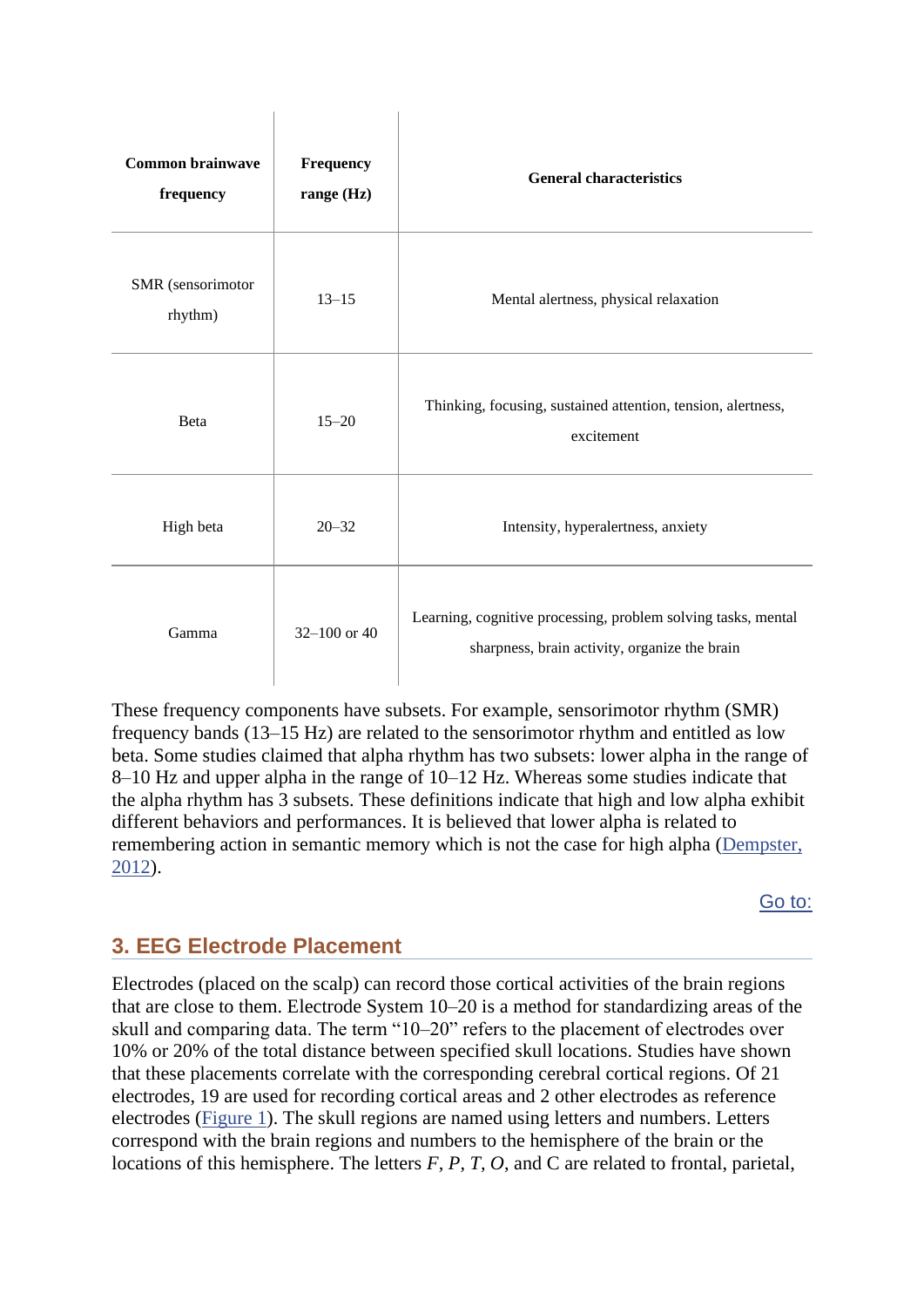temporal, occipital, and central areas, respectively. Odd/even numbers are associated with the left/right side of the brain region. The letter z is used as  $P<sub>Z</sub>$  suggests that scalp location falls along the central line running between the nasion and the inion.  $F_{P1}$  and  $F_{P2}$  are respectively related to the left and right poles of the forehead. Also  $A_1$  and  $A_2$  are the left right regions of vestibular (ear) region that are two common sites for the placement of reference and ground electrodes [\(Figure 1\)](https://www.ncbi.nlm.nih.gov/pmc/articles/PMC4892319/figure/F1/) [\(Dempster, 2012;](https://www.ncbi.nlm.nih.gov/pmc/articles/PMC4892319/#B17) [Evans & Abarbanel, 1999\)](https://www.ncbi.nlm.nih.gov/pmc/articles/PMC4892319/#B26).



#### [Figure 1.](https://www.ncbi.nlm.nih.gov/pmc/articles/PMC4892319/figure/F1/)

The 10–20 electrode placement system and the name of the skull regions.

Traditionally, two types of unipolar and bipolar montage are used in the neurofeedback treatment. In unipolar mode, the active electrode is placed on the skull and the recorded signal by the active electrode is compared to the second electrode entitled as the reference electrode. The activity of the active electrode minus the activity of the reference electrode represents the brain activity at the active electrode.

On the other hand, in the bipolar mode, two active electrodes are used that are separately placed on the skull. The difference between the recorded signals by these 2 electrodes, is the basis of the neurofeedback [\(Demos, 2005;](https://www.ncbi.nlm.nih.gov/pmc/articles/PMC4892319/#B16) [Dempster, 2012\)](https://www.ncbi.nlm.nih.gov/pmc/articles/PMC4892319/#B17). One of the advantages of the bipolar recording is the common mode rejection that occurs during the recording procedure. It means that any external artifact occurring at both channels and at the same time, its amplitude and phase are subtracted and the spatial selectivity is improved. For example, eye roll and blink artifacts could be reduced in this way [\(Evans & Abarbanel,](https://www.ncbi.nlm.nih.gov/pmc/articles/PMC4892319/#B26)  [1999\)](https://www.ncbi.nlm.nih.gov/pmc/articles/PMC4892319/#B26).

Neurologists have observed that lesions occurring in specific regions of the brain produce specific symptoms mostly related to these regions. For example, frontal lobes,  $F_{PL}$ ,  $F_{P2}$ , *FPZ, FZ, F3, F4, F<sup>7</sup>* are responsible for immediate and sustained attention, time management, social skills, emotions, empathy, working memory, executive planning, moral fiber or character. Each region represents a specific feeling or task; Thus identification of these areas provides the best and the most accurate neurofeedback treatment. Parietal lobes,  $P_z$ ,  $P_\lambda$  and  $P_\lambda$ , solve problems conceptualized by the frontal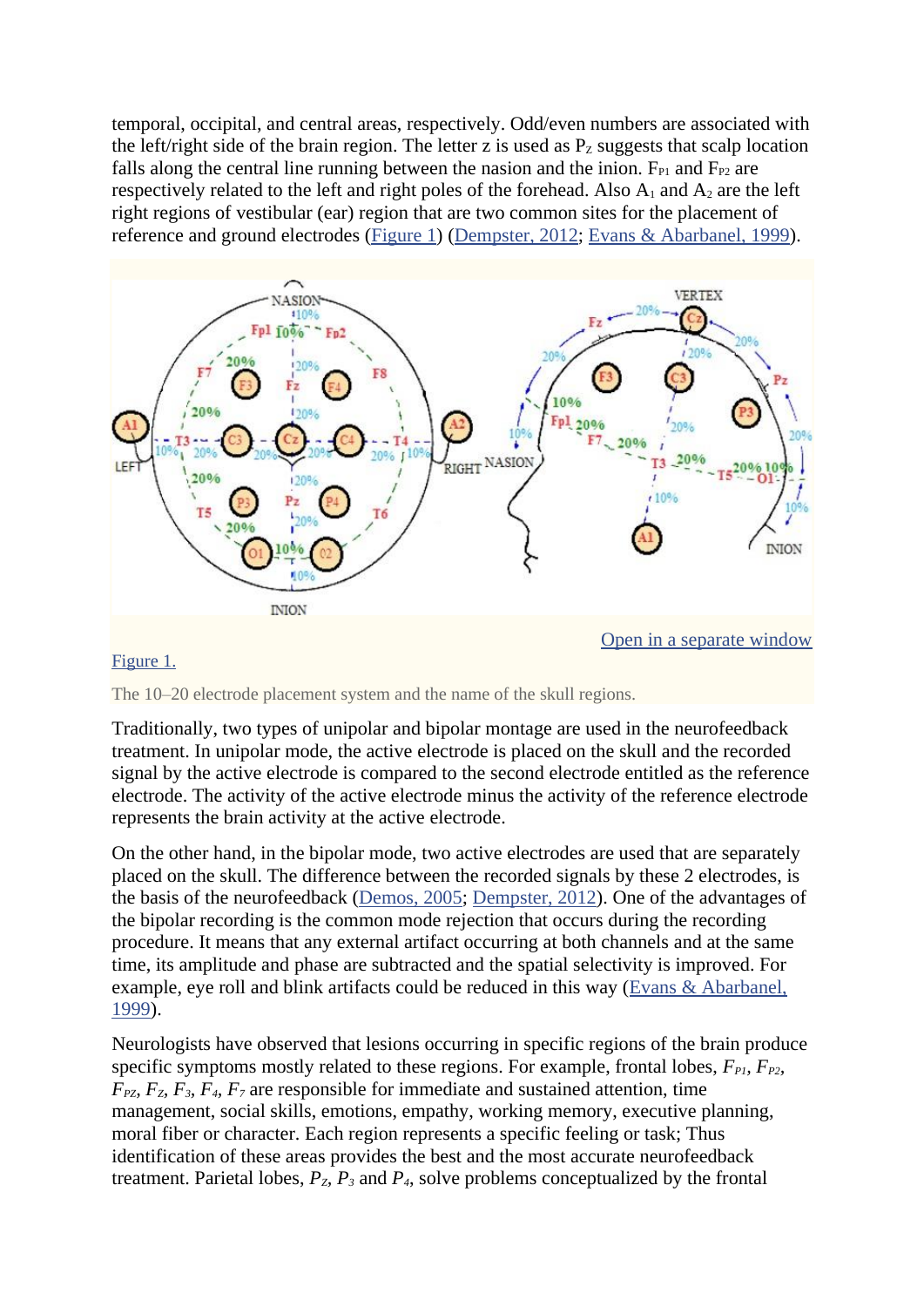lobes. Complex grammar, naming of the objects, sentence construction, and mathematical processing are identifiable to the left parietal lobe while map orientation, spatial recognition, and knowing the difference between right and left are entirely functions of the right parietal lobe. Temporal lobes,  $T_3$ ,  $T_4$ ,  $T_5$  and  $T_6$  have various functions. Left hemisphere functions are associated with reading (word recognition), memory, learning and a positive mood, while right hemisphere functions are related to music, anxiety, facial recognition, and sense of direction.

On the other hand, visual memories, accurate reading and traumatic memories accompanying visual flashbacks are usually processed in the occipital lobes,  $O_2$ ,  $O_1$  and. The other functions of this lobe include helping to locate objects in the environment, seeing colors and recognizing drawings and correctly identifying objects, reading, writing, and spelling. Sensory and motor (sensorimotor) cortex,  $C_z$ ,  $C_z$  and  $C_z$  have functions of conscious control of all skeletal movements such as typing, playing musical instruments, handwriting, operation of complex machinery, speaking, and the ability to recognize where bodily sensations originate.

Neurologists have mentioned that the motor cortex helps the cerebral cortex to encode both physical and cognitive tasks. Therefore, subjects who have trouble seeing the logical sequence of cognitive tasks may benefit from neurofeedback training along the left hemisphere sensorimotor cortex (*C3*). Training along the right hemisphere sensorimotor cortex  $(C_4)$  may invoke feelings, emotions, or calmness. Training at the median or may facilitate a mixed response. The subjects who suffer from epilepsy are usually trained along the sensorimotor cortex  $(C_3)$  to increase SMR. Also, training along the sensorimotor cortex could be applied for the treatment of stroke, epilepsy, paralysis, ADHD, and disorders of sensory/motor integration [\(Table 2\)](https://www.ncbi.nlm.nih.gov/pmc/articles/PMC4892319/table/T2/) [\(Demos, 2005\)](https://www.ncbi.nlm.nih.gov/pmc/articles/PMC4892319/#B16).

#### **Table 2.**

 $\mathbf{r}$ 

Brain lobes with their functions and areas [\(Demos, 2005\)](https://www.ncbi.nlm.nih.gov/pmc/articles/PMC4892319/#B16).

 $\mathbf{r}$ 

|                      | <b>Sites</b>                                                       | <b>Functions</b>                                                                                                                                           | <b>Considerations</b>                                                                     |
|----------------------|--------------------------------------------------------------------|------------------------------------------------------------------------------------------------------------------------------------------------------------|-------------------------------------------------------------------------------------------|
| Parietal lobes       | $P_7, P_3, P_4$                                                    | LH: Problem solving, math, complex<br>grammar, attention, association<br>RH: Spatial awareness, Geometry                                                   | Dyscalculia sense of direction<br>learning disorders                                      |
| <b>Frontal lobes</b> | $F_{PI}$ , $F_{P2}$ , $F_{PZ}$ ,<br>$F_Z, F_3, F_4,$<br>$F_7, F_8$ | LH: Working memory, concentration,<br>Executive planning, positive emotions.<br>RH: Episodic memory, social awareness<br>Frontal poles: attention judgment | LH: Depression<br>RH: Anxiety, fear, executive<br>planning, poor executive<br>functioning |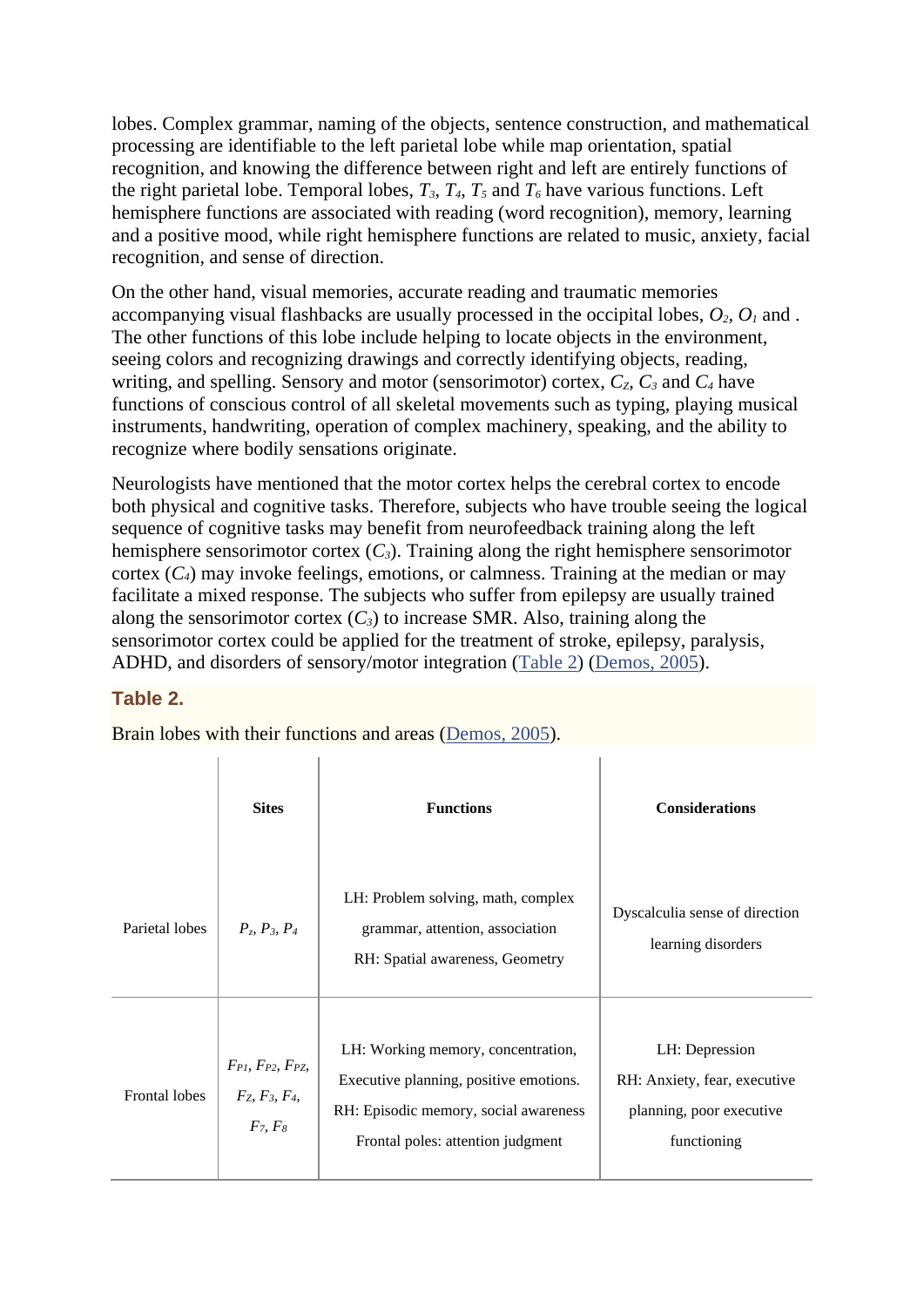|                        | <b>Sites</b>                                | <b>Functions</b>                                                                                                                                                         | <b>Considerations</b>                                                                           |
|------------------------|---------------------------------------------|--------------------------------------------------------------------------------------------------------------------------------------------------------------------------|-------------------------------------------------------------------------------------------------|
| Temporal<br>lobes      | $T_3$ , $T_4$ , $T_5$ , $T_6$               | LH: Word recognition, reading, language,<br>memory<br>RH: Object recognition, music, social cues<br>Facial recognition                                                   | Anger, rage, dyslexia, long-<br>term memory, closed head<br>injury                              |
| Occipital<br>lobes     | $O_{Z_1} O_{I_2} O_{Z_3}$                   | Visual learning, reading, parietal-<br>temporal-occipital functions                                                                                                      | Learning disorders                                                                              |
| Sensorimotor<br>cortex | $C_7, C_3, C_4$                             | LH: Attention, mental processing, RH:<br>Calmness, emotion, Empathy Combined:<br>Fine motor skills, manual dexterity,<br>sensory and motor integration and<br>processing | Paralysis (stroke), seizure<br>disorder, poor handwriting,<br>ADHD symptoms                     |
| Cingulate<br>gyrus     | $F_{PZ}$ , $F_Z$ , $C_Z$ ,<br>$P_Z$ , $O_Z$ | Mental flexibility, cooperation, attention,<br>motivation, morals                                                                                                        | Obsessions, compulsions, tics,<br>perfectionism, worry, ADHD<br>symptoms, OCD & OCD<br>spectrum |
| Broca's area           | $F_7, T_3$                                  | Verbal expression                                                                                                                                                        | Dyslexia, poor spelling, poor<br>reading                                                        |
| Left<br>hemisphere     | All odd<br>numbered<br>sites                | Logical sequencing, detail oriented,<br>language abilities, word retrieval, fluency,                                                                                     | Depression (underactivation)                                                                    |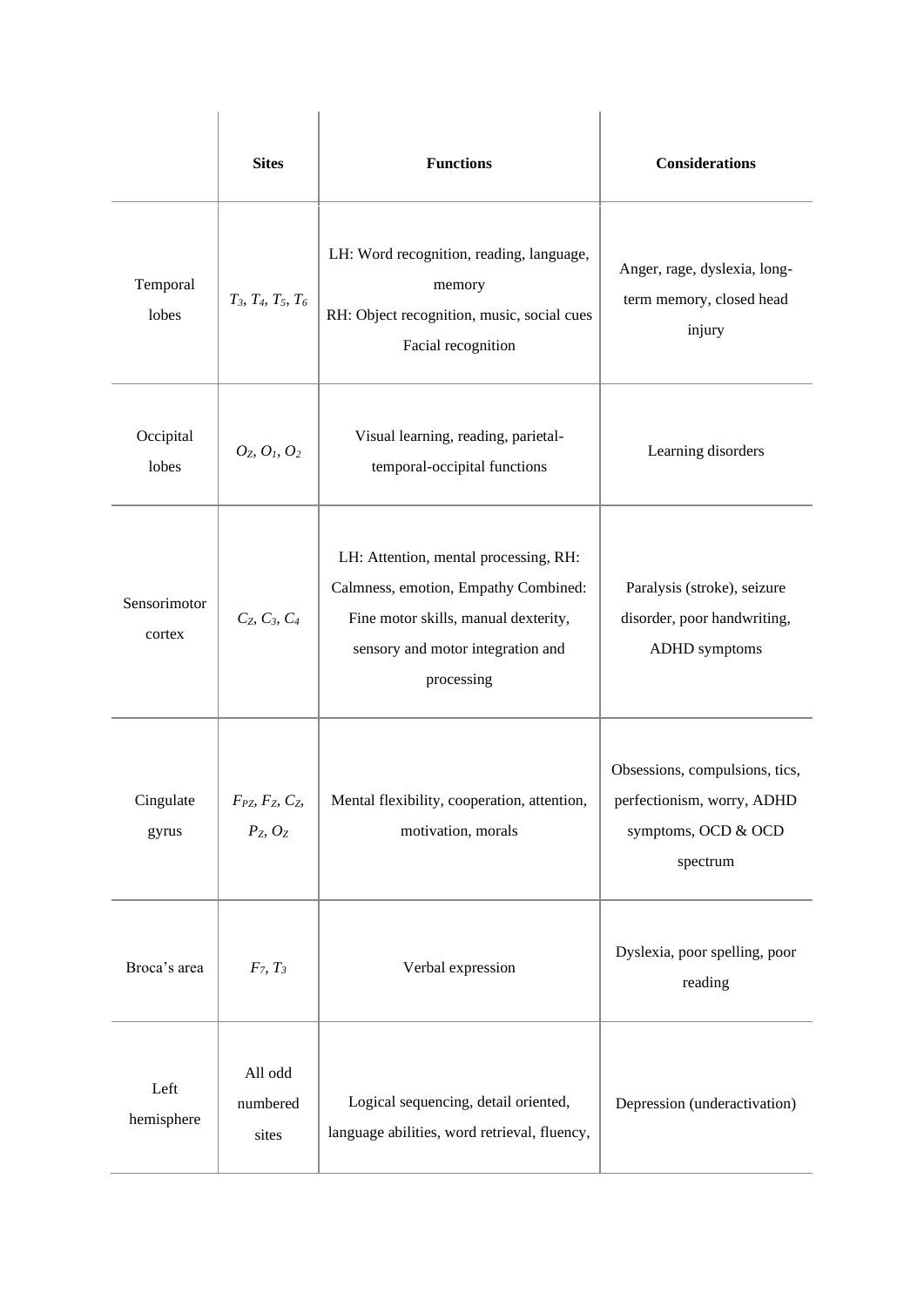|                     | <b>Sites</b>                  | <b>Functions</b>                                                                                                                                                                    | <b>Considerations</b>    |
|---------------------|-------------------------------|-------------------------------------------------------------------------------------------------------------------------------------------------------------------------------------|--------------------------|
|                     |                               | reading, math, science, problem solving,<br>verbal memory                                                                                                                           |                          |
| Right<br>hemisphere | All even<br>numbered<br>sites | Episodic memory encoding, social<br>awareness, eye contact, music, humor,<br>empathy, spatial awareness, art, insight,<br>intuition, non-verbal memory, seeing the<br>whole picture | Anxiety (overactivation) |

 $\overline{\phantom{a}}$ 

[Open in a separate window](https://www.ncbi.nlm.nih.gov/pmc/articles/PMC4892319/table/T2/?report=objectonly)

**Abbreviations:** LH, Left hemisphere, RH: Right hemisphere, AHHD: Attention deficit hyperactivity disorder, OCD: Obsessive compulsive disorder.

Generally, electrodes are placed in a way that a particular EEG channel is located on one brain side [\(Bauer & Pllana, 2014\)](https://www.ncbi.nlm.nih.gov/pmc/articles/PMC4892319/#B4). For instance, low beta and beta are trained on the right  $(C_4)$  and left  $(C_3)$  brain side, respectively. If they were switched to the opposite brain side, undesirable results could be obtained. For example, training low beta wave on the left side will result in a depletion of mental energy instead of improvements in concentration. Thus, the location of the EEG electrodes during the neurofeedback procedure is important [\(Evans, 2007\)](https://www.ncbi.nlm.nih.gov/pmc/articles/PMC4892319/#B25).

[Go to:](https://www.ncbi.nlm.nih.gov/pmc/articles/PMC4892319/)

# **4. Types of Neurofeedback**

 $\mathbf{L}$ 

 $\blacksquare$ 

There are 7 types of Neurofeedback for the treatment of various disorders:

- 1. The most frequently used neurofeedback is frequency/power neurofeedback. This technique typically includes the use of 2 to 4 surface electrodes, sometimes called "surface neurofeedback". It is used to change the amplitude or speed of specific brain waves in particular brain locations to treat ADHD, anxiety, and insomnia.
- 2. Slow cortical potential neurofeedback (SCP-NF) improves the direction of slow cortical potentials to treat ADHD, epilepsy, and migraines [\(Christiansen, Reh,](https://www.ncbi.nlm.nih.gov/pmc/articles/PMC4892319/#B9)  [Schmidt, & Rief, 2014\)](https://www.ncbi.nlm.nih.gov/pmc/articles/PMC4892319/#B9).
- 3. Low-energy neurofeedback system (LENS) delivers a weak electromagnetic signal to change the patient's brain waves while they are motionless with their eyes closed [\(Zandi-Mehran, Firoozabadi, & Rostami, 2014\)](https://www.ncbi.nlm.nih.gov/pmc/articles/PMC4892319/#B94). This type of neurofeedback has been used to treat traumatic brain injury, ADHD, insomnia, fibromyalgia, restless legs syndrome, anxiety, depression, and anger.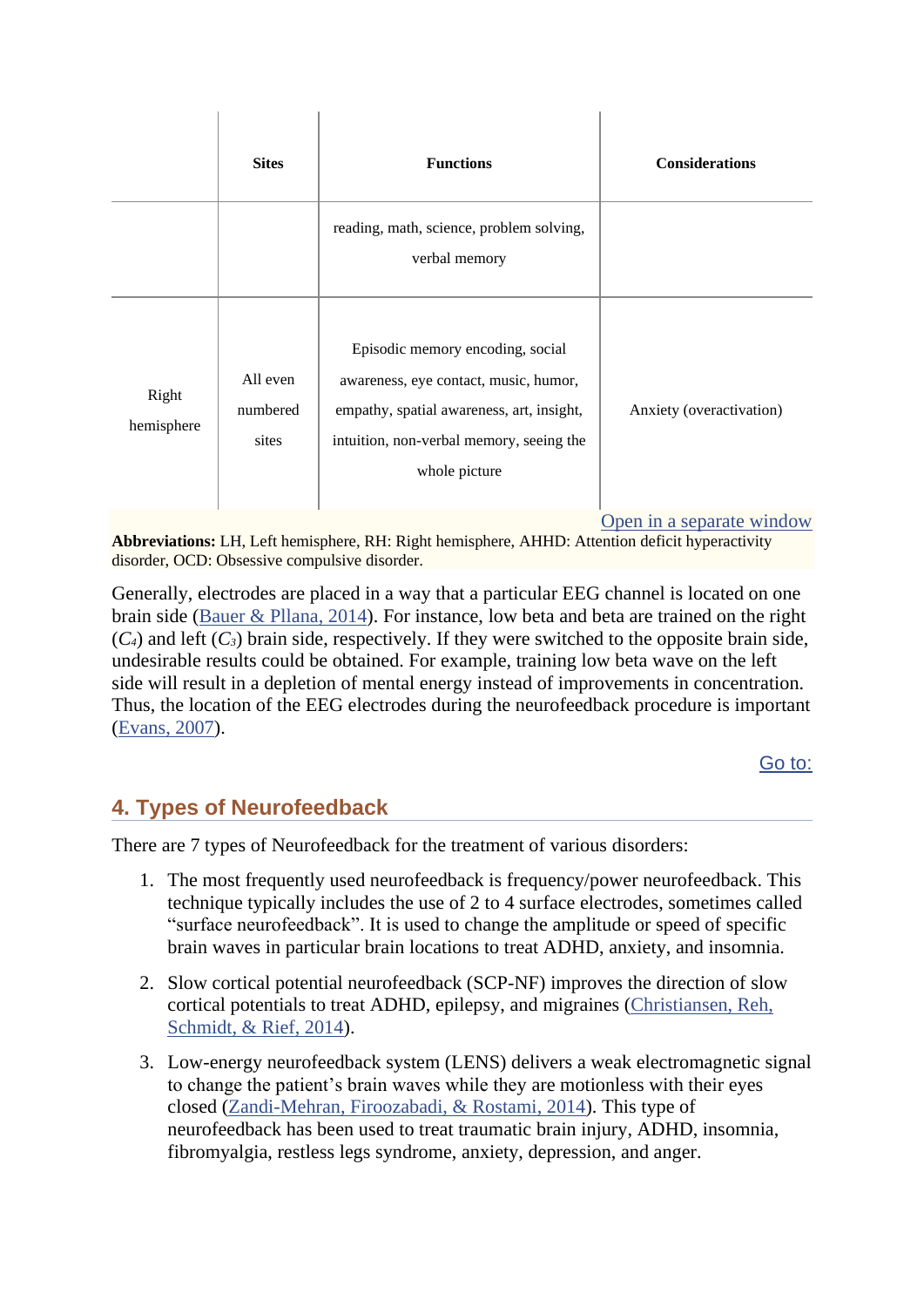- 4. Hemoencephalographic (HEG) neurofeedback provides feedback on cerebral blood flow to treat migraine [\(Dias, Van Deusen, Oda, & Bonfim, 2012\)](https://www.ncbi.nlm.nih.gov/pmc/articles/PMC4892319/#B18).
- 5. Live Z-score neurofeedback is used to treat insomnia. It introduces the continuous comparison of variables of brain electrical activity to a systematic database to provide continuous feedback [\(Collura, Guan, Tarrant, Bailey, & Starr, 2010\)](https://www.ncbi.nlm.nih.gov/pmc/articles/PMC4892319/#B12).
- 6. Low-resolution electromagnetic tomography (LORE-TA) involves the use of 19 electrodes to monitor phase, power, and coherence [\(Pascual-Marqui, Michel, &](https://www.ncbi.nlm.nih.gov/pmc/articles/PMC4892319/#B66)  [Lehmann, 1994\)](https://www.ncbi.nlm.nih.gov/pmc/articles/PMC4892319/#B66). This neurofeedback technique is used to treat addictions, depression, and obsessive-compulsive disorder.
- 7. Functional magnetic resonance imaging (fMRI) is the most recent type of neurofeedback to regulate brain activity based on the activity feedback from deep subcortical areas of the brain [\(Hurt, Arnold, & Lofthouse, 2014;](https://www.ncbi.nlm.nih.gov/pmc/articles/PMC4892319/#B39) [Lévesque,](https://www.ncbi.nlm.nih.gov/pmc/articles/PMC4892319/#B50)  [Beauregard, & Mensour, 2006a\)](https://www.ncbi.nlm.nih.gov/pmc/articles/PMC4892319/#B50).

[Go to:](https://www.ncbi.nlm.nih.gov/pmc/articles/PMC4892319/)

# **5. Various Treatment Protocols**

### **5.1. Alpha protocol**

The alpha wave of the brain is usually associated with alert relaxation [\(Evans &](https://www.ncbi.nlm.nih.gov/pmc/articles/PMC4892319/#B26)  [Abarbanel, 1999\)](https://www.ncbi.nlm.nih.gov/pmc/articles/PMC4892319/#B26). The alpha mood is described as a calm and pleasant situation. All alpha frequencies describe creative activity of the brain, so that it is used in the process of relaxation (relaxing the muscles), which eventually leads to sleep; Such waves emerge and expand rapidly on the skin. The evidence shows that alpha waves increases during meditation.

Alpha training is usually used for the treatment of various diseases such as pain relief (by 9 Hz simulation), reducing stress and anxiety (by 10 and 30 Hz simulation), memory improvement, improving mental performance, and treatment of brain injuries (by 10.2 Hz simulation). Various studies have been performed on the alpha protocol [\(Table 3\)](https://www.ncbi.nlm.nih.gov/pmc/articles/PMC4892319/table/T3/). The most common frequency bandwidth for the alpha treatment is 7–10 Hz frequency range, which is used for meditation, sleep, reducing stress and anxiety. Also frequency of 10 Hz causes deep muscle relaxation, pain reduction, regulating breathing rate, and decreasing heart rate [\(Dempster, 2012;](https://www.ncbi.nlm.nih.gov/pmc/articles/PMC4892319/#B17) [Vernon, 2005\)](https://www.ncbi.nlm.nih.gov/pmc/articles/PMC4892319/#B88).

#### **Table 3.**

Summary of studies using alpha protocol training.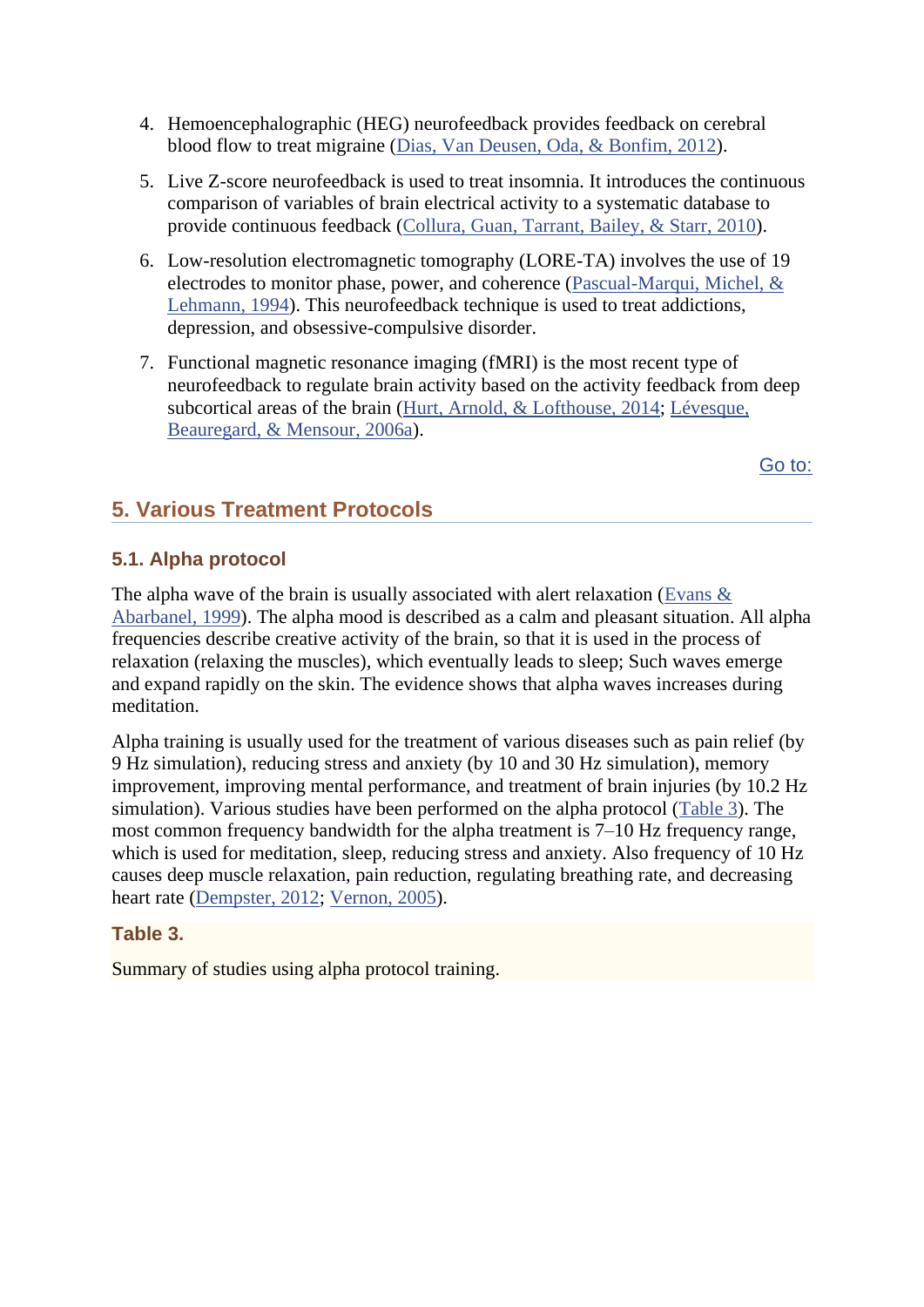|                                                                   | Site of<br>treatment               | <b>Enhance/inhibit</b>            | Number of<br>sessions | Outcome                                                                      |
|-------------------------------------------------------------------|------------------------------------|-----------------------------------|-----------------------|------------------------------------------------------------------------------|
| (Allen, Harmon-Jones, &<br>Cavender, 2001)                        | $F_3, F_4$                         | Enhance alpha (8-<br>13 Hz)       | 5                     | Impact of self-reported<br>emotional responses and<br>facial EMG             |
| (Angelakis et al., 2007)                                          | $F_{O3}$                           | Enhance peak alpha<br>$(8-13 Hz)$ | $31 - 36$             | Improve cognitive<br>processing speed and<br>executive function              |
| (Hanslmayr, Sauseng,<br>Doppelmayr, Schabus, &<br>Klimesch, 2005) | $F_3, F_4, F_5$<br>$P_3, P_4, P_Z$ | Enhance upper<br>alpha            | 1                     | Improvement in cognitive<br>performance                                      |
| (Hardt & Kamiya, 1978)                                            | $O_Z$ , $O_L$ , $C_3$              | Enhance alpha (8-<br>13 Hz)       | $\tau$                | Decrease anxiety                                                             |
| (Hord, Tracy, Lubin, &<br>Johnson, 1975)                          | O <sub>2</sub>                     | Enhance alpha                     |                       | Help maintain performance<br>such as counting and<br>auditory discrimination |
| (Markovska-Simoska et<br>al., 2008)                               | $F_3 - O_1, F_4 - O_2$             | Enhance individual<br>upper alpha | 20                    | Increasing the quality of<br>musical performance                             |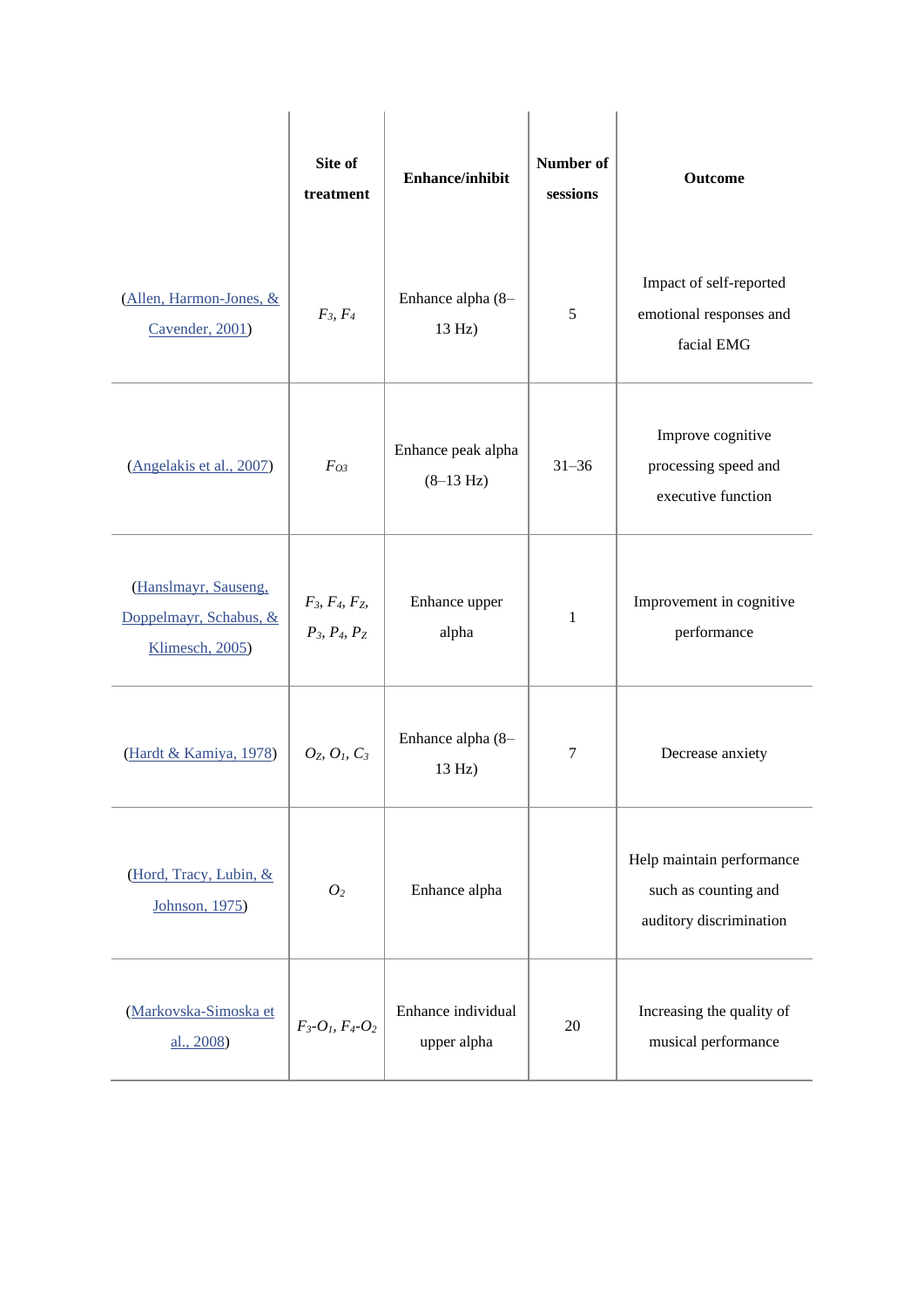|                                          | Site of<br>treatment                                | <b>Enhance/inhibit</b>            | Number of<br>sessions | <b>Outcome</b>                          |
|------------------------------------------|-----------------------------------------------------|-----------------------------------|-----------------------|-----------------------------------------|
| (Martindale &<br>Armstrong, 1974)        | $O_2, P_4$                                          | Reduction alpha (7-<br>13)        | $\mathbf{1}$          | High creative                           |
| (Plotkin & Rice, 1981)                   | $O_{Z}$                                             | Enhance alpha                     | $5 - 7$               | Decrease anxiety                        |
| (Regestein, Buckland, &<br>Pegram, 1973) | Parietal-<br>occipital                              | Enhance alpha (8-<br>13 Hz)       | $\overline{2}$        | Decrease sleep need                     |
| (Schmeidler & Lewis,<br>1971)            | Right<br>occipital                                  | both                              | $\overline{2}$        | Mood changes                            |
| (Zoefel, Huster, &<br>Herrmann, 2011)    | $P_3, P_2, P_4,$<br>O <sub>1</sub> , O <sub>2</sub> | Enhance individual<br>upper alpha | 5                     | Enhancement of cognitive<br>performance |
|                                          |                                                     |                                   |                       | Open in a separate window               |

Abbreviation: EMG, Electromyogram.

#### **5.2 Beta protocol**

Beta activity is a good indicator for mental performance and inappropriate beta activity represents mental and physical disorders like depression, ADHD, and insomnia [\(Egner &](https://www.ncbi.nlm.nih.gov/pmc/articles/PMC4892319/#B22)  [Gruzelier, 2004\)](https://www.ncbi.nlm.nih.gov/pmc/articles/PMC4892319/#B22). Beta brain waves are associated with conscious precision, strong focus, and ability to solve problems. Medications that are used to stimulate alertness and concentration such as Ritalin and Adderall also cause the brain to produce beta brainwaves.

Beta training is used to improve focus and attention (simulation of increased beta 12-14 Hz), improve the reading ability (simulation of 7–9 Hz), and introduce positive changes in school performance. It also improves the computational performance, cognitive processing, reduction of worries, over-thinking, obsessive compulsive disorder (OCD), alcoholism, and insomnia (simulation of 14–22 Hz and 12–15 Hz). Meanwhile, this type of neurofeedback improves sleep cognitive performance as well as reducing fatigue and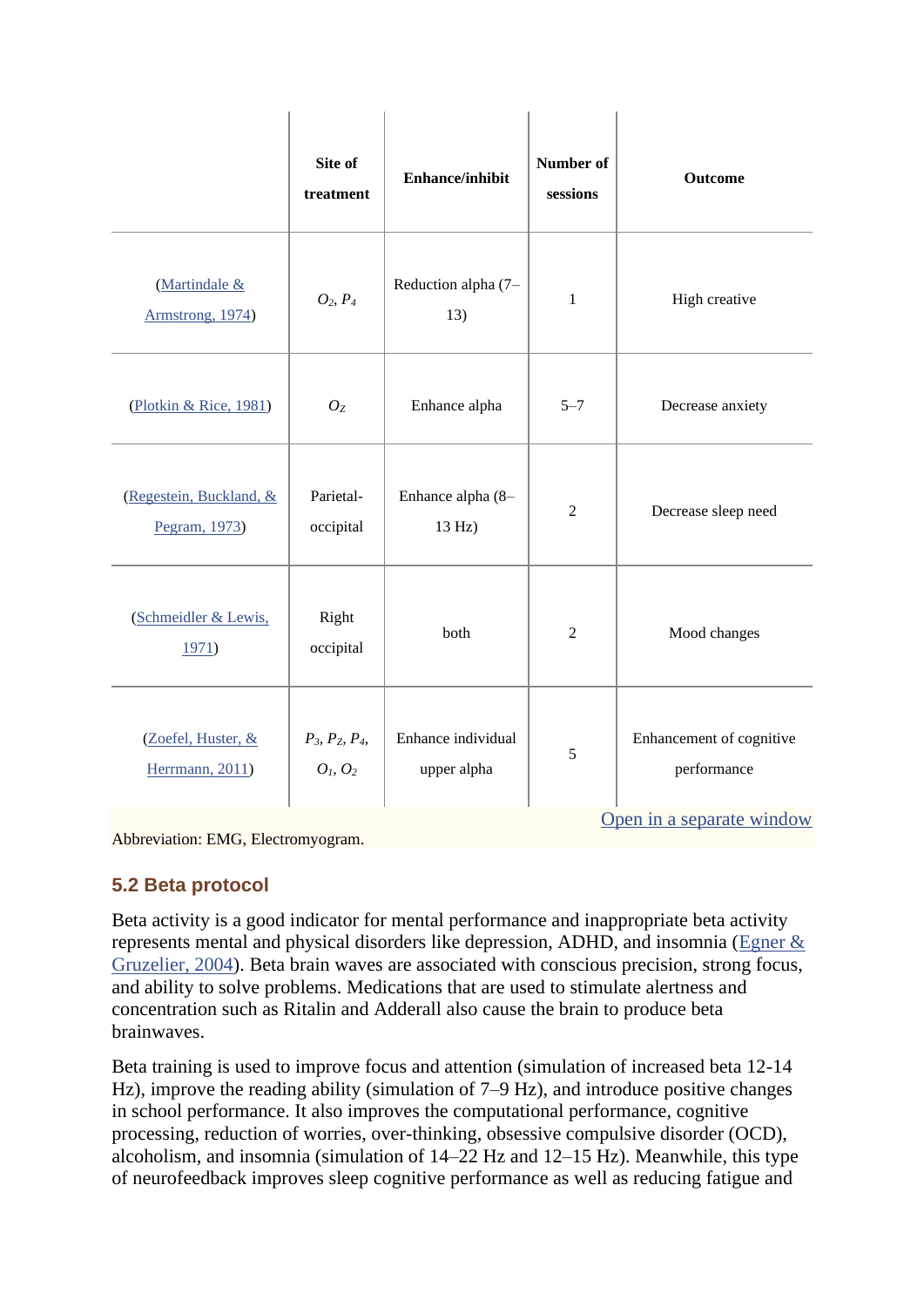stress (simulation of light and sound of beta)  $(Table 4)$ . The beta waves in the range of 12–15 Hz (SMR) reduce anxiety, epilepsy, anger and stress (Egner & Gruzelier, [2004;](https://www.ncbi.nlm.nih.gov/pmc/articles/PMC4892319/#B22) [Vernon, 2005\)](https://www.ncbi.nlm.nih.gov/pmc/articles/PMC4892319/#B88).

#### **Table 4.**

Summary of studies using beta protocol training.

|                                                         | <b>Site of treatment</b>                                                                                                     | <b>Enhance/inhibit</b>                                                                                  | <b>Number</b><br>of<br>sessions | <b>Outcome</b>                                             |
|---------------------------------------------------------|------------------------------------------------------------------------------------------------------------------------------|---------------------------------------------------------------------------------------------------------|---------------------------------|------------------------------------------------------------|
| (Rasey, Lubar,<br>McIntyre, Zoffuto,<br>& Abbott, 1995) | Central-posterior<br>region ( $C_{PZ}$ , $P_{CZ}$ )                                                                          | Enhance beta (16–22 Hz)<br>and inhibit high theta and<br>low alpha                                      | 20                              | Improvement in<br>attentional<br>performance               |
| (Egner & Gruzelier,<br>2001                             | $(12-15 \text{ Hz})$ at right<br>central region $(C_4)$<br>and $(15-18 \text{ Hz})$ at<br>the left central<br>region $(C_3)$ | Enhance low beta (12-15)<br>and $15-18$ Hz), inhibiting<br>theta $(4-7 Hz)$ and high<br>beta (22-30 Hz) | 10                              | Successful<br>enhancement of<br>attentional<br>performance |
| (Vernon et al., 2003)                                   | $C_{Z}$                                                                                                                      | Enhance low beta $(12-15)$<br>Hz), inhibiting theta $(4-8)$<br>Hz) and high beta (18-23<br>Hz)          | 15                              | Enhance cognitive<br>performance                           |
| (Egner & Gruzelier,<br>$2001$ )                         | $C_{Z}$                                                                                                                      | Enhance SMR (12-15 Hz)<br>and inhibit theta $(4-7 Hz)$<br>and high beta $(22-30 \text{ Hz})$            | $10\,$                          | Improve perceptual<br>sensitivity                          |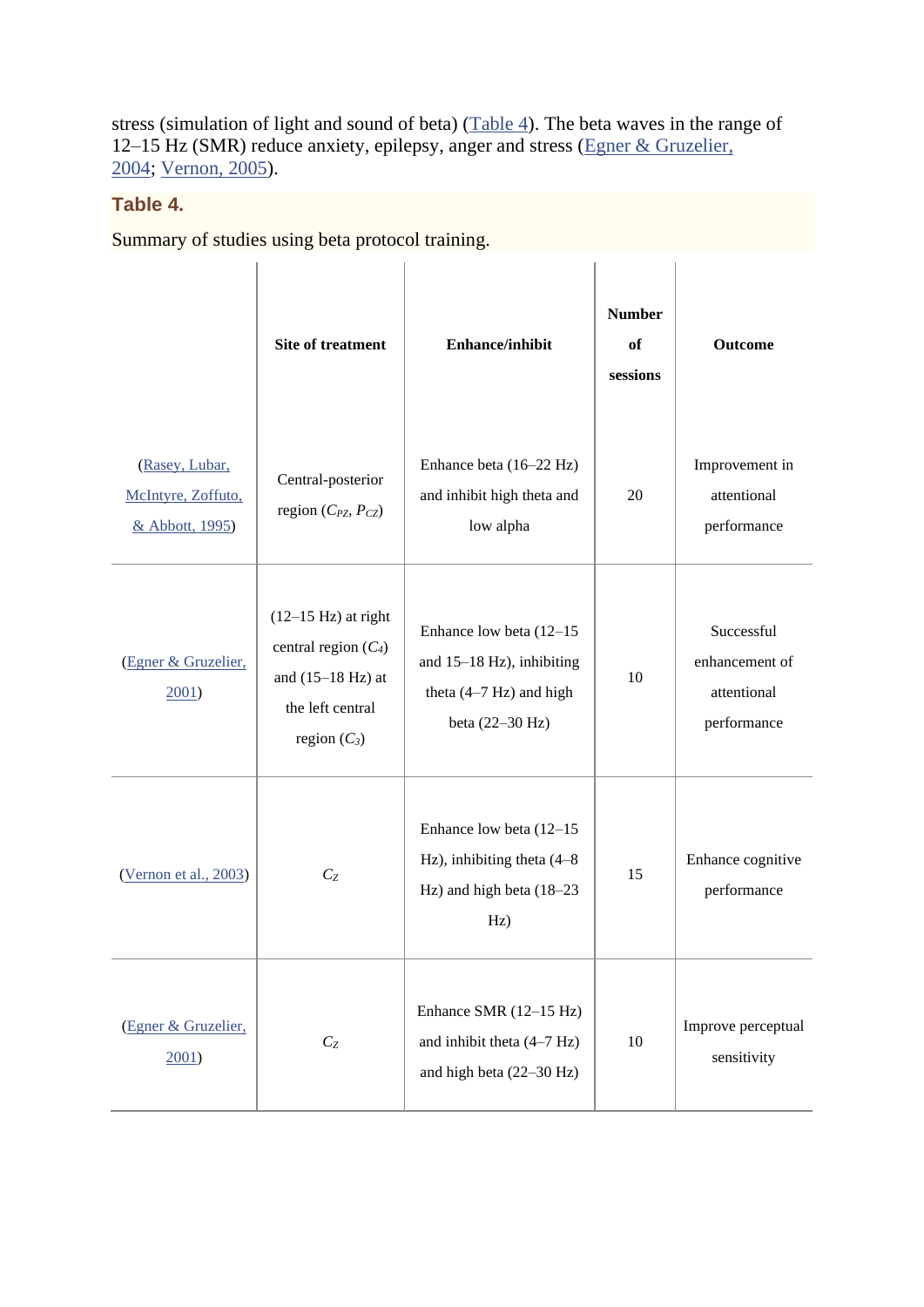|                                                                     | Site of treatment   | <b>Enhance/inhibit</b>                                                                       | <b>Number</b><br>of<br>sessions | <b>Outcome</b>                                                   |
|---------------------------------------------------------------------|---------------------|----------------------------------------------------------------------------------------------|---------------------------------|------------------------------------------------------------------|
| (Egner & Gruzelier,<br>2001                                         | $C_{Z}$             | Enhance low beta (15-18)<br>Hz), inhibiting theta (4-7<br>Hz) and high beta $(22-30)$<br>Hz) | 10                              | Increase cortical<br>arousal                                     |
| (Vernon et al., 2003)                                               | $C_{Z}$             | Enhance SMR (12-15 Hz)<br>and inhibit theta $(4-7 Hz)$<br>and high beta (18-22 Hz)           | 8                               | Increased recall in<br>semantic working<br>memory                |
| (Lubar, Swartwood,<br>Swart-wood, &<br>O'Donnell, 1995)             | $F_{CZ}$ , $C_{PZ}$ | Enhance beta (16-20 Hz)<br>and inhibit theta                                                 | 40                              | Reduction of<br>inattention,<br>hyperactivity and<br>impulsivity |
| (Fuchs, Birbaumer,<br>Lutzenberger,<br>Gruzelier, & Kaiser,<br>2003 | $C_3, C_4$          | Enhance beta (15-18 Hz)<br>and SMR $(12-15)$ , inhibit<br>theta                              | 36                              | Improvement in<br>attention and<br>intelligence                  |
| (Heinrich,<br>Gevensleben, &<br>Strehl, 2007)                       | $C_4, C_2$          | Enhance SMR and inhibit<br>theta                                                             |                                 | Treatment epilepsy<br>disorder and<br><b>ADHD</b>                |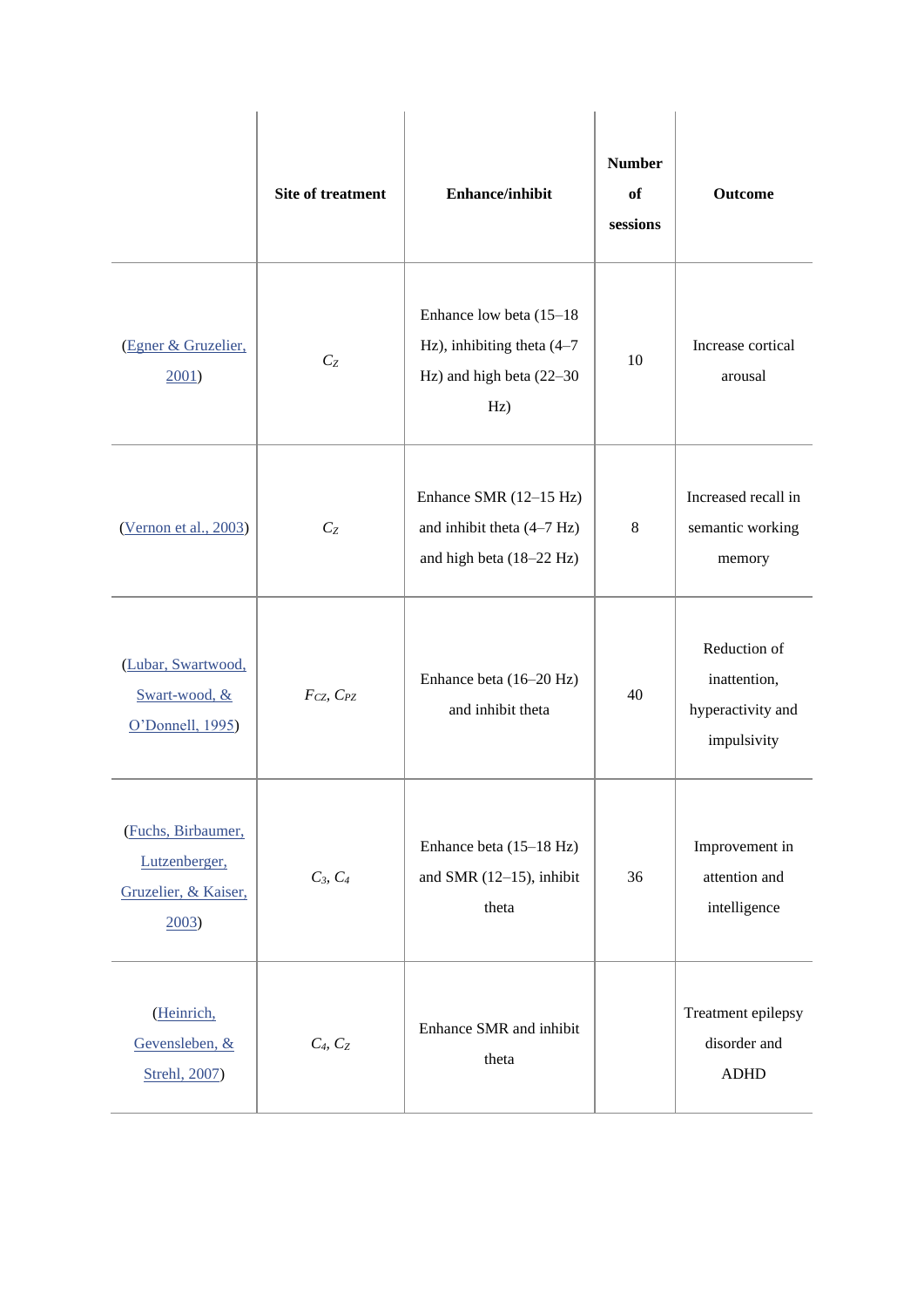|                                               | <b>Site of treatment</b> | <b>Enhance/inhibit</b>                       | <b>Number</b><br>of<br>sessions | <b>Outcome</b>            |
|-----------------------------------------------|--------------------------|----------------------------------------------|---------------------------------|---------------------------|
| (Heinrich,<br>Gevensleben, &<br>Strehl, 2007) | $C_{Z}$ , $C_{3}$        | Enhance beta (13-20 Hz)<br>and inhibit theta |                                 | <b>Treatment ADHD</b>     |
|                                               |                          |                                              |                                 | Open in a separate window |

**Abbreviation:** SMR, Sensorimotor rhythm.

# **5.3. Alpha/theta protocol**

Alpha/theta is an indicator between awareness and sleep. Alpha/theta training is one of the most popular neurofeedback trainings for stress reduction [\(Gruzelier, 2009;](https://www.ncbi.nlm.nih.gov/pmc/articles/PMC4892319/#B31) [Raymond,](https://www.ncbi.nlm.nih.gov/pmc/articles/PMC4892319/#B72)  [Varney, Parkinson, & Gruzelier, 2005\)](https://www.ncbi.nlm.nih.gov/pmc/articles/PMC4892319/#B72). Also, this treatment is used for deep levels of depression, addiction, anxiety while it increases creativity, relaxation, musical performance, and promotes healing from trauma reactions. The electrodes are usually located on  $O_1$ ,  $O_2$ ,  $C_z$  and  $P_z$ . Alpha/theta frequency range is 7–8.5 Hz with the typical value of 7.8 Hz. This treatment is done under eyes-closed condition that increases the ratio of theta to alpha waves using auditory feedback [\(Demos, 2005;](https://www.ncbi.nlm.nih.gov/pmc/articles/PMC4892319/#B16) [Egner & Gruzelier,](https://www.ncbi.nlm.nih.gov/pmc/articles/PMC4892319/#B21)  [2003;](https://www.ncbi.nlm.nih.gov/pmc/articles/PMC4892319/#B21) [Thompson & Thompson, 2003\)](https://www.ncbi.nlm.nih.gov/pmc/articles/PMC4892319/#B85). The summary of the studies using alpha/theta protocol training are presented in [Table 5.](https://www.ncbi.nlm.nih.gov/pmc/articles/PMC4892319/table/T5/)

#### **Table 5.**

Summary of studies using alpha/theta protocol training.

|                                                      | Site of<br>treatment | <b>Enhance/inhibit</b>                                     | Number of<br>sessions | <b>Outcome</b>                         |
|------------------------------------------------------|----------------------|------------------------------------------------------------|-----------------------|----------------------------------------|
| (Raymond, Sajid,<br>Parkinson, &<br>Gruzelier, 2005) | $P_4$                | Enhance theta $(4-7 Hz)$<br>over alpha $(8-11 \text{ Hz})$ | 10                    | Improvement in artistic<br>performance |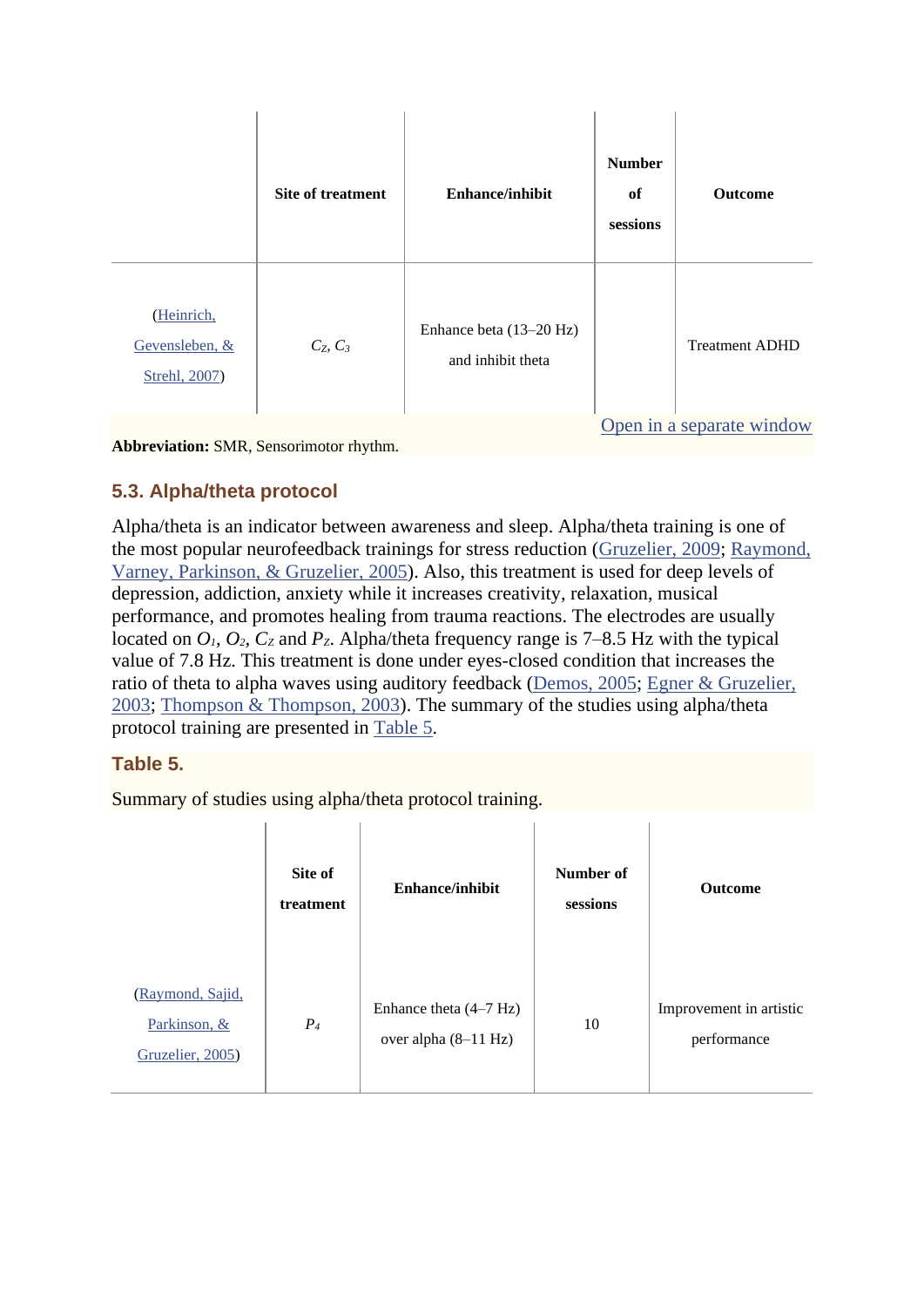|                             | Site of<br>treatment | Enhance/inhibit                                          | Number of<br>sessions                  | Outcome                                         |
|-----------------------------|----------------------|----------------------------------------------------------|----------------------------------------|-------------------------------------------------|
| (Egner & Gruzelier,<br>2003 | $C_4, C_3, P_Z$      | Enhance theta $(5-8 \text{ Hz})$<br>over alpha (8-11 Hz) | 10                                     | Improvement of music<br>performance             |
| (Gruzelier, 2009)           |                      | Enhance theta $(4-7 Hz)$<br>over alpha (8-11 Hz)         | Half-hour<br>sessions, twice<br>a week | Enhancement of artistic<br>performance and mood |
| (Gruzelier, 2009)           |                      | Enhance theta $(4-7 Hz)$<br>over alpha (8-11 Hz)         | 10                                     | Enhancement of music<br>performance             |

# **5.4. Delta protocol**

Delta waves are the slowest brain waves, which are associated with stages 3 and 4 of the sleep [\(Sürmeli & Ertem, 2007\)](https://www.ncbi.nlm.nih.gov/pmc/articles/PMC4892319/#B81). They represent increased comfort, reduced pain, and sleep. Thus, they are used to alleviate headaches, traumatic brain injury, learning disorders, and to treatment hard and sharp contraction of muscles (by simulation of 1–3 Hz delta wave). They also reduce concerns and improve sleep [\(Vernon, 2005\)](https://www.ncbi.nlm.nih.gov/pmc/articles/PMC4892319/#B88).

# **5.5. Gamma protocol**

Gamma waves have the highest frequency, and they are associated with cognitive processing and memory [\(Staufenbiel, Brouwer, Keizer, & Van Wouwe, 2014\)](https://www.ncbi.nlm.nih.gov/pmc/articles/PMC4892319/#B78). Thus, when these waves are faster, the speed of recalling memory is faster. Gamma waves are fast rhythms that are responsible for the brain's neural connections and data transfer to the outside world.

They are mainly observed in the hippocampus (an area of the brain which is responsible for converting short-term to long-term memory). Also, these rapid rhythms are observed in sudden attacks like seizure and spasm. Hence, gamma training is used for promoting cognition, mental sharpness, brain activity, and problem-solving tasks. It not only improves poor calculation, but also organizes the brain, improves the speed of information processing, short-term memory, and reduces the number of migraine attacks (Hughes, [Vernon, 2005\)](https://www.ncbi.nlm.nih.gov/pmc/articles/PMC4892319/#B88).

# **5.6. Theta protocol**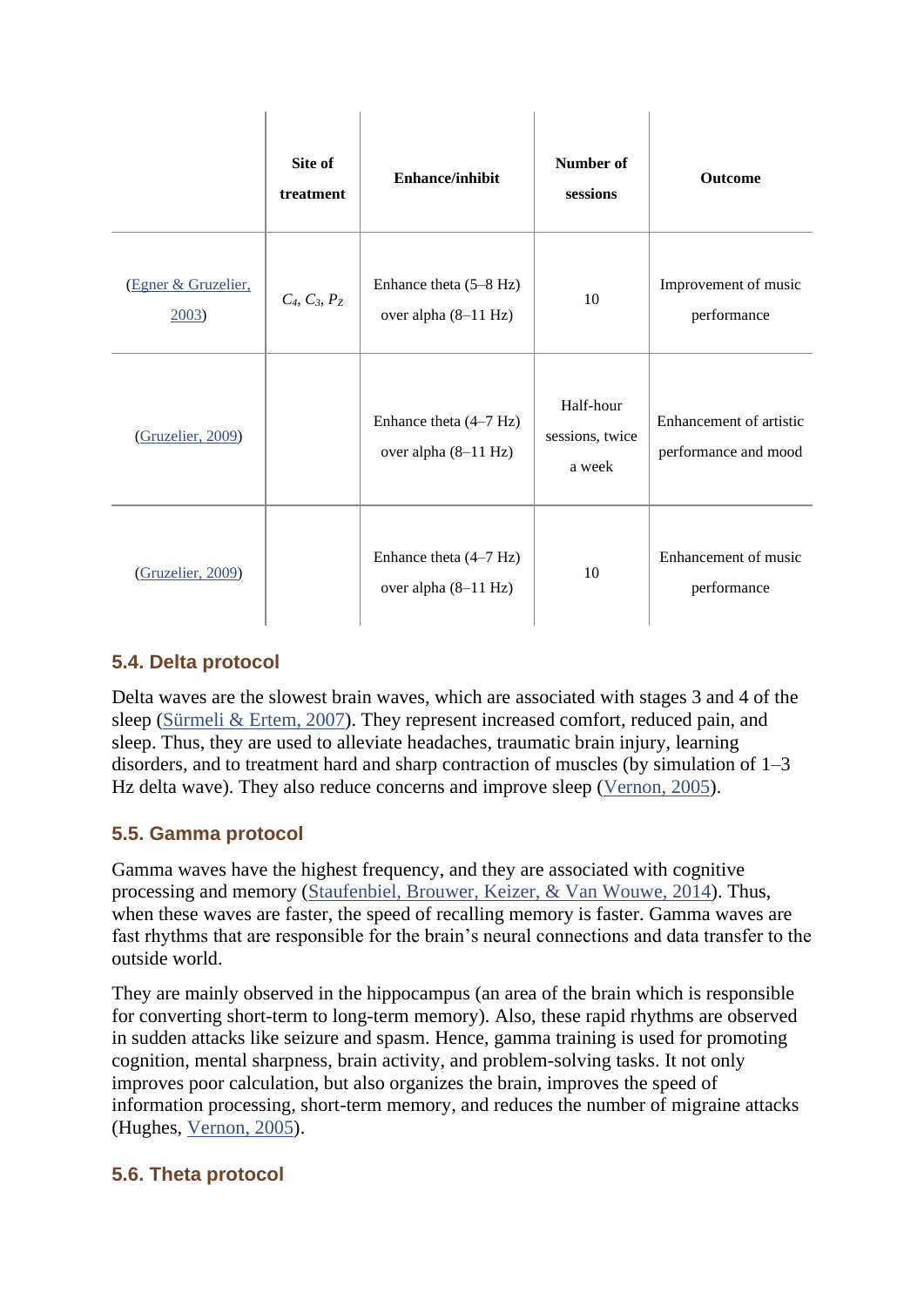Theta brain waves are related to a number of brain activities such as memory, emotion, creativity, sleep, meditation, and hypnosis. These waves are also associated with the first phase of sleep when the sleep is light and the person easily wakes up. Theta treatment reduces anxiety, depression, day dreaming, distractibility, emotional disorders, and ADHD [\(Beatty, Greenberg, Deibler, & O'Hanlon, 1974;](https://www.ncbi.nlm.nih.gov/pmc/articles/PMC4892319/#B5) [Vernon, 2005\)](https://www.ncbi.nlm.nih.gov/pmc/articles/PMC4892319/#B88).

#### **5.7. Low frequency versus high frequency training**

Basically, there are two classical directions in neurofeedback training. It is either focusing on low frequencies (alpha or theta) to strengthen relaxation and focus [\(Gruzelier, 2009\)](https://www.ncbi.nlm.nih.gov/pmc/articles/PMC4892319/#B31) or emphasizing on high frequencies (low beta, beta, and theta) for reinforcing activation, organizing, and inhibiting distractibility [\(Ros et al., 2009\)](https://www.ncbi.nlm.nih.gov/pmc/articles/PMC4892319/#B74).

A suitable comparison between these two directions could be found at [Thomas F. Collura](https://www.ncbi.nlm.nih.gov/pmc/articles/PMC4892319/#B11)  [\(2000\),](https://www.ncbi.nlm.nih.gov/pmc/articles/PMC4892319/#B11) and [Kropotov \(2010\)](https://www.ncbi.nlm.nih.gov/pmc/articles/PMC4892319/#B46) studies. For example, in the former strategy eyes are closed while in the later one, eyes are open. Also, children are not involved in the first strategy while children and adult could undergo the second training procedure.

[Go to:](https://www.ncbi.nlm.nih.gov/pmc/articles/PMC4892319/)

# **6. Clinical Applications of Neurofeedback Training in the Treatment of Diseases and Disorders**

Antisocial behavior of individuals, have an undesirable impact on the society. In recent years, with advances in brain science, the cause of abnormal brain function and mental illness has been attributed to the low activity of the anterior brain lobe that presents itself in different types of psychological damages [\(Gil, Li, & Lee, 2009\)](https://www.ncbi.nlm.nih.gov/pmc/articles/PMC4892319/#B29). The neuro-feedback training has been widely used in the treatment of many diseases and disorders; some of which are mentioned below.

#### **6.1. Attention deficit/hyperactivity disorder**

Evidence suggests that the malfunction of the right frontal lobe, is the cause of attention deficit/hyperactivity disorder (ADHD) [\(Hynd et al., 1991\)](https://www.ncbi.nlm.nih.gov/pmc/articles/PMC4892319/#B40). The resulting symptoms are inattention, distractibility, hyperactivity, and extreme dispassionateness. Neurofeedback therapy is a rehabilitation approach for its treatment. Its goal is to normalize the behavior without dependence on medications or behavioral therapy. For a long time, such drugs as Ritalin, Concerta, and Dexedrine have been used for treating ADHD. But, recent research showed that these drugs do not have any effect on the clinical treatment of ADHD on some of children. Also, these drugs have the side effects such as anxiety, irritability, abdominal pain, decreased appetite, insomnia, and headache. However, using neurofeedback is associated with their long-term improvement [\(Yan et al., 2008\)](https://www.ncbi.nlm.nih.gov/pmc/articles/PMC4892319/#B93). Studies showed that people with ADHD disorder have slower brain wave activity (theta) and less beta activity compared to normal people.

In ADHD, the goal is to decrease the brain activity in the theta band and to increase its activity in the beta band (or to decrease theta/beta ratio) at the vertex (electrode) [\(Heinrich, Gevensleben, & Strehl, 2007\)](https://www.ncbi.nlm.nih.gov/pmc/articles/PMC4892319/#B35). This treatment is effective in reducing hyperactivity; Increasing focus, grades, and parental consent from children's behavior; and improving indicators of sustained attention [\(Gnecchi, Herrera Garcia, & de Dios](https://www.ncbi.nlm.nih.gov/pmc/articles/PMC4892319/#B30)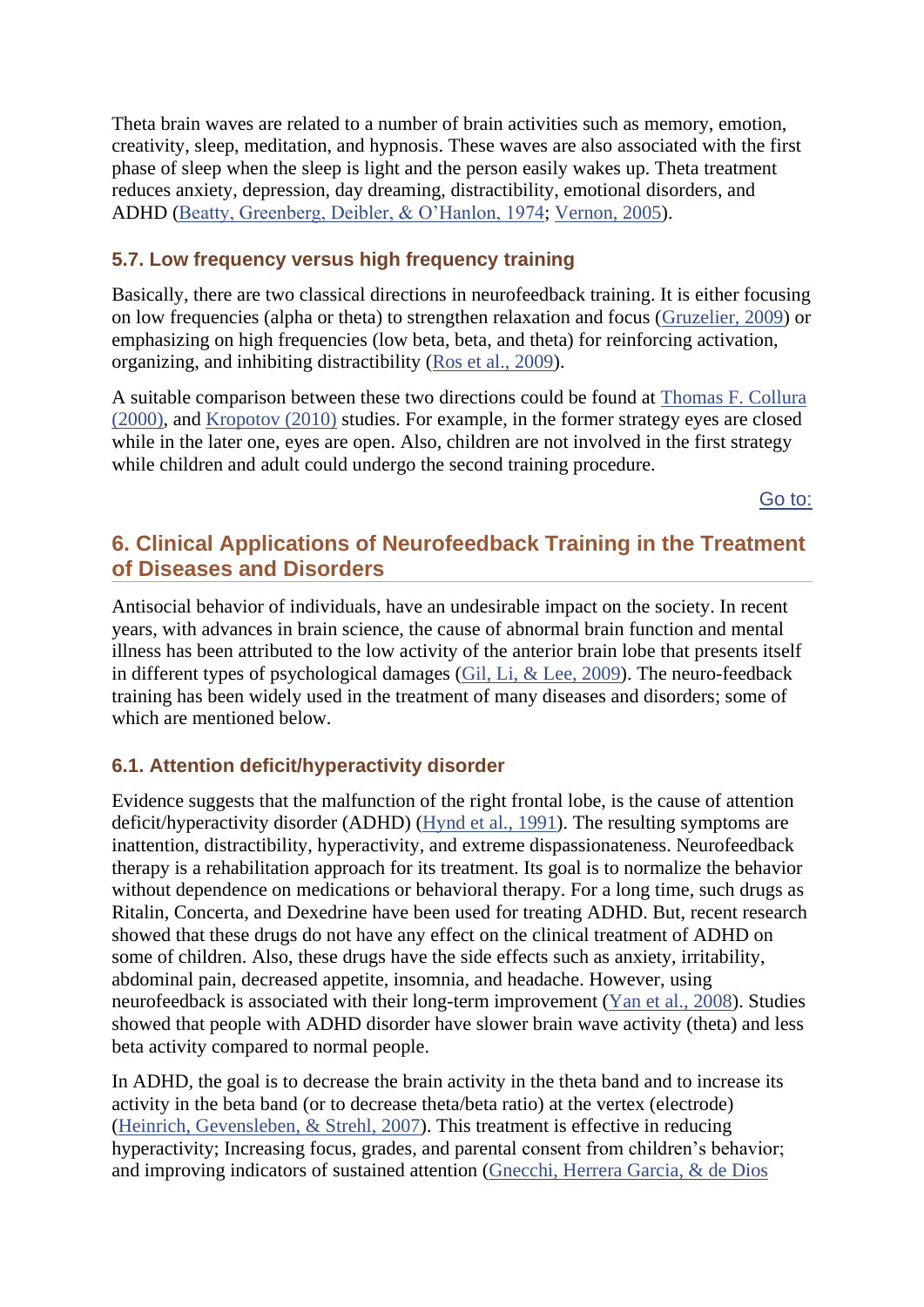[Ortiz Alvarado, 2007;](https://www.ncbi.nlm.nih.gov/pmc/articles/PMC4892319/#B30) [Karimi, Haghshenas, & Rostami, 2011;](https://www.ncbi.nlm.nih.gov/pmc/articles/PMC4892319/#B43) [Wang & Sourina, 2013\)](https://www.ncbi.nlm.nih.gov/pmc/articles/PMC4892319/#B91). The studies on the neurofeedback treatment of ADHD in children are listed in [Table 6.](https://www.ncbi.nlm.nih.gov/pmc/articles/PMC4892319/table/T6/) According to this Table, theta/beta protocol and the area for locating the EEG electrode are the most commonly used neurofeedback strategy in ADHD treatment.

#### **Table 6.**

Summary of neurofeedback treatment studies on ADHD.

|                                                | Site of<br>treatment      | <b>Neurofeedback</b><br>Protocol | <b>Number</b><br>of sessions | The age<br>range<br>(year) | Outcome                                                       |
|------------------------------------------------|---------------------------|----------------------------------|------------------------------|----------------------------|---------------------------------------------------------------|
| (Linden, Habib, &<br>Radojevic, 1996)          | $C_{Z}$                   | Enhance beta<br>Inhibit theta    | 20                           | $5 - 15$                   | Improvement in mental<br>functions and accuracy               |
| (Palsson et al., 2001)                         | $C_{Z}$                   | Theta/beta, SMR                  | 40                           | $9 - 13$                   | Improvement in effects<br>of ADHD                             |
| (Orlandi, 2004)                                | $C_{Z}$                   | Theta/beta, SMR                  | 40                           | $9 - 11$                   | Improvement in<br>attention, focus and<br>memory              |
| (Lévesque,<br>Beauregard, &<br>Mensour, 2006b) | $C_{Z}$                   | Theta/beta, SMR                  | 40                           | $8 - 12$                   | Improving performance<br>of anterior cingulate<br>cortex      |
| (Leins et al., 2007)                           | $\mathbb{C}_{\mathbb{Z}}$ | Theta/beta                       | 30                           | $8 - 13$                   | Improvement in<br>attention, hyperactivity<br>and distraction |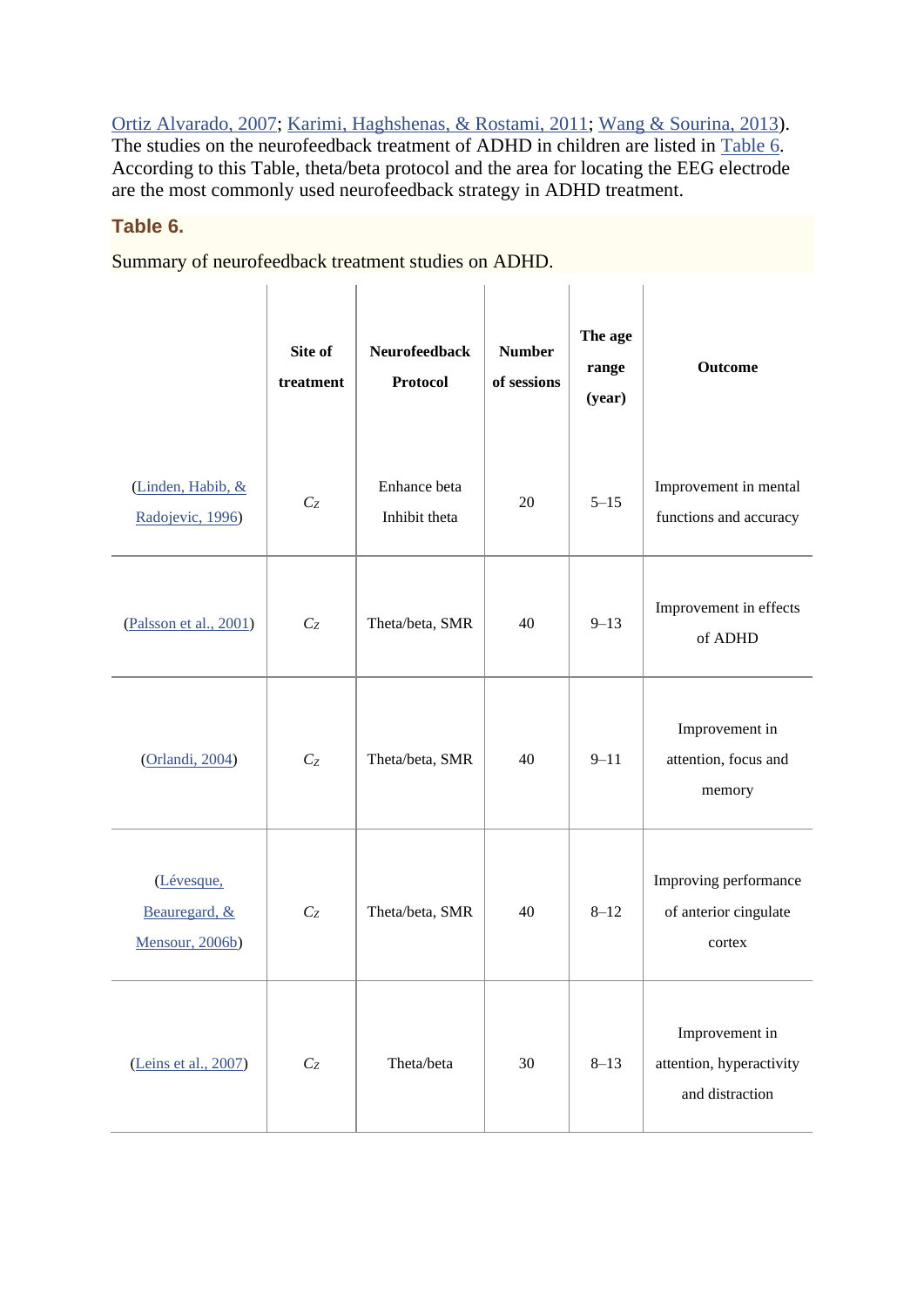|                                                              | Site of<br>treatment | <b>Neurofeedback</b><br>Protocol | <b>Number</b><br>of sessions | The age<br>range<br>(year) | <b>Outcome</b>                                                     |
|--------------------------------------------------------------|----------------------|----------------------------------|------------------------------|----------------------------|--------------------------------------------------------------------|
| (Gevensleben et al.,<br>2009                                 | $C_{Z}$              | Theta/beta                       | 18                           | $9 - 12$                   | Improvement in<br>combined treatment of<br>neurofeedback protocols |
| (Perreau-Linck,<br>Lessard, Lévesque, &<br>Beauregard, 2010) | $C_{Z}$              | Theta/SMR                        | 40                           | $8 - 13$                   | Improvement in the<br>effects of ADHD                              |

**Abbreviations:** ADHA: Attention deficit hyperactivity disorder, SMR: Sensorimotor rhythm.

### **6.1.1. Schizophrenia**

Schizophrenia is known as the most unbearable mental illness [\(Surmeli, Ertem, Eralp, &](https://www.ncbi.nlm.nih.gov/pmc/articles/PMC4892319/#B83)  [Kos, 2012\)](https://www.ncbi.nlm.nih.gov/pmc/articles/PMC4892319/#B83). People with schizophrenia have the illusion of auditory disorders, restlessness, non-flexible muscles, confusion, delirium, and depression. Based on several papers on the treatment of schizophrenia, Minnesota Multiphasic Personality Inventory (MMPI) and Test of Variables of Attention (TOVA), positive effect of neurofeedback training on the treatment of this disease is expressed in such a way that the person with schizophernia is able to adjust his/her brain activity on specific frequencies [\(McCarthy-](https://www.ncbi.nlm.nih.gov/pmc/articles/PMC4892319/#B60)[Jones, 2012;](https://www.ncbi.nlm.nih.gov/pmc/articles/PMC4892319/#B60) [Surmeli, Ertem, Eralp, & Kos, 2012;](https://www.ncbi.nlm.nih.gov/pmc/articles/PMC4892319/#B83) [Wenya et al., 2012;](https://www.ncbi.nlm.nih.gov/pmc/articles/PMC4892319/#B92) [Gil, Li, & Lee,](https://www.ncbi.nlm.nih.gov/pmc/articles/PMC4892319/#B29)  [2009\)](https://www.ncbi.nlm.nih.gov/pmc/articles/PMC4892319/#B29).

#### **6.1.2. Insomnia**

Insomnia is known as an epidemic disorder. The first change observed in patients, who are treated with neuro-feedback training is the change and improvement in their sleep pattern. Hence, the neurofeedback training is used in the treatment of sleep disorders [\(Hammer, Colbert, Brown, & Ilioi, 2011\)](https://www.ncbi.nlm.nih.gov/pmc/articles/PMC4892319/#B32). For example, the following process is used to improve sleep. One electrode is placed on and the treatment is done for 30 minutes at a frequency of 15–18 Hz. This method makes the waking state, alert and active and assist people in waking up faster. The calmness treatment is done at frequencies of 12–15 Hz and in location. Using neurofeedback helps the people who normally take about an hour in order to prepare their body and mind for sleep, go to sleep faster.

# **6.1.3. Learning disabilities, dyslexia and dyscalculia**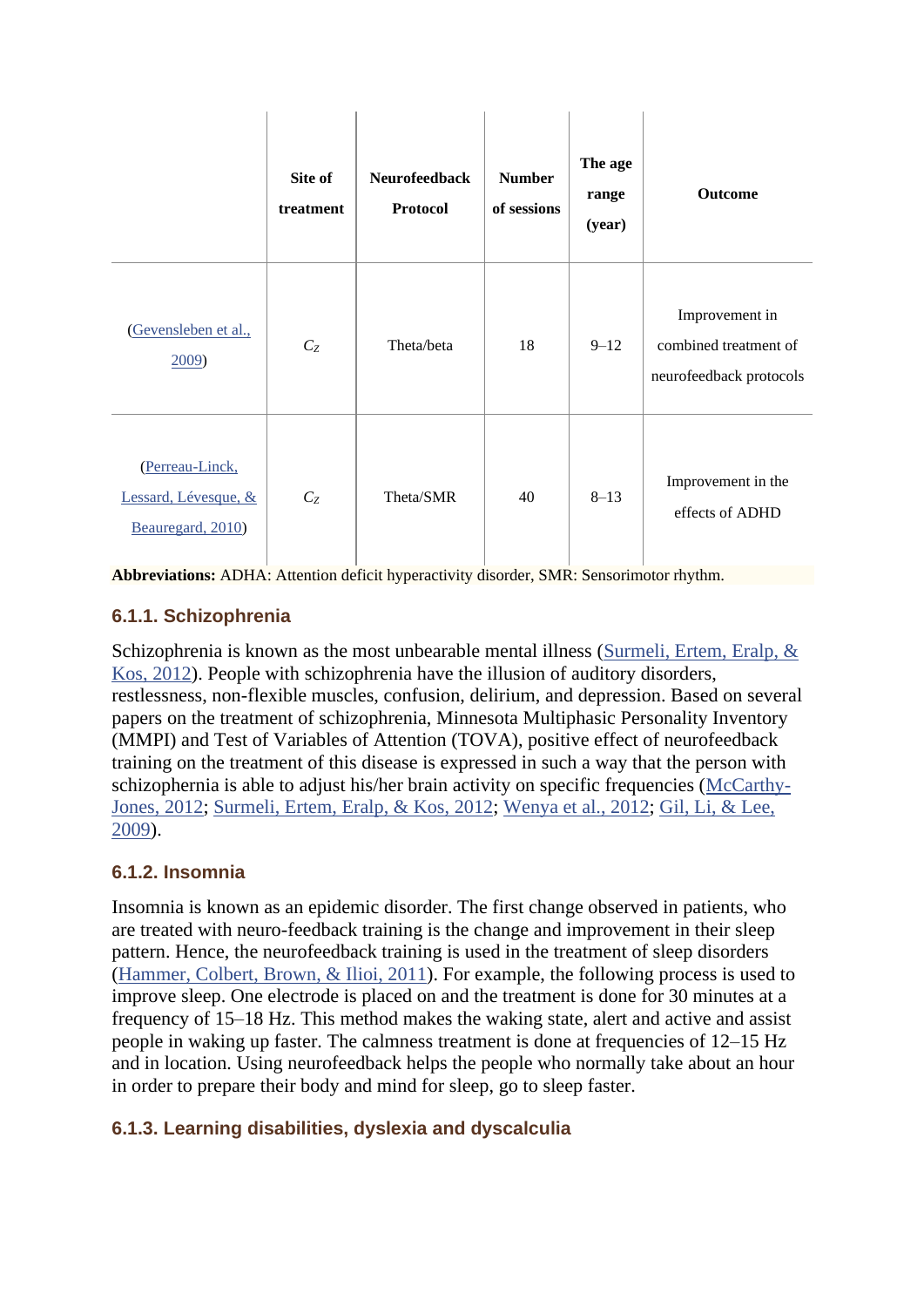Neurofeedback has created a big change in the treatment of these disorders. These disorders are more common at school age and patients with dyslexia have trouble in reading and spelling the characters [\(Breteler, Arns, Peters, Giepmans, & Verhoeven,](https://www.ncbi.nlm.nih.gov/pmc/articles/PMC4892319/#B6)  [2010\)](https://www.ncbi.nlm.nih.gov/pmc/articles/PMC4892319/#B6). People having dyscalculia, are unable to understand and solve math problems. These disorders are treated with increased alpha wave activity using neurofeedback [\(Wang & Sourina, 2013\)](https://www.ncbi.nlm.nih.gov/pmc/articles/PMC4892319/#B91).

#### **6.1.4. Drug addiction**

Studies have shown that neurofeedback training is a good way to quit drug addiction whereas long-term use of the drug has a profound effect on the individual's EEG. Temptation and craving of drugs could be reduced by neurofeedback in patients addicted to cocaine [\(Horrell et al., 2010\)](https://www.ncbi.nlm.nih.gov/pmc/articles/PMC4892319/#B37). This treatment can also be used to treat alcoholism and addiction to computer games [\(Moradi et al., 2011\)](https://www.ncbi.nlm.nih.gov/pmc/articles/PMC4892319/#B62).

#### **6.1.5. Enhancing the performance of athletes, artists, and surgeons**

Studies have shown that professional athletes have different patterns of brain activity compared to those of the beginners. Recognition of the status of the professional's EEG before and during performance, provides a rationale for the use of neurofeedback training to create or emulate these patterns and to improve the performance of unprofessional individuals [\(Vernon, 2005\)](https://www.ncbi.nlm.nih.gov/pmc/articles/PMC4892319/#B88). In fact the purpose of neurofeedback on athletes is improving the athlete's psychomotor and self-regulation ability, their confidence, and subsequent performance in important competitions of the year [\(Edmonds & Tenenbaum, 2011\)](https://www.ncbi.nlm.nih.gov/pmc/articles/PMC4892319/#B19).

#### **6.1.6. Autistic spectrum disorder**

Autistic spectrum disorder (ASD) is a neurodevelopmental disorder with challenges that maintain in adulthood. Children with autism have difficulty in functions such as social interaction, verbal and nonverbal communication, behavior and interests. ASD may be associated with emotional problems, mental retardation, or seizure disorders. These children may also have extreme sensitivity to sounds and smells. Also, children with autism may show idiosyncratic behaviors, obsessive rumination, poor social interrelatedness, and flat affect. Researchers found out that individuals with autism differ from normative samples with regard to impediments in empathy or theory of mind (TOM) tasks, weak central coherence, and executive functioning.

One of the primary symptoms of ASD is a qualitative impairment in social interactions related to mutual interest, understanding others' intentions, empathy, emotional reciprocity, and the underlying concepts of TOM. Empathizing deficits are consistent with problems in reciprocating communication, difficulty in predicting thoughts and feelings of others, interpreting abstract emotions of others, and an appearance of social insensitivity. Individuals with autism are also often seen to have interest in system details and pursue careers in engineering, construction, clocks, machines, puzzles, or computers, which are often obsessive interests in ASD [\(Lucido, 2012\)](https://www.ncbi.nlm.nih.gov/pmc/articles/PMC4892319/#B56).

There are several diagnostic tools designed to show abnormalities in brain's function for autism. They are (1) High-beta activity related to anxiety; (2) The high activity of delta/theta corresponding with the slow cortex, lack of attention, impulsivity and hyperactivity; and (3) Abnormal EEG/seizure activity. High beta type is the most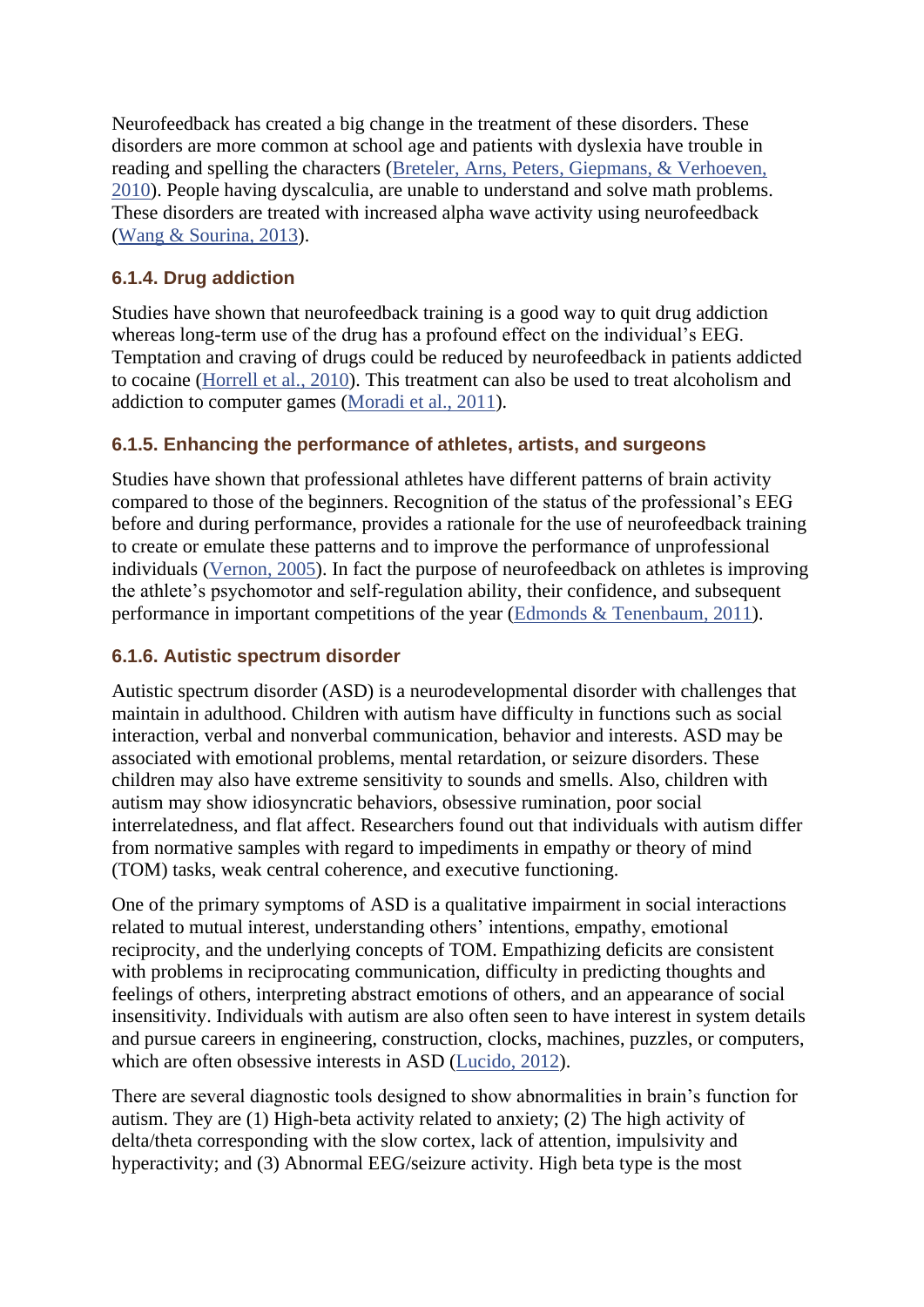common one seen among children with ASD (approximately 50–60% of individuals with ASD) [\(Coben, Linden, & Myers, 2010;](https://www.ncbi.nlm.nih.gov/pmc/articles/PMC4892319/#B10) [Kouijzer, van Schie, de Moor, Gerrits, &](https://www.ncbi.nlm.nih.gov/pmc/articles/PMC4892319/#B45)  [Buitelaar, 2010\)](https://www.ncbi.nlm.nih.gov/pmc/articles/PMC4892319/#B45). The goal of neurofeedback in children with autism is to inhibit thetaalpha ratio while enhancing beta wave. Efficacy of neurofeedback in children diagnosed with autism has been well researched in qualitative case studies summarized in [Table 7.](https://www.ncbi.nlm.nih.gov/pmc/articles/PMC4892319/table/T7/)

### **Table 7.**

Summary of neurofeedback treatment studies on autistic spectrum disorder (ASD).

|                                          | Site of<br>treatment                                   | <b>Enhance/inhibit</b>                                 | <b>Number</b><br>of<br>sessions | Outcome                                                                                                                       |
|------------------------------------------|--------------------------------------------------------|--------------------------------------------------------|---------------------------------|-------------------------------------------------------------------------------------------------------------------------------|
| (Cowan &<br>Markham,<br>1994)            | Parietal and<br>occipital lobes                        | Enhance (16-20 HZ)<br>Inhibit $(4-10 Hz)$              | 21                              | Improvement in focus, attention,<br>and relax                                                                                 |
| (Thompson $&$<br>Thompson,<br>2003       | Sensorimotor<br>cortex $(C_2, C_4)$                    | Enhance (13-15 Hz)<br>Inhibit $(3-10 Hz)$              | $40 - 100$                      | Improvement in<br>neuropsychological functioning,<br>improved educational<br>performance, decrease anxiety<br>and impulsivity |
| (Sichel, Fehmi,<br>& Goldstein,<br>1995) | Sensorimotor<br>strip and<br>parietal lobe             | Enhance SMR (12-15<br>Hz) Inhibit theta $(4-8)$<br>Hz) | 31                              | Improvement in sleep, social<br>behaviors Increase in<br>appropriate eye contact<br>Reduction in self-simulation              |
| (Othmer, 2007)                           | $P_4$ , $T_4$ , $T_3$ , $F_2$ ,<br>$F_{\mathfrak{P}1}$ | Enhance SMR (12-15<br>Hz)                              | $28 - 100$                      | Decreased need for special<br>education services and autism<br>symptoms                                                       |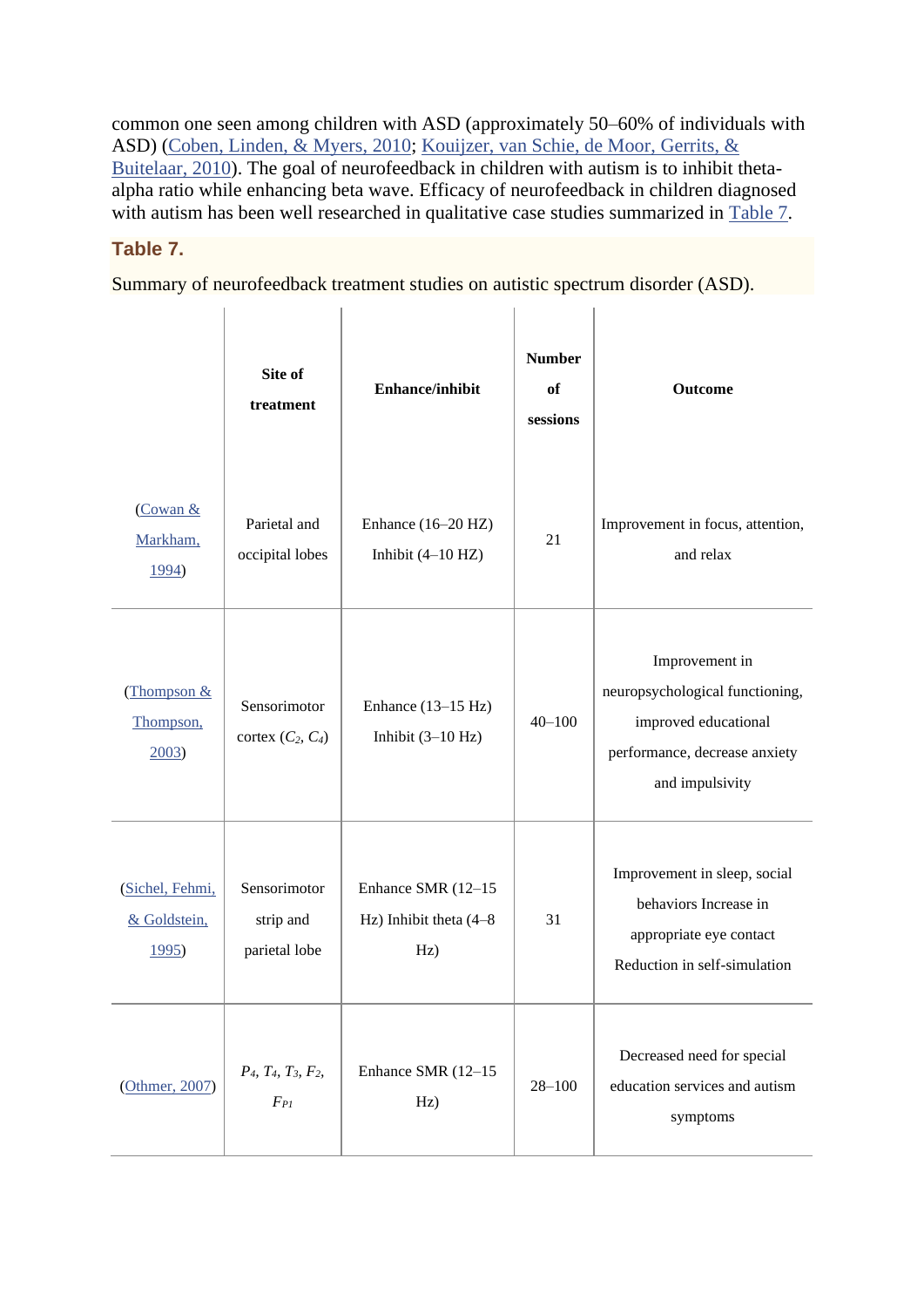|                                         | Site of<br>treatment | <b>Enhance/inhibit</b>                                                                   | <b>Number</b><br>of<br>sessions | <b>Outcome</b>                                                                                                   |
|-----------------------------------------|----------------------|------------------------------------------------------------------------------------------|---------------------------------|------------------------------------------------------------------------------------------------------------------|
| Thompson,<br>Thompson, &<br>Reid, 2010) | Central sites        | Enhance SMR (12-15 or<br>13–15 Hz) Inhibit theta<br>$(3-7 Hz)$ and beta $(23-$<br>35 Hz) | $40 - 60$                       | Improvement in intelligence<br>testing and psychological<br>assessments                                          |
| (Cowan &<br>Markham,<br>1994)           |                      | Enhance beta (16-20<br>Hz) Inhibit theta-alpha<br>$(4-10 Hz)$                            |                                 | Improvement in autistic<br>behaviors, social, academic<br>functioning and attention<br>Open in a separate window |

**Abbreviation:** SMR: Sensorimotor rhythm.

#### **6.1.8. Epilepsy**

In about one-third of patients with epilepsy, medical treatment is ineffective. Neurofeedback training was shown to be a good alternative treatment for these patients. Research has been focused on increasing SMR (12–15 Hz) and synchronous or asynchronous reduction of slow rhythms (4–7 Hz) for diagnosing this disorder. Also, observing low-amplitude gamma wave after surgery is a good sign for the improvement of epilepsy. The results of studies on the treatment of epilepsy by neurofeedback indicated that continuous SMR treatment reduces the rate of seizures in severe and uncontrolled epilepsy [\(Table 8\)](https://www.ncbi.nlm.nih.gov/pmc/articles/PMC4892319/table/T8/) (Hughes et al., 2009; [Walker, 2010\)](https://www.ncbi.nlm.nih.gov/pmc/articles/PMC4892319/#B89).

#### **Table 8.**

Summary of neurofeedback treatment studies on epilepsy that the results was the remission.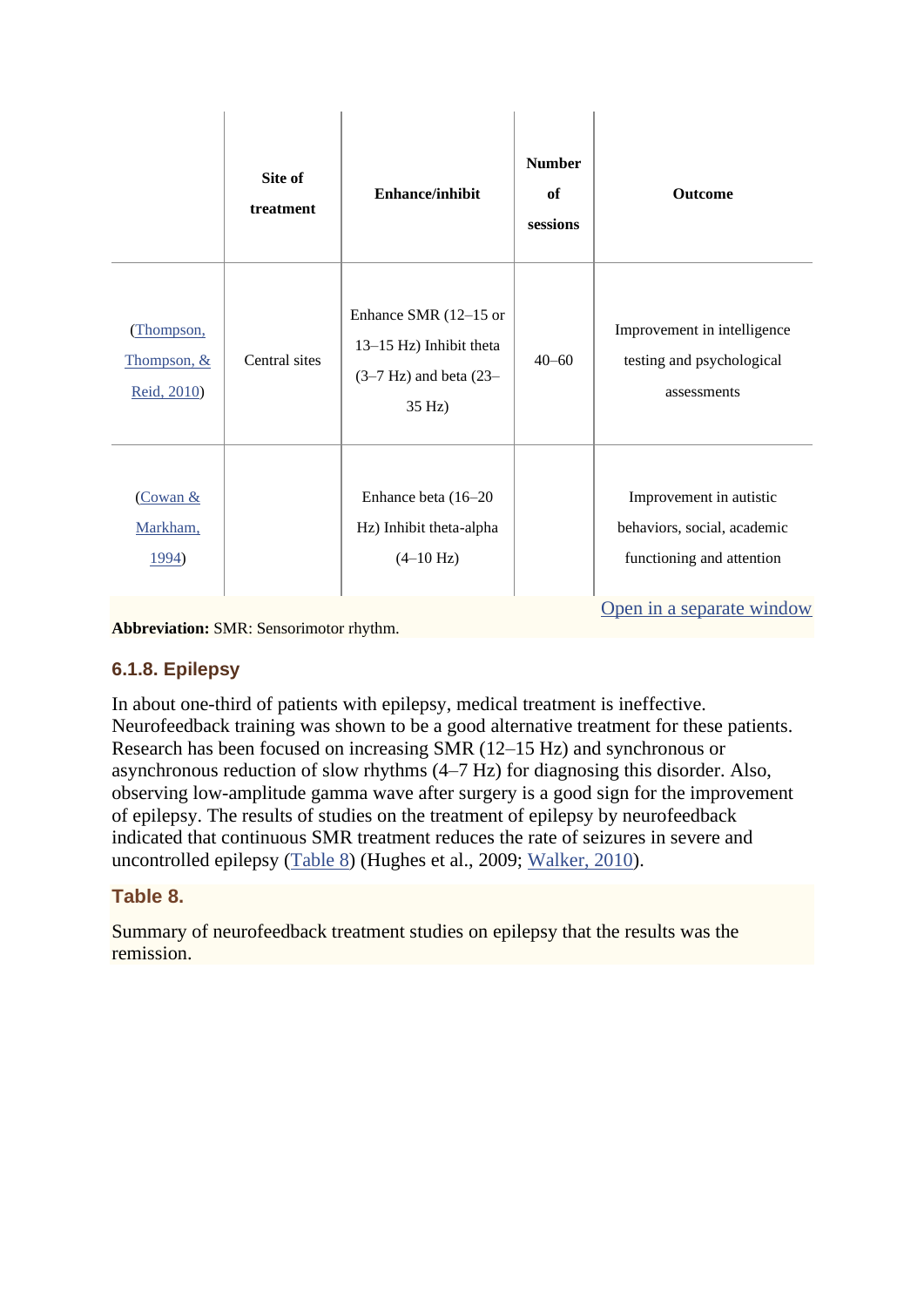|                                            | <b>Neurofeedback</b><br>protocol | <b>Measuring results</b>                 | Length of<br>treatment | The age<br>range (year) |
|--------------------------------------------|----------------------------------|------------------------------------------|------------------------|-------------------------|
| (Sterman, Macdonald,<br>& Stone, 1974)     | SMR (11-15 Hz)                   | Seizure frequency, EEG                   | $6-18$ months          | $6 - 46$                |
| (Kaplan, 1975)                             | <b>SMR</b>                       | The number of seizures<br>per day        | $20 - 25$ weeks        | $20 - 30$               |
| (Lubar & Bahler, 1976)                     | <b>SMR</b>                       | The number of seizures                   | 80-260 days            | $12 - 29$               |
| (Kuhlman & Allison,<br>1977)               | SMR (4-9 Hz)                     | The number of seizures,<br><b>EEG</b>    | 24 sessions            | $17 - 42$               |
| (Sterman & Macdonald,<br>1978)             | <b>SMR</b>                       | The number of seizures<br>per month, EEG | 12 months              | $10 - 40$               |
| (Cott, Pavloski, &<br><b>Black</b> , 1979) | <b>SMR</b>                       | The number of seizures<br>per month      | 210 days               | $16 - 31$               |
| (Quy, Hutt, & Forrest,<br>1979)            | <b>SMR</b>                       | The number of seizures<br>per week, EEG  | 12 months              | $23 - 49$               |
| (Lubar et al., 1981)                       | <b>SMR</b>                       | Seizure frequency, EEG                   | 10 months              | $13 - 52$               |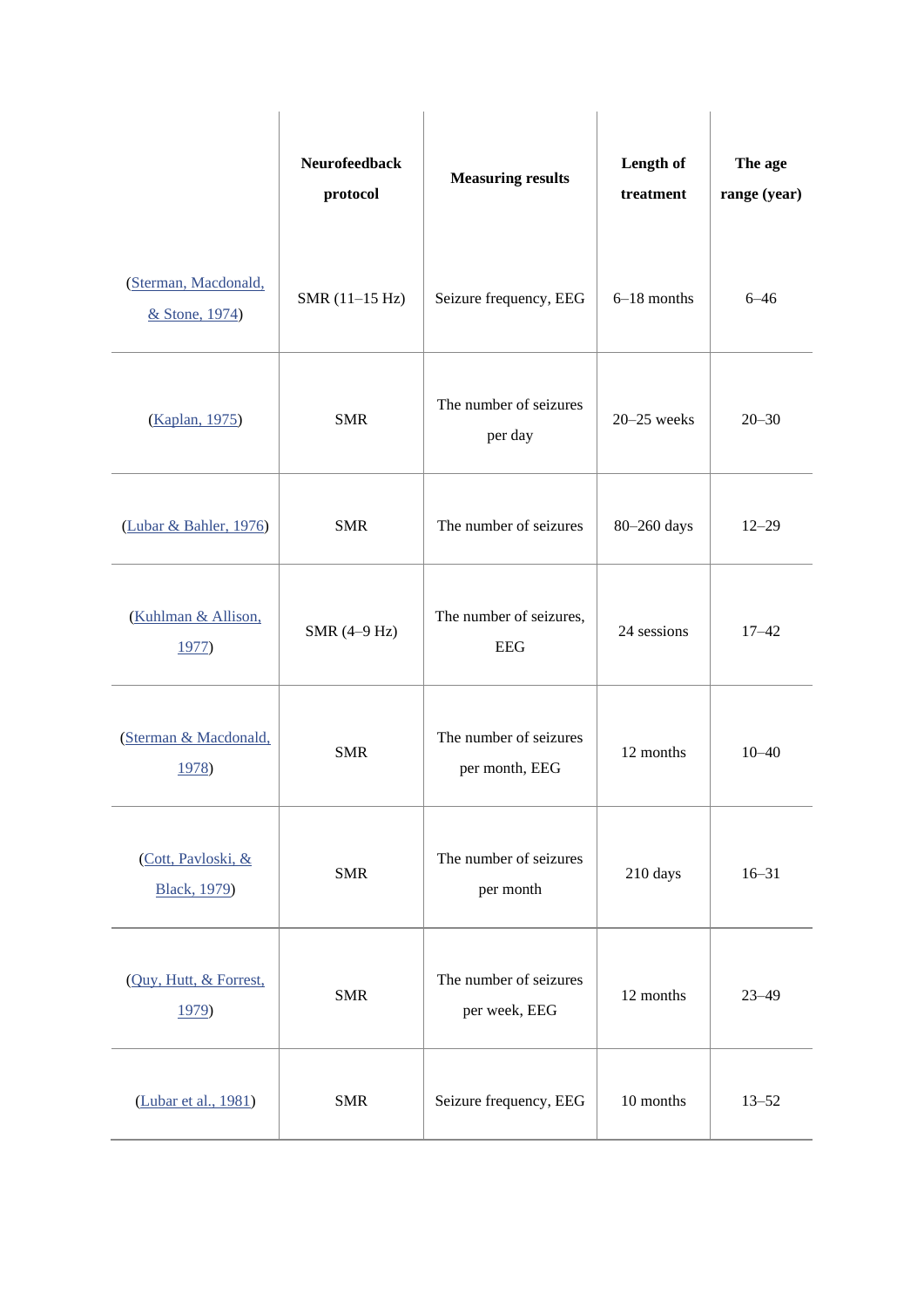|                                 | <b>Neurofeedback</b><br>protocol | <b>Measuring results</b> | Length of<br>treatment | The age<br>range (year) |
|---------------------------------|----------------------------------|--------------------------|------------------------|-------------------------|
| (Tozzo, Elfner, & May,<br>1988) | <b>SMR</b>                       | The number of seizures   | 5 weeks                | $18 - 29$               |

**Abbreviation:** EEG, Electroencephalogram, SMR, Sensorimotor rhythm.

### **6.1.9. Depression**

Depression is associated with hypometabolism in the cingulate and occasionally in the frontal cortex, insula, anterior temporal cortices, amygdala, basal ganglia, and thalamus. Along with the frontal electrophysiology findings in depression, there seems to be an inverse relationship between frontal alpha asymmetry and parietal asymmetries. More specifically, depressed patients who do not have significant anxiety, appear to have decreased right parietal activation (alpha wave at P4). Neurofeedback training is used to increase alpha and theta, while inhibit faster beta frequencies, produces significant improvements in depression [\(Budzynski, 2009a;](https://www.ncbi.nlm.nih.gov/pmc/articles/PMC4892319/#B7) [Hurt, Arnold, & Lofthouse, 2014\)](https://www.ncbi.nlm.nih.gov/pmc/articles/PMC4892319/#B39).

### **6.1.10. Anxiety**

In clinical medicine, anxiety is often defined, at least in part, as high level of muscle tension. Researchers found out that decreasing frontal electromyogram (EMG) levels by EMG biofeedback could alleviate both generalized and specific anxiety patterns. It was believed that anxiety inhibits alpha waves, so alpha training would relieve the anxiety [\(Budzynski, 2009a;](https://www.ncbi.nlm.nih.gov/pmc/articles/PMC4892319/#B7) [Demos, 2005;](https://www.ncbi.nlm.nih.gov/pmc/articles/PMC4892319/#B16) [Moore, 2000\)](https://www.ncbi.nlm.nih.gov/pmc/articles/PMC4892319/#B61).

# **6.1.11. Pain management**

Pain is considered a symptom associated with physical damage, purportedly having an objective element connected with the sensation. Neurofeedback methodology proposes that by teaching self-regulation, a patient can reduce or even eliminate pain sensations. Studies suggested that brain changes its functional organization at the level of the somatosensory cortex in chronic pain patients. Researchers recommend the use of biofeedback/neurofeedback for pain management. Biofeedback protocols are designed to address the peripheral correlation of arousal, such as temperature, heart rate variability, and muscle tension while neurofeedback directly affects the processing of pain perception [\(Ibric & Dragomirescu, 2009\)](https://www.ncbi.nlm.nih.gov/pmc/articles/PMC4892319/#B41).

# **6.2. Other uses of neurofeedback**

Other applications of neurofeedback include the recovery from an injury and stroke problems, improvement of memory by increasing alpha activity [\(Escolano, Aguilar, &](https://www.ncbi.nlm.nih.gov/pmc/articles/PMC4892319/#B23)  [Minguez, 2011;](https://www.ncbi.nlm.nih.gov/pmc/articles/PMC4892319/#B23) [Klimesch, 1999;](https://www.ncbi.nlm.nih.gov/pmc/articles/PMC4892319/#B44) [Vernon, 2005;](https://www.ncbi.nlm.nih.gov/pmc/articles/PMC4892319/#B88) [Wenya et al., 2012\)](https://www.ncbi.nlm.nih.gov/pmc/articles/PMC4892319/#B92), treatment of headache and migraines [\(Walker, 2011\)](https://www.ncbi.nlm.nih.gov/pmc/articles/PMC4892319/#B90), distraction, confusion, attention problems,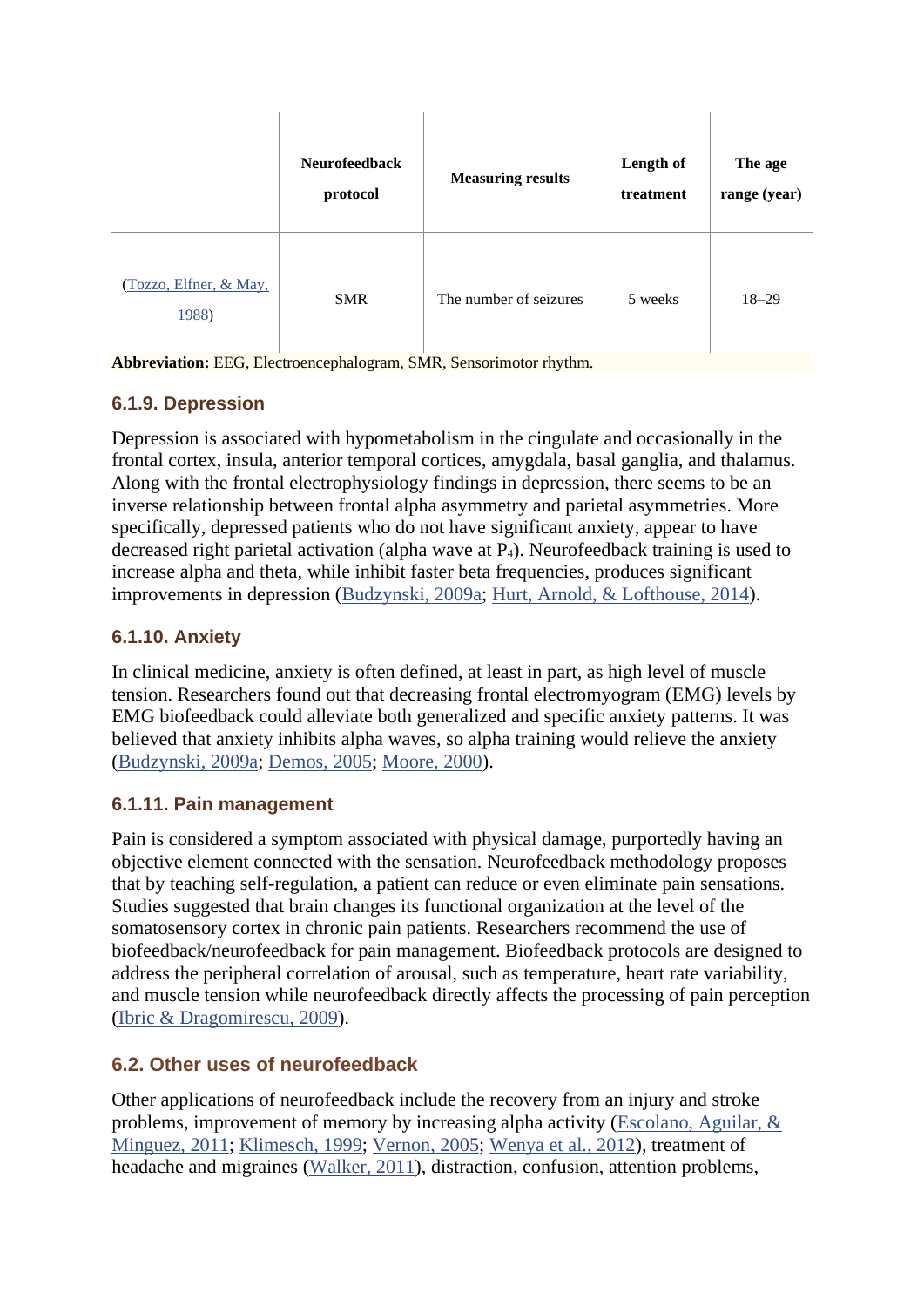withdrawal [\(Escolano, Aguilar, & Minguez, 2011;](https://www.ncbi.nlm.nih.gov/pmc/articles/PMC4892319/#B23) [Gnecchi, Herrera Garcia, & de Dios](https://www.ncbi.nlm.nih.gov/pmc/articles/PMC4892319/#B30)  [Ortiz Alvarado, 2007\)](https://www.ncbi.nlm.nih.gov/pmc/articles/PMC4892319/#B30), health promotion [\(Escolano, Olivan, Lopez-del-Hoyo, Garcia-](https://www.ncbi.nlm.nih.gov/pmc/articles/PMC4892319/#B24)[Campayo, & Minguez, 2012\)](https://www.ncbi.nlm.nih.gov/pmc/articles/PMC4892319/#B24), treatment of mental illness [\(Heinrich, Gevensleben, &](https://www.ncbi.nlm.nih.gov/pmc/articles/PMC4892319/#B35)  [Strehl, 2007\)](https://www.ncbi.nlm.nih.gov/pmc/articles/PMC4892319/#B35), eating disorders [\(Bartholdy, Musiat, Campbell, & Schmidt, 2013\)](https://www.ncbi.nlm.nih.gov/pmc/articles/PMC4892319/#B3) Parkinson disease [\(Rossi-Izquierdo et al., 2013\)](https://www.ncbi.nlm.nih.gov/pmc/articles/PMC4892319/#B75), fibromyalgia, restless legs syndrome [\(Hurt, Arnold, & Loft-house, 2014\)](https://www.ncbi.nlm.nih.gov/pmc/articles/PMC4892319/#B39), obsessive compulsive disorder [\(Sürmeli & Ertem,](https://www.ncbi.nlm.nih.gov/pmc/articles/PMC4892319/#B82)  [2011\)](https://www.ncbi.nlm.nih.gov/pmc/articles/PMC4892319/#B82), and obsession [\(Markovska-Simoska, Pop-Jordanova, & Georgiev, 2008;](https://www.ncbi.nlm.nih.gov/pmc/articles/PMC4892319/#B57) [Surmeli](https://www.ncbi.nlm.nih.gov/pmc/articles/PMC4892319/#B82)  [& Ertem, 2011\)](https://www.ncbi.nlm.nih.gov/pmc/articles/PMC4892319/#B82). Meanwhile, artists and surgeons use neurofeedback to improve their music performance [\(Markovska-Simoska et al., 2008\)](https://www.ncbi.nlm.nih.gov/pmc/articles/PMC4892319/#B57) and microsurgical operations [\(Ros](https://www.ncbi.nlm.nih.gov/pmc/articles/PMC4892319/#B74)  [et al., 2009\)](https://www.ncbi.nlm.nih.gov/pmc/articles/PMC4892319/#B74), respectively.

Alpha-EEG/EMG biofeedback is capable of increasing voluntary self-regulation and the quality of musical performance [\(Budzynski, 2009b;](https://www.ncbi.nlm.nih.gov/pmc/articles/PMC4892319/#B8) [Markovska-Simoska et al., 2008\)](https://www.ncbi.nlm.nih.gov/pmc/articles/PMC4892319/#B57).

[Go to:](https://www.ncbi.nlm.nih.gov/pmc/articles/PMC4892319/)

# **7. Neurofeedback Softwares**

Brain-computer interface systems (BCI) are widely used in clinical and research applications. BCI can propose a new aim for playing videogames or interacting with 3D virtual environments (VE). Interaction with VE includes tasks such as navigating to modify the selection and manipulation of virtual objects.

There are several examples of VE feedback games used in sports, puzzles, or trainings. Nowadays, many universities and laboratories are trying to provide more interactions with the virtual world through the BCI. Here, we describe some of the BCI VE feedback software.

Researchers at University College Dublin and Media Lab Europe manufactured Mind Balance videogame that uses BCI to interact with the virtual world. The game was designed to move an animated character in a 3D virtual environment. The purpose is to control the balance of an animated character on a thin rope, based on the EEG signals of a player.

In the other computer game, designed jointly by the University College London and Graz University of Technology, a disabled person in a virtual street controls the movements of the simulated wheelchair (GRAZ-BC). These results indicated that a disabled person sitting in a wheelchair can control his/her movement in the VE using asynchronous BCI based on signal EEG.

University of Tokyo performed several tests using a "virtual joystick" to navigate 3-D VE. Researchers provided two virtual buttons on the left and right sides of the VE. The participants were asked to gaze at either side to move the camera to the other side. The detection enabled the system to identify the button at which the user gazed.

Researchers at the University of Tokyo also worked on a system to keep the alertness level of car drivers. In this project, the driver's state of concentration was illustrated when placed in a virtual driving environment. Accordingly, the BCI hearing system actively monitors the state of alertness of drivers and warns them when loss of consciousness occurs.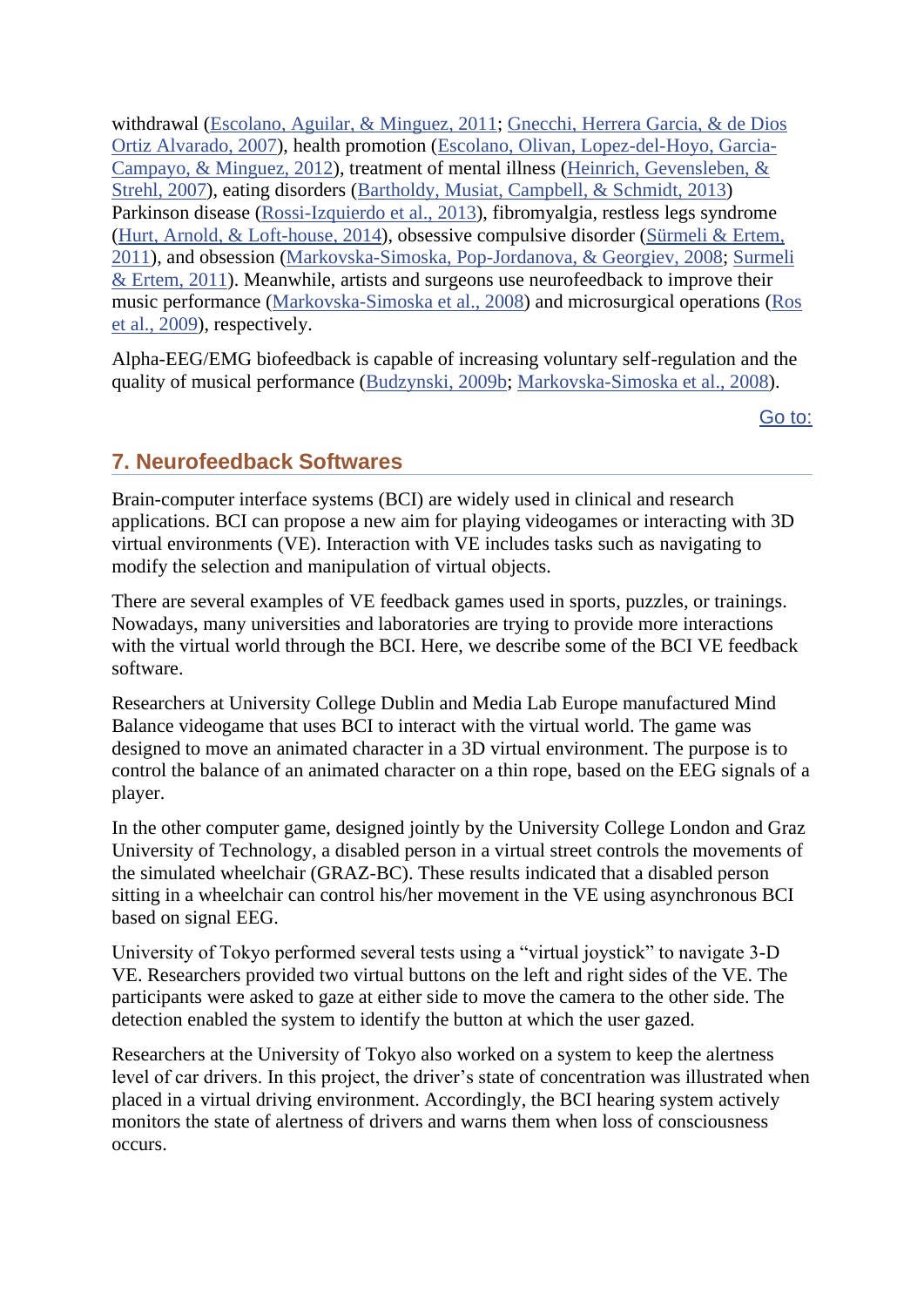In the field of promotion of neurofeedback in VE, INRIA designed several BCI systems. In one of them, called "use-the-force", subjects were asked to control the launch of a virtual spaceship by using real or imagined foot movements. They studied the response of the subjects in challenging situations [\(Lecuyer et al., 2008\)](https://www.ncbi.nlm.nih.gov/pmc/articles/PMC4892319/#B48). In another system [\(Gnecchi,](https://www.ncbi.nlm.nih.gov/pmc/articles/PMC4892319/#B30)  [Herrera Garcia, & de Dios Ortiz Alvarado, 2007\)](https://www.ncbi.nlm.nih.gov/pmc/articles/PMC4892319/#B30), neurofeedback was examined in order to diagnose ADHD and hyperactivity disorder. In this system, there are two graphical interfaces.

In the first interface, when the ratio of beta/theta goes higher than a predetermined threshold, dolphins are moving to an area where there are fish. Having maintained the focus, dolphin intercepts a fish. When the number of trapped fish increases, it reflects advances in process of treatment. In the second graphical interface, the speed of a racing car increases when subject's attention improved. There are various available neurofeedback softwares in the market whose information such as operating systems, developers, and supported devices could be assessed via Wikipedia [\("Comparison of](https://www.ncbi.nlm.nih.gov/pmc/articles/PMC4892319/#B13)  [neurofeedback software", April 11, 2015\)](https://www.ncbi.nlm.nih.gov/pmc/articles/PMC4892319/#B13).

[Go to:](https://www.ncbi.nlm.nih.gov/pmc/articles/PMC4892319/)

# **8. Conclusion**

In this paper, we reviewed the clinical applications of neurofeedback, various protocols of treatment and some of the systems designs by BCI and VR technology.

In neurofeedback, EEG is usually recorded, and various brain-activity components are extracted and feedbacked to subjects. During this procedure, subjects become aware of the changes that occur during training and are able to assess their progress in order to achieve optimal performance. Electrode placement is performed according to specific brain functions and specific symptoms. Considering information about these skull regions, the entire treatment process is simplified. There are several protocols in neurofeedback training, but alpha, beta, theta, and alpha/theta protocol are the most commonly used ones.

BCI is an EEG-based communication device. VE is a human-computer interface system with which users can virtually move their viewpoint freely in real time. The purpose of using VE is to construct a virtual environment with natural interactivity and to create a real sensation from multimodality. Three-dimensional VR is much more attractive and interesting than most of two-dimensional environments.

To date, many studies have been conducted on the neuro-feedback therapy and its effectiveness on the treatment of many diseases. However, there are some methodological limitations and clinical ambiguities. For example, considering the alpha treatment protocols, there are some issues to deal with such as how many sessions are needed before participants can learn to exert an alert control over their own alpha waves, or how many sessions are needed before such training procedures produce the expected effect on the optimal performance, and how long the desired effects last without feedback (longterm effects). Thus, it is necessary to provide standard protocols to perform neurofeedback.

Similar to other treatments, neurofeedback has its own pros and cons. Although it is a safe and non-invasive procedure that showed improvement in the treatment of many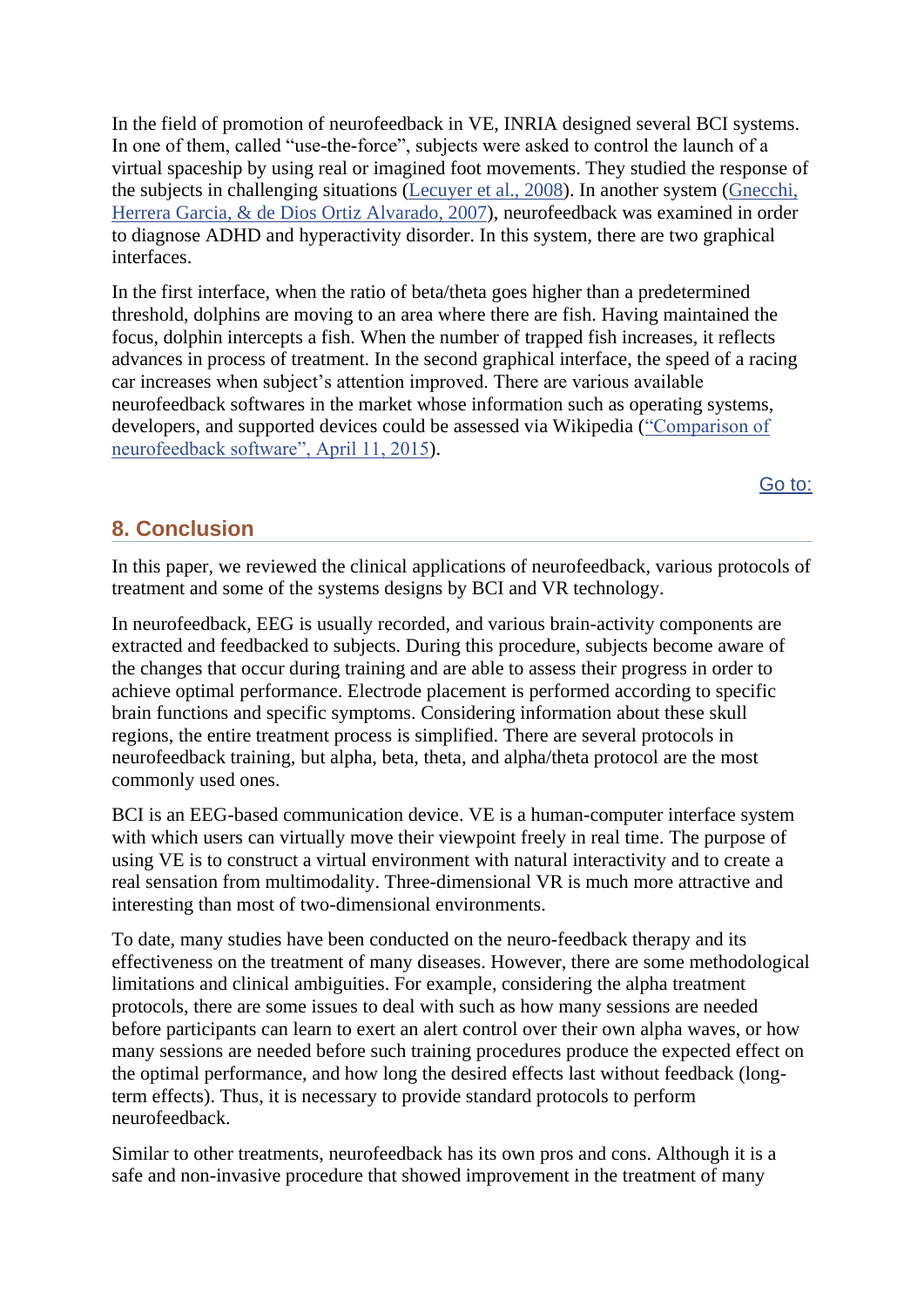problems and disorders such as ADHD, anxiety, depression, epilepsy, ASD, insomnia, drug addiction, schizophrenia, learning disabilities, dyslexia and dyscalculia, its validity has been questioned in terms of conclusive scientific evidence of its effectiveness. Moreover, it is an expensive procedure which is not covered by many insurance companies. It is also time-consuming and its benefits are not long-lasting. Finally, it might take several months to see the desired improvements [\(Mauro & Cermak, 2006\)](https://www.ncbi.nlm.nih.gov/pmc/articles/PMC4892319/#B59).

[Go to:](https://www.ncbi.nlm.nih.gov/pmc/articles/PMC4892319/)

# **Footnotes**

#### **Conflicts of Interest:**

None declared.

[Go to:](https://www.ncbi.nlm.nih.gov/pmc/articles/PMC4892319/)

# **References**

- 1. Allen J. J., Harmon-Jones E., Cavender J. H. ( 2001). Manipulation of frontal EEG asymmetry through biofeedback alters self-reported emotional responses and facial EMG. *Psychophysiology*, 38( 4), 685– 693. [\[PubMed\]](https://www.ncbi.nlm.nih.gov/pubmed/11446582) [\[Google Scholar\]](https://scholar.google.com/scholar_lookup?journal=Psychophysiology&title=Manipulation+of+frontal+EEG+asymmetry+through+biofeedback+alters+self-reported+emotional+responses+and+facial+EMG&author=J.+J.+Allen&author=E.+Harmon-Jones&author=J.+H.+Cavender&volume=38&issue=4&publication_year=2001&pages=685-693&pmid=11446582&)
- 2. Angelakis E., Stathopoulou S., Frymiare J. L., Green D. L., Lubar J. F., Kounios J. ( 2007). EEG neurofeedback: a brief overview and an example of peak alpha frequency training for cognitive enhancement in the elderly. *Clinical Neuropsychologist*, 21( 1), 110– 129. [\[PubMed\]](https://www.ncbi.nlm.nih.gov/pubmed/17366280) [\[Google Scholar\]](https://scholar.google.com/scholar_lookup?journal=Clinical+Neuropsychologist&title=EEG+neurofeedback:+a+brief+overview+and+an+example+of+peak+alpha+frequency+training+for+cognitive+enhancement+in+the+elderly&author=E.+Angelakis&author=S.+Stathopoulou&author=J.+L.+Frymiare&author=D.+L.+Green&author=J.+F.+Lubar&volume=21&issue=1&publication_year=2007&pages=110-129&pmid=17366280&)
- 3. Bartholdy S., Musiat P., Campbell I. C., Schmidt U. ( 2013). The potential of neurofeedback in the treatment of Eating Disorders: A Review of the Literature. *European Eating Disorders Review*, 21( 6), 456– 463. [\[PubMed\]](https://www.ncbi.nlm.nih.gov/pubmed/24115445) [\[Google Scholar\]](https://scholar.google.com/scholar_lookup?journal=European+Eating+Disorders+Review&title=The+potential+of+neurofeedback+in+the+treatment+of+Eating+Disorders:+A+Review+of+the+Literature&author=S.+Bartholdy&author=P.+Musiat&author=I.+C.+Campbell&author=U.+Schmidt&volume=21&issue=6&publication_year=2013&pages=456-463&pmid=24115445&)
- 4. Bauer H., Pllana A. ( 2014). EEG-based local brain activity feedback trainingtomographic neurofeedback. *Frontiers Human Neuroscience*, 8, 1005. doi: 10.3389/fnhum.2014.01005. [\[PMC free article\]](https://www.ncbi.nlm.nih.gov/pmc/articles/PMC4264468/) [\[PubMed\]](https://www.ncbi.nlm.nih.gov/pubmed/25566027) [\[CrossRef\]](https://dx.doi.org/10.3389%2Ffnhum.2014.01005) [\[Google](https://scholar.google.com/scholar_lookup?journal=Frontiers+Human+Neuroscience&title=EEG-based+local+brain+activity+feedback+training-tomographic+neurofeedback&author=H.+Bauer&author=A.+Pllana&volume=8&publication_year=2014&pages=1005&doi=10.3389/fnhum.2014.01005&)  [Scholar\]](https://scholar.google.com/scholar_lookup?journal=Frontiers+Human+Neuroscience&title=EEG-based+local+brain+activity+feedback+training-tomographic+neurofeedback&author=H.+Bauer&author=A.+Pllana&volume=8&publication_year=2014&pages=1005&doi=10.3389/fnhum.2014.01005&)
- 5. Beatty J., Greenberg A., Deibler W. P., O'Hanlon J. F. ( 1974). Operant control of occipital theta rhythm affects performance in a radar monitoring task. *Science*, 183( 4127), 871– 873. [\[PubMed\]](https://www.ncbi.nlm.nih.gov/pubmed/4810845) [\[Google Scholar\]](https://scholar.google.com/scholar_lookup?journal=Science&title=Operant+control+of+occipital+theta+rhythm+affects+performance+in+a+radar+monitoring+task&author=J.+Beatty&author=A.+Greenberg&author=W.+P.+Deibler&author=J.+F.+O%E2%80%99Hanlon&volume=183&issue=4127&publication_year=1974&pages=871-873&pmid=4810845&)
- 6. Breteler M. H., Arns M., Peters S., Giepmans I., Verhoeven L. ( 2010). Improvements in spelling after QEEG-based neurofeedback in dyslexia: a randomized controlled treatment study. *Applied Psychophysiol Biofeedback*, 35( 1), 5– 11. doi: 10.1007/s10484-009-9105-2. [\[PMC free](https://www.ncbi.nlm.nih.gov/pmc/articles/PMC2837193/)  [article\]](https://www.ncbi.nlm.nih.gov/pmc/articles/PMC2837193/) [\[PubMed\]](https://www.ncbi.nlm.nih.gov/pubmed/19711183) [\[CrossRef\]](https://dx.doi.org/10.1007%2Fs10484-009-9105-2) [\[Google Scholar\]](https://scholar.google.com/scholar_lookup?journal=Applied+Psychophysiol+Biofeedback&title=Improvements+in+spelling+after+QEEG-based+neurofeedback+in+dyslexia:+a+randomized+controlled+treatment+study&author=M.+H.+Breteler&author=M.+Arns&author=S.+Peters&author=I.+Giepmans&author=L.+Verhoeven&volume=35&issue=1&publication_year=2010&pages=5-11&doi=10.1007/s10484-009-9105-2&)
- 7. Budzynski T. ( 2009a). *Introduction to quantitative EEG and neurofeedback: Advanced theory and applications* ( 2nd ed.). Amsterdam, Elsevier: Academic Press. [\[Google Scholar\]](https://scholar.google.com/scholar_lookup?title=Introduction+to+quantitative+EEG+and+neurofeedback:+Advanced+theory+and+applications&author=T.+Budzynski&publication_year=2009a&)
- 8. Budzynski T. ( 2009b). *Introduction to quantitative EEG and neurofeedback: Advanced theory and applications* ( 2nd ed.). Amsterdam, Elsevier: Academic Press. [\[Google Scholar\]](https://scholar.google.com/scholar_lookup?title=Introduction+to+quantitative+EEG+and+neurofeedback:+Advanced+theory+and+applications&author=T.+Budzynski&publication_year=2009b&)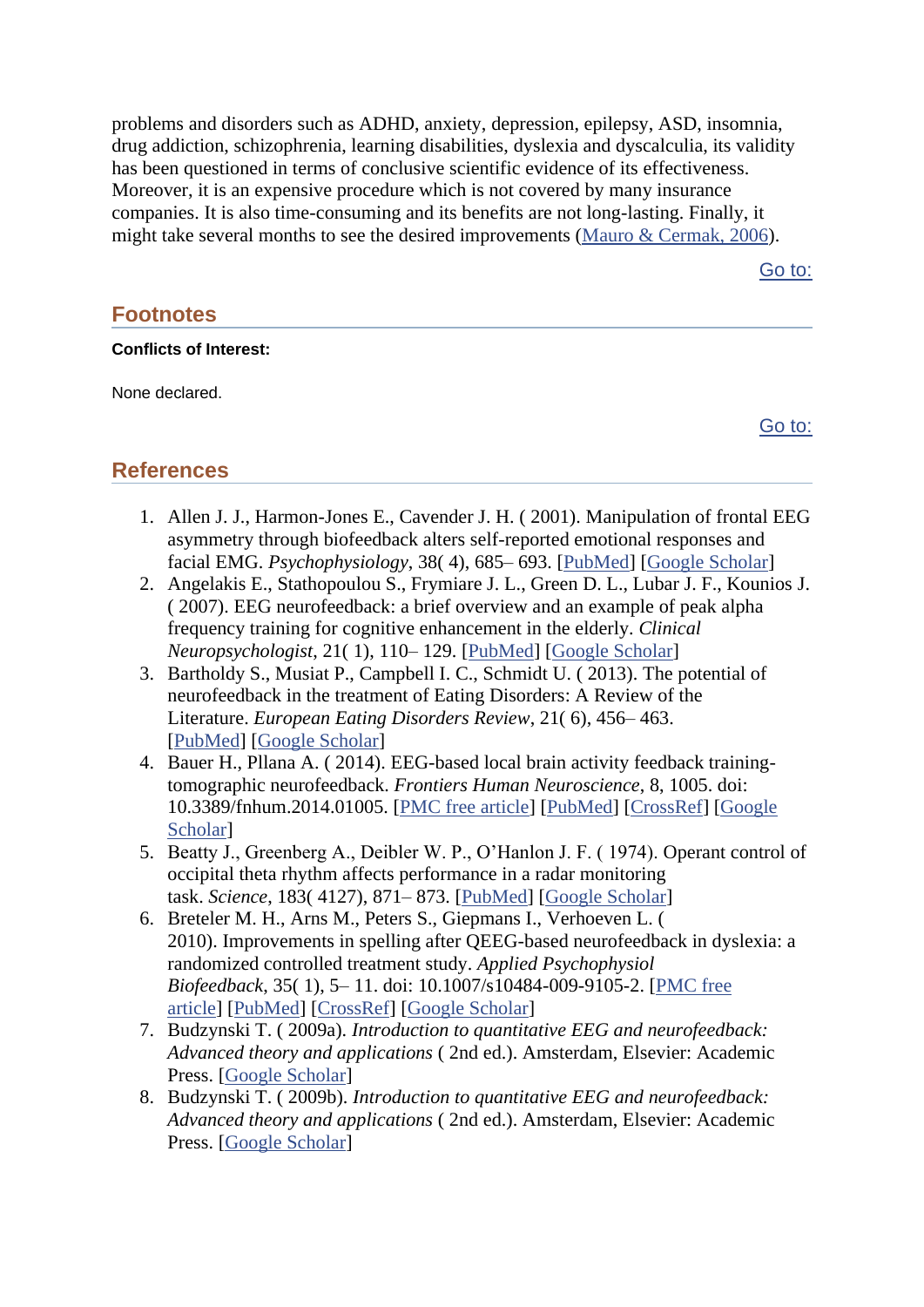- 9. Christiansen H., Reh V., Schmidt M. H., Rief W. ( 2014). Slow cortical potential neurofeedback and self-management training in outpatient care for children with ADHD: Study protocol and first preliminary results of a randomized controlled trial. *Frontiers Human Neuroscience*, 8, 943. doi: 10.3389/fnhum.2014.00943. [\[PMC free article\]](https://www.ncbi.nlm.nih.gov/pmc/articles/PMC4244863/) [\[PubMed\]](https://www.ncbi.nlm.nih.gov/pubmed/25505396) [\[CrossRef\]](https://dx.doi.org/10.3389%2Ffnhum.2014.00943) [\[Google](https://scholar.google.com/scholar_lookup?journal=Frontiers+Human+Neuroscience&title=Slow+cortical+potential+neurofeedback+and+self-management+training+in+outpatient+care+for+children+with+ADHD:+Study+protocol+and+first+preliminary+results+of+a+randomized+controlled+trial&author=H.+Christiansen&author=V.+Reh&author=M.+H.+Schmidt&author=W.+Rief&volume=8&publication_year=2014&pages=943&doi=10.3389/fnhum.2014.00943&)  [Scholar\]](https://scholar.google.com/scholar_lookup?journal=Frontiers+Human+Neuroscience&title=Slow+cortical+potential+neurofeedback+and+self-management+training+in+outpatient+care+for+children+with+ADHD:+Study+protocol+and+first+preliminary+results+of+a+randomized+controlled+trial&author=H.+Christiansen&author=V.+Reh&author=M.+H.+Schmidt&author=W.+Rief&volume=8&publication_year=2014&pages=943&doi=10.3389/fnhum.2014.00943&)
- 10. Coben R., Linden M., Myers T. E. ( 2010). Neurofeedback for autistic spectrum disorder: A review of the literature. *Applied Psychophysiol Biofeedback*, 35( 1), 83– 105. doi: 10.1007/s10484-009-9117-y. [\[PubMed\]](https://www.ncbi.nlm.nih.gov/pubmed/19856096) [\[CrossRef\]](https://dx.doi.org/10.1007%2Fs10484-009-9117-y) [\[Google](https://scholar.google.com/scholar_lookup?journal=Applied+Psychophysiol+Biofeedback&title=Neurofeedback+for+autistic+spectrum+disorder:+A+review+of+the+literature&author=R.+Coben&author=M.+Linden&author=T.+E.+Myers&volume=35&issue=1&publication_year=2010&pages=83-105&doi=10.1007/s10484-009-9117-y&)  [Scholar\]](https://scholar.google.com/scholar_lookup?journal=Applied+Psychophysiol+Biofeedback&title=Neurofeedback+for+autistic+spectrum+disorder:+A+review+of+the+literature&author=R.+Coben&author=M.+Linden&author=T.+E.+Myers&volume=35&issue=1&publication_year=2010&pages=83-105&doi=10.1007/s10484-009-9117-y&)
- 11. Collura T. F. ( 2000). *Practical Issues Concerning EEG Biofeedback Devices, Protocols and Methods* (Doctoral Dissertation). Retrieved from [http://openeeg.sourceforge.net/arch/att-0944/01-part.](http://openeeg.sourceforge.net/arch/att-0944/01-part)
- 12. Collura T. F., Guan J., Tarrant J., Bailey J., Starr F. ( 2010). EEG biofeedback case studies using live Z-score training and a normative database. *Journal of Neurotherapy*, 14( 1), 22– 46. [\[Google Scholar\]](https://scholar.google.com/scholar_lookup?journal=Journal+of+Neurotherapy&title=EEG+biofeedback+case+studies+using+live+Z-score+training+and+a+normative+database&author=T.+F.+Collura&author=J.+Guan&author=J.+Tarrant&author=J.+Bailey&author=F.+Starr&volume=14&issue=1&publication_year=2010&pages=22-46&)
- 13. Comparison of neurofeedback software ( 2015, April 11). Retrieved from [http://en.wikipedia.org/w/index.php?title=Comparison\\_of\\_neurofeedback\\_so](http://en.wikipedia.org/w/index.php?title=Comparison_of_neurofeedback_software&oldid=656032961) [ftware&oldid=656032961.](http://en.wikipedia.org/w/index.php?title=Comparison_of_neurofeedback_software&oldid=656032961)
- 14. Cott A., Pavloski R. P., Black A. H. ( 1979). Reducing epileptic seizures through operant conditioning of central nervous system activity: Procedural variables. *Science*, 203( 4375), 73– 75. [\[PubMed\]](https://www.ncbi.nlm.nih.gov/pubmed/758682) [\[Google Scholar\]](https://scholar.google.com/scholar_lookup?journal=Science&title=Reducing+epileptic+seizures+through+operant+conditioning+of+central+nervous+system+activity:+Procedural+variables&author=A.+Cott&author=R.+P.+Pavloski&author=A.+H.+Black&volume=203&issue=4375&publication_year=1979&pages=73-75&pmid=758682&)
- 15. Cowan J., Markham L. ( 1994, March). EEG biofeedback for the attention problems of autism: A case study. In 25th the Annual Meeting of the Association for applied Psychophysiology and Biofeedback. [\[Google Scholar\]](https://scholar.google.com/scholar?q=+Cowan+J.+Markham+L.++(+1994+,++3+).++EEG+biofeedback+for+the+attention+problems+of+autism:+A+case+study+.+In++25th+the+Annual+Meeting+of+the+Association+for+applied+Psychophysiology+and+Biofeedback+.+)
- 16. Demos J. N. ( 2005). *Getting started with neurofeedback* ( 1th ed.). New York: W.W. Norton. [\[Google Scholar\]](https://scholar.google.com/scholar_lookup?title=Getting+started+with+neurofeedback&author=J.+N.+Demos&publication_year=2005&)
- 17. Dempster T. ( 2012). *An investigation into the optimum training paradigm for alpha electroencephalographic biofeedback* (PhD Thesis). U.K.: Canterbury Christ Church University. [\[Google Scholar\]](https://scholar.google.com/scholar_lookup?title=An+investigation+into+the+optimum+training+paradigm+for+alpha+electroencephalographic+biofeedback&author=T.+Dempster&publication_year=2012&)
- 18. Dias A. M., Van Deusen A. M., Oda E., Bonfim M. R. ( 2012). Clinical efficacy of a new automated hemoencephalographic neurofeedback protocol. *Spanish Journal of Psychology*, 15( 3), 930– 941. [\[PubMed\]](https://www.ncbi.nlm.nih.gov/pubmed/23156903) [\[Google Scholar\]](https://scholar.google.com/scholar_lookup?journal=Spanish+Journal+of+Psychology&title=Clinical+efficacy+of+a+new+automated+hemoencephalographic+neurofeedback+protocol&author=A.+M.+Dias&author=A.+M.+Van+Deusen&author=E.+Oda&author=M.+R.+Bonfim&volume=15&issue=3&publication_year=2012&pages=930-941&pmid=23156903&)
- 19. Edmonds W. A., Tenenbaum G. ( 2011). *Case studies in applied psychophysiology: Neurofeedback and biofeedback treatments for advances in human performance*. New Jersey: John Wiley & Sons. [\[Google Scholar\]](https://scholar.google.com/scholar_lookup?title=Case+studies+in+applied+psychophysiology:+Neurofeedback+and+biofeedback+treatments+for+advances+in+human+performance&author=W.+A.+Edmonds&author=G.+Tenenbaum&publication_year=2011&)
- 20. Egner T., Gruzelier J. H. ( 2001). Learned self-regulation of EEG frequency components affects attention and event-related brain potentials in humans. *Neuroreport*, 12( 18), 4155– 4159. [\[PubMed\]](https://www.ncbi.nlm.nih.gov/pubmed/11742256) [\[Google Scholar\]](https://scholar.google.com/scholar_lookup?journal=Neuroreport&title=Learned+self-regulation+of+EEG+frequency+components+affects+attention+and+event-related+brain+potentials+in+humans&author=T.+Egner&author=J.+H.+Gruzelier&volume=12&issue=18&publication_year=2001&pages=4155-4159&pmid=11742256&)
- 21. Egner T., Gruzelier J. H. ( 2003). Ecological validity of neuro-feedback: modulation of slow wave EEG enhances musical performance. *Neuroreport*, 14( 9), 1221– 1224. [\[PubMed\]](https://www.ncbi.nlm.nih.gov/pubmed/12824763) [\[Google Scholar\]](https://scholar.google.com/scholar_lookup?journal=Neuroreport&title=Ecological+validity+of+neuro-feedback:+modulation+of+slow+wave+EEG+enhances+musical+performance&author=T.+Egner&author=J.+H.+Gruzelier&volume=14&issue=9&publication_year=2003&pages=1221-1224&pmid=12824763&)
- 22. Egner T., Gruzelier J. H. ( 2004). EEG Biofeedback of low beta band components: frequency-specific effects on variables of attention and event-related brain potentials. *Clinical Neurophysiology*, 115( 1), 131–139. doi: 10.1016/S1388- 2457(03)00353-5. [\[PubMed\]](https://www.ncbi.nlm.nih.gov/pubmed/14706480) [\[CrossRef\]](https://dx.doi.org/10.1016%2FS1388-2457(03)00353-5) [\[Google Scholar\]](https://scholar.google.com/scholar_lookup?journal=Clinical+Neurophysiology&title=EEG+Biofeedback+of+low+beta+band+components:+frequency-specific+effects+on+variables+of+attention+and+event-related+brain+potentials&author=T.+Egner&author=J.+H.+Gruzelier&volume=115&issue=1&publication_year=2004&pages=131-139&pmid=14706480&doi=10.1016/S1388-2457(03)00353-5&)
- 23. Escolano C., Aguilar M., Minguez J. ( 2011). EEG-based upper alpha neurofeedback training improves working memory performance. *International*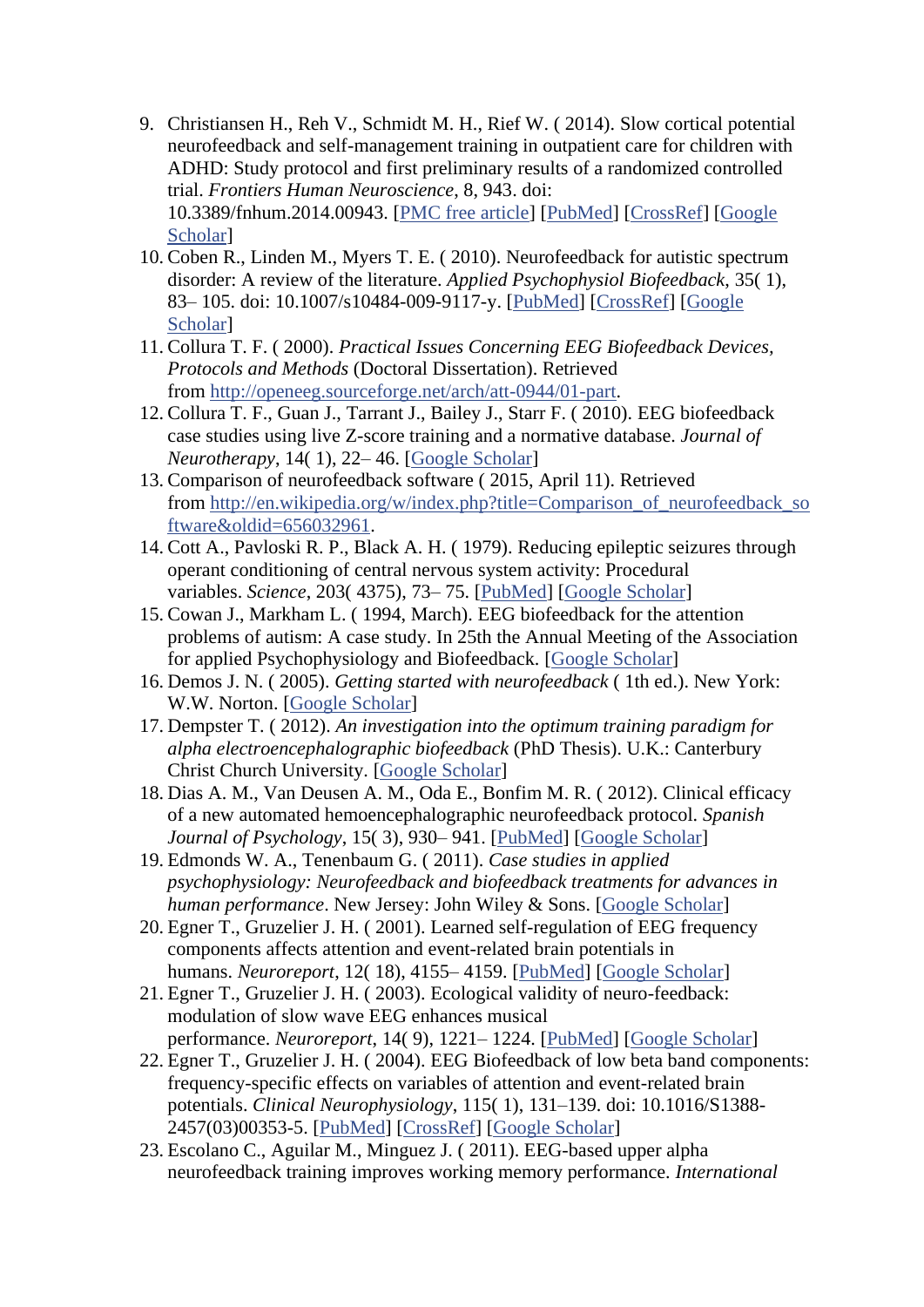*Conference of the IEEE Engineering in Medicine and Biology Society, 2011*, 2327–2330. doi: 10.1109/IEMBS.2011.6090651. [\[PubMed\]](https://www.ncbi.nlm.nih.gov/pubmed/22254807) [\[CrossRef\]](https://dx.doi.org/10.1109%2FIEMBS.2011.6090651) [\[Google](https://scholar.google.com/scholar_lookup?journal=International+Conference+of+the+IEEE+Engineering+in+Medicine+and+Biology+Society,+2011&title=EEG-based+upper+alpha+neurofeedback+training+improves+working+memory+performance&author=C.+Escolano&author=M.+Aguilar&author=J.+Minguez&publication_year=2011&pages=2327-2330&doi=10.1109/IEMBS.2011.6090651&)  [Scholar\]](https://scholar.google.com/scholar_lookup?journal=International+Conference+of+the+IEEE+Engineering+in+Medicine+and+Biology+Society,+2011&title=EEG-based+upper+alpha+neurofeedback+training+improves+working+memory+performance&author=C.+Escolano&author=M.+Aguilar&author=J.+Minguez&publication_year=2011&pages=2327-2330&doi=10.1109/IEMBS.2011.6090651&)

- 24. Escolano C., Olivan B., Lopez-del-Hoyo Y., Garcia-Campayo J., Minguez J. ( 2012). Double-blind single-session neuro-feedback training in upper-alpha for cognitive enhancement of healthy subjects. *Conference Proceedings of the IEEE Engineering in Medicine and Biology Society, 2012*, 4643–4647. doi: 10.1109/EMBC.2012.6347002. [\[PubMed\]](https://www.ncbi.nlm.nih.gov/pubmed/23366963) [\[CrossRef\]](https://dx.doi.org/10.1109%2FEMBC.2012.6347002) [\[Google Scholar\]](https://scholar.google.com/scholar_lookup?journal=Conference+Proceedings+of+the+IEEE+Engineering+in+Medicine+and+Biology+Society,+2012&title=Double-blind+single-session+neuro-feedback+training+in+upper-alpha+for+cognitive+enhancement+of+healthy+subjects&author=C.+Escolano&author=B.+Olivan&author=Y.+Lopez-del-Hoyo&author=J.+Garcia-Campayo&author=J.+Minguez&publication_year=2012&pages=4643-4647&doi=10.1109/EMBC.2012.6347002&)
- 25. Evans J. R. ( 2007). *Handbook of neurofeedback: dynamics and clinical applications*. New York: Haworth Medical Press. [\[Google Scholar\]](https://scholar.google.com/scholar_lookup?title=Handbook+of+neurofeedback:+dynamics+and+clinical+applications&author=J.+R.+Evans&publication_year=2007&)
- 26. Evans J. R., Abarbanel A. ( 1999). *Introduction to quantitative EEG and neurofeedback*. San Diego, Calif: Academic Press. [\[Google Scholar\]](https://scholar.google.com/scholar_lookup?title=Introduction+to+quantitative+EEG+and+neurofeedback&author=J.+R.+Evans&author=A.+Abarbanel&publication_year=1999&)
- 27. Fuchs T., Birbaumer N., Lutzenberger W., Gruzelier J. H., Kaiser J. ( 2003). Neurofeedback treatment for attention-deficit/hyperactivity disorder in children: A comparison with methylphenidate. *Applied Psychophysiol Biofeedback*, 28( 1), 1– 12. [\[PubMed\]](https://www.ncbi.nlm.nih.gov/pubmed/12737092) [\[Google Scholar\]](https://scholar.google.com/scholar_lookup?journal=Applied+Psychophysiol+Biofeedback&title=Neurofeedback+treatment+for+attention-deficit/hyperactivity+disorder+in+children:+A+comparison+with+methylphenidate&author=T.+Fuchs&author=N.+Birbaumer&author=W.+Lutzenberger&author=J.+H.+Gruzelier&author=J.+Kaiser&volume=28&issue=1&publication_year=2003&pages=1-12&)
- 28. Gevensleben H., Holl B., Albrecht B., Vogel C., Schlamp D., Kratz O., et al. ( 2009). Is neurofeedback an efficacious treatment for ADHD? A randomised controlled clinical trial. *Journal of Child Psychology and Psychiatry*, 50( 7), 780– 789. doi: 10.1111/j.1469-7610.2008.02033. [\[PubMed\]](https://www.ncbi.nlm.nih.gov/pubmed/19207632) [\[CrossRef\]](https://dx.doi.org/10.1111%2Fj.1469-7610.2008.02033) [\[Google](https://scholar.google.com/scholar_lookup?journal=Journal+of+Child+Psychology+and+Psychiatry&title=Is+neurofeedback+an+efficacious+treatment+for+ADHD?+A+randomised+controlled+clinical+trial&author=H.+Gevensleben&author=B.+Holl&author=B.+Albrecht&author=C.+Vogel&author=D.+Schlamp&volume=50&issue=7&publication_year=2009&pages=780-789&pmid=19207632&doi=10.1111/j.1469-7610.2008.02033&)  [Scholar\]](https://scholar.google.com/scholar_lookup?journal=Journal+of+Child+Psychology+and+Psychiatry&title=Is+neurofeedback+an+efficacious+treatment+for+ADHD?+A+randomised+controlled+clinical+trial&author=H.+Gevensleben&author=B.+Holl&author=B.+Albrecht&author=C.+Vogel&author=D.+Schlamp&volume=50&issue=7&publication_year=2009&pages=780-789&pmid=19207632&doi=10.1111/j.1469-7610.2008.02033&)
- 29. Gil Y., Li G., Lee J. ( 2009). Integrated real-time neurofeedback system to raise the frontal lobe activity: Design and Implementation. *Institute of Electrical and Electronics Engineers*, 2009, 845– 848. [\[PubMed\]](https://www.ncbi.nlm.nih.gov/pubmed/19963734) [\[Google Scholar\]](https://scholar.google.com/scholar_lookup?journal=Institute+of+Electrical+and+Electronics+Engineers&title=Integrated+real-time+neurofeedback+system+to+raise+the+frontal+lobe+activity:+Design+and+Implementation&author=Y.+Gil&author=G.+Li&author=J.+Lee&volume=2009&publication_year=2009&pages=845-848&)
- 30. Gnecchi J. A. G., Herrera Garcia J. C., de Dios Ortiz Alvarado J. ( 2007, September). Auxiliary Neurofeedback System for Diagnostic of Attention Deficit Hyperactivity Disorder. *Proceedings of the Electronics, Robotics and Automotive Mechanics Conference* (pp. 135–138). Mexico: Morelos. doi: 10.1109/CERMA.2007.4367674. [\[CrossRef\]](https://dx.doi.org/10.1109%2FCERMA.2007.4367674) [\[Google Scholar\]](https://scholar.google.com/scholar_lookup?title=Proceedings+of+the+Electronics,+Robotics+and+Automotive+Mechanics+Conference&author=J.+A.+G.+Gnecchi&author=J.+C.+Herrera+Garcia&author=J.+de+Dios+Ortiz+Alvarado&publication_year=2007&)
- 31. Gruzelier J. ( 2009). A theory of alpha/theta neurofeedback, creative performance enhancement, long distance functional connectivity and psychological integration. *Cognitive Processing*, 10( 1), 101–109. doi: 10.1007/s10339-008- 0248-5. [\[PubMed\]](https://www.ncbi.nlm.nih.gov/pubmed/19082646) [\[CrossRef\]](https://dx.doi.org/10.1007%2Fs10339-008-0248-5) [\[Google Scholar\]](https://scholar.google.com/scholar_lookup?journal=Cognitive+Processing&title=A+theory+of+alpha/theta+neurofeedback,+creative+performance+enhancement,+long+distance+functional+connectivity+and+psychological+integration&author=J.+Gruzelier&volume=10&issue=1&publication_year=2009&pages=101-109&pmid=18923857&doi=10.1007/s10339-008-0248-5&)
- 32. Hammer B. U., Colbert A. P., Brown K. A., Ilioi E. C. ( 2011). Neurofeedback for insomnia: a pilot study of Z-score SMR and individualized protocols. *Applied Psychophysiol Biofeedback*, 36( 4), 251– 264. doi: 10.1007/s10484-011-9165-y. [\[PubMed\]](https://www.ncbi.nlm.nih.gov/pubmed/21789650) [\[CrossRef\]](https://dx.doi.org/10.1007%2Fs10484-011-9165-y) [\[Google Scholar\]](https://scholar.google.com/scholar_lookup?journal=Applied+Psychophysiol+Biofeedback&title=Neurofeedback+for+insomnia:+a+pilot+study+of+Z-score+SMR+and+individualized+protocols&author=B.+U.+Hammer&author=A.+P.+Colbert&author=K.+A.+Brown&author=E.+C.+Ilioi&volume=36&issue=4&publication_year=2011&pages=251-264&doi=10.1007/s10484-011-9165-y&)
- 33. Hanslmayr S., Sauseng P., Doppelmayr M., Schabus M., Klimesch W. ( 2005). Increasing Individual Upper Alpha Power by Neurofeedback Improves Cognitive Performance in Human Subjects. *Applied Psychophysiol Biofeedback*, 30( 1), 1– 10. doi: 10.1007/s10484-005-2169-8. [\[PubMed\]](https://www.ncbi.nlm.nih.gov/pubmed/15889581) [\[CrossRef\]](https://dx.doi.org/10.1007%2Fs10484-005-2169-8) [\[Google Scholar\]](https://scholar.google.com/scholar_lookup?journal=Applied+Psychophysiol+Biofeedback&title=Increasing+Individual+Upper+Alpha+Power+by+Neurofeedback+Improves+Cognitive+Performance+in+Human+Subjects&author=S.+Hanslmayr&author=P.+Sauseng&author=M.+Doppelmayr&author=M.+Schabus&author=W.+Klimesch&volume=30&issue=1&publication_year=2005&pages=1-10&doi=10.1007/s10484-005-2169-8&)
- 34. Hardt J. V., Kamiya J. ( 1978). Anxiety change through electroencephalographic alpha feedback seen only in high anxiety subjects. *Science*, 201( 4350), 79– 81. [\[PubMed\]](https://www.ncbi.nlm.nih.gov/pubmed/663641) [\[Google Scholar\]](https://scholar.google.com/scholar_lookup?journal=Science&title=Anxiety+change+through+electroencephalographic+alpha+feedback+seen+only+in+high+anxiety+subjects&author=J.+V.+Hardt&author=J.+Kamiya&volume=201&issue=4350&publication_year=1978&pages=79-81&pmid=663641&)
- 35. Heinrich H., Gevensleben H., Strehl U. ( 2007). Annotation: Neurofeedback-train your brain to train behaviour. *Journal of Child Psychology and Psychiatry*, 48( 1),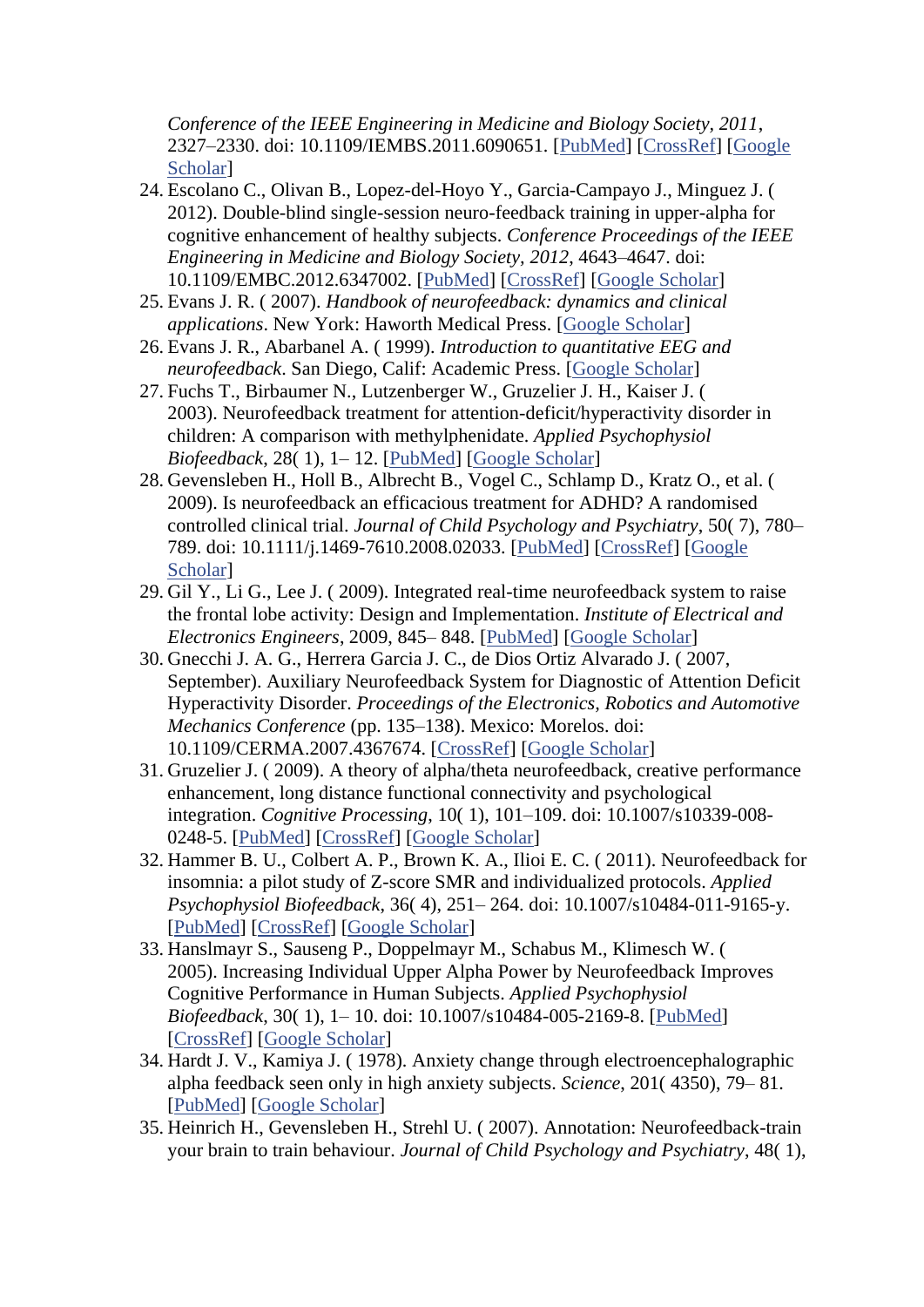3– 16. doi: 10.1111/j.1469-7610.2006.01665.x. [\[PubMed\]](https://www.ncbi.nlm.nih.gov/pubmed/17244266) [\[CrossRef\]](https://dx.doi.org/10.1111%2Fj.1469-7610.2006.01665.x) [\[Google](https://scholar.google.com/scholar_lookup?journal=Journal+of+Child+Psychology+and+Psychiatry&title=Annotation:+Neurofeedback-train+your+brain+to+train+behaviour&author=H.+Heinrich&author=H.+Gevensleben&author=U.+Strehl&volume=48&issue=1&publication_year=2007&pages=3-16&pmid=17244266&doi=10.1111/j.1469-7610.2006.01665.x&)  [Scholar\]](https://scholar.google.com/scholar_lookup?journal=Journal+of+Child+Psychology+and+Psychiatry&title=Annotation:+Neurofeedback-train+your+brain+to+train+behaviour&author=H.+Heinrich&author=H.+Gevensleben&author=U.+Strehl&volume=48&issue=1&publication_year=2007&pages=3-16&pmid=17244266&doi=10.1111/j.1469-7610.2006.01665.x&)

- 36. Hord D. J., Tracy M. L., Lubin A., Johnson L. ( 1975). Effect of Self-Enhanced EEG Alpha on Performance and Mood After Two Nights of Sleep Loss. *Psychophysiology*, 12( 5), 585– 590. [\[PubMed\]](https://www.ncbi.nlm.nih.gov/pubmed/1181610) [\[Google Scholar\]](https://scholar.google.com/scholar_lookup?journal=Psychophysiology&title=Effect+of+Self-Enhanced+EEG+Alpha+on+Performance+and+Mood+After+Two+Nights+of+Sleep+Loss&author=D.+J.+Hord&author=M.+L.+Tracy&author=A.+Lubin&author=L.+Johnson&volume=12&issue=5&publication_year=1975&pages=585-590&pmid=1181610&)
- 37. Horrell T., El-Baz A., Baruth J., Tasman A., Sokhadze G., Stewart C., et al. ( 2010). Neurofeedback Effects on Evoked and Induced EEG Gamma Band Reactivity to Drug-related Cues in Cocaine Addiction. *Journal of Neurotherapy*, 14( 3), 195–216. doi: 10.1080/10874208.2010.501498. [\[PMC free](https://www.ncbi.nlm.nih.gov/pmc/articles/PMC2957125/)  [article\]](https://www.ncbi.nlm.nih.gov/pmc/articles/PMC2957125/) [\[PubMed\]](https://www.ncbi.nlm.nih.gov/pubmed/20976131) [\[CrossRef\]](https://dx.doi.org/10.1080%2F10874208.2010.501498) [\[Google Scholar\]](https://scholar.google.com/scholar_lookup?journal=Journal+of+Neurotherapy&title=Neurofeedback+Effects+on+Evoked+and+Induced+EEG+Gamma+Band+Reactivity+to+Drug-related+Cues+in+Cocaine+Addiction&author=T.+Horrell&author=A.+El-Baz&author=J.+Baruth&author=A.+Tasman&author=G.+Sokhadze&volume=14&issue=3&publication_year=2010&pages=195-216&pmid=20976131&doi=10.1080/10874208.2010.501498&)
- 38. Hughes J. R. ( 2008). Gamma, fast, and ultrafast waves of the brain: Their relationships with epilepsy and behavior. *Epilepsy & Behavior*, 13( 1), 25– 31. doi: 10.1016/j.yebeh.2008.01.011. [\[PubMed\]](https://www.ncbi.nlm.nih.gov/pubmed/18439878) [\[CrossRef\]](https://dx.doi.org/10.1016%2Fj.yebeh.2008.01.011) [\[Google Scholar\]](https://scholar.google.com/scholar_lookup?journal=Epilepsy+&+Behavior&title=Gamma,+fast,+and+ultrafast+waves+of+the+brain:+Their+relationships+with+epilepsy+and+behavior&author=J.+R.+Hughes&volume=13&issue=1&publication_year=2008&pages=25-31&pmid=18439878&doi=10.1016/j.yebeh.2008.01.011&)
- 39. Hurt E., Arnold L. E., Lofthouse N. ( 2014). Quantitative EEG Neurofeedback for the Treatment of Pediatric Attention-Deficit/Hyperactivity Disorder, Autism Spectrum Disorders, Learning Disorders, and Epilepsy. *Child and Adolescent Psychiatric Clinics of North America*, 23( 3), 465– 486. [\[PubMed\]](https://www.ncbi.nlm.nih.gov/pubmed/24975622) [\[Google](https://scholar.google.com/scholar_lookup?journal=Child+and+Adolescent+Psychiatric+Clinics+of+North+America&title=Quantitative+EEG+Neurofeedback+for+the+Treatment+of+Pediatric+Attention-Deficit/Hyperactivity+Disorder,+Autism+Spectrum+Disorders,+Learning+Disorders,+and+Epilepsy&author=E.+Hurt&author=L.+E.+Arnold&author=N.+Lofthouse&volume=23&issue=3&publication_year=2014&pages=465-486&pmid=24975622&)  [Scholar\]](https://scholar.google.com/scholar_lookup?journal=Child+and+Adolescent+Psychiatric+Clinics+of+North+America&title=Quantitative+EEG+Neurofeedback+for+the+Treatment+of+Pediatric+Attention-Deficit/Hyperactivity+Disorder,+Autism+Spectrum+Disorders,+Learning+Disorders,+and+Epilepsy&author=E.+Hurt&author=L.+E.+Arnold&author=N.+Lofthouse&volume=23&issue=3&publication_year=2014&pages=465-486&pmid=24975622&)
- 40. Hynd G. W., Lorys A. R., Semrud-Clikeman M., Nieves N., Huettner M. I., Lahey B. B. ( 1991). Attention deficit disorder without hyperactivity: a distinct behavioral and neurocognitive syndrome. *Journal of Child Neurology*, 6( 1), S37– 43. [\[PubMed\]](https://www.ncbi.nlm.nih.gov/pubmed/2002215) [\[Google Scholar\]](https://scholar.google.com/scholar_lookup?journal=Journal+of+Child+Neurology&title=Attention+deficit+disorder+without+hyperactivity:+a+distinct+behavioral+and+neurocognitive+syndrome&author=G.+W.+Hynd&author=A.+R.+Lorys&author=M.+Semrud-Clikeman&author=N.+Nieves&author=M.+I.+Huettner&volume=6&issue=1&publication_year=1991&pages=S37-43&pmid=2002215&)
- 41. Ibric V. L., Dragomirescu L. G. ( 2009). Neurofeedback in pain management. In Budzyknski T. H., Budzynski H. K., Evans J. R., Abarbanel A. (Eds.). *Introduction to quantitative EEG and neurofeedback: Advanced theory and applications* ( 2nd ed.) (pp. 417–451). Amsterdam, Elsevier: Academic Press. [\[Google Scholar\]](https://scholar.google.com/scholar_lookup?title=Introduction+to+quantitative+EEG+and+neurofeedback:+Advanced+theory+and+applications&author=V.+L.+Ibric&author=L.+G.+Dragomirescu&publication_year=2009&)
- 42. Kaplan B. J. ( 1975). Biofeedback in Epileptics: Equivocal Relationship of Reinforced EEG Frequency to Seizure Reduction. *Epilepsia*, 16( 3), 477–485. doi: 10.1111/j.1528-1157.1975.tb06076.x. [\[PubMed\]](https://www.ncbi.nlm.nih.gov/pubmed/1183423) [\[CrossRef\]](https://dx.doi.org/10.1111%2Fj.1528-1157.1975.tb06076.x) [\[Google Scholar\]](https://scholar.google.com/scholar_lookup?journal=Epilepsia&title=Biofeedback+in+Epileptics:+Equivocal+Relationship+of+Reinforced+EEG+Frequency+to+Seizure+Reduction&author=B.+J.+Kaplan&volume=16&issue=3&publication_year=1975&pages=477-485&pmid=1183423&doi=10.1111/j.1528-1157.1975.tb06076.x&)
- 43. Karimi M., Haghshenas S., Rostami R. ( 2011). Neurofeedback and autism spectrum: A case study. *Procedia-Social and Behavioral Sciences*, 30, 1472– 1475. doi: 10.1016/j.sbspro.2011.10.285. [\[CrossRef\]](https://dx.doi.org/10.1016%2Fj.sbspro.2011.10.285) [\[Google Scholar\]](https://scholar.google.com/scholar_lookup?journal=Procedia-Social+and+Behavioral+Sciences&title=Neurofeedback+and+autism+spectrum:+A+case+study&author=M.+Karimi&author=S.+Haghshenas&author=R.+Rostami&volume=30&publication_year=2011&pages=1472-1475&doi=10.1016/j.sbspro.2011.10.285&)
- 44. Klimesch W. ( 1999). EEG alpha and theta oscillations reflect cognitive and memory performance: a review and analysis. *Brain Research Reviews*, 29( 2–3), 169– 195. doi: 10.1016/S0165-0173(98)00056-3. [\[PubMed\]](https://www.ncbi.nlm.nih.gov/pubmed/10209231) [\[CrossRef\]](https://dx.doi.org/10.1016%2FS0165-0173(98)00056-3) [\[Google](https://scholar.google.com/scholar_lookup?journal=Brain+Research+Reviews&title=EEG+alpha+and+theta+oscillations+reflect+cognitive+and+memory+performance:+a+review+and+analysis&author=W.+Klimesch&volume=29&issue=2%E2%80%933&publication_year=1999&pages=169-195&pmid=10209231&doi=10.1016/S0165-0173(98)00056-3&)  [Scholar\]](https://scholar.google.com/scholar_lookup?journal=Brain+Research+Reviews&title=EEG+alpha+and+theta+oscillations+reflect+cognitive+and+memory+performance:+a+review+and+analysis&author=W.+Klimesch&volume=29&issue=2%E2%80%933&publication_year=1999&pages=169-195&pmid=10209231&doi=10.1016/S0165-0173(98)00056-3&)
- 45. Kouijzer M. E. J., van Schie H. T., de Moor J. M. H., Gerrits B. J. L., Buitelaar J. K. ( 2010). Neurofeedback treatment in autism. Preliminary findings in behavioral, cognitive, and neurophysiological functioning. *Research in Autism Spectrum Disorders*, 4( 3), 386– 399. doi: 10.1016/j.rasd.2009.10.007. [\[CrossRef\]](https://dx.doi.org/10.1016%2Fj.rasd.2009.10.007) [\[Google](https://scholar.google.com/scholar_lookup?journal=Research+in+Autism+Spectrum+Disorders&title=Neurofeedback+treatment+in+autism.+Preliminary+findings+in+behavioral,+cognitive,+and+neurophysiological+functioning&author=M.+E.+J.+Kouijzer&author=H.+T.+van+Schie&author=J.+M.+H.+de+Moor&author=B.+J.+L.+Gerrits&author=J.+K.+Buitelaar&volume=4&issue=3&publication_year=2010&pages=386-399&doi=10.1016/j.rasd.2009.10.007&)  [Scholar\]](https://scholar.google.com/scholar_lookup?journal=Research+in+Autism+Spectrum+Disorders&title=Neurofeedback+treatment+in+autism.+Preliminary+findings+in+behavioral,+cognitive,+and+neurophysiological+functioning&author=M.+E.+J.+Kouijzer&author=H.+T.+van+Schie&author=J.+M.+H.+de+Moor&author=B.+J.+L.+Gerrits&author=J.+K.+Buitelaar&volume=4&issue=3&publication_year=2010&pages=386-399&doi=10.1016/j.rasd.2009.10.007&)
- 46. Kropotov J. ( 2010). *Introduction to Quantitative EEG, event-related potentials and neurotherapy*. Amsterdam, Elsevier: Academic Press. [\[Google Scholar\]](https://scholar.google.com/scholar_lookup?title=Introduction+to+Quantitative+EEG,+event-related+potentials+and+neurotherapy&author=J.+Kropotov&publication_year=2010&)
- 47. Kuhlman W. N., Allison T. ( 1977). EEG feedback training in the treatment of epilepsy: Some questions and some answers. *The Pavlovian Journal of Biological Science*, 12( 2), 112– 122. doi: 10.1007/bf03004498. [\[PubMed\]](https://www.ncbi.nlm.nih.gov/pubmed/904959) [\[CrossRef\]](https://dx.doi.org/10.1007%2Fbf03004498) [\[Google Scholar\]](https://scholar.google.com/scholar_lookup?journal=The+Pavlovian+Journal+of+Biological+Science&title=EEG+feedback+training+in+the+treatment+of+epilepsy:+Some+questions+and+some+answers&author=W.+N.+Kuhlman&author=T.+Allison&volume=12&issue=2&publication_year=1977&pages=112-122&pmid=904959&doi=10.1007/bf03004498&)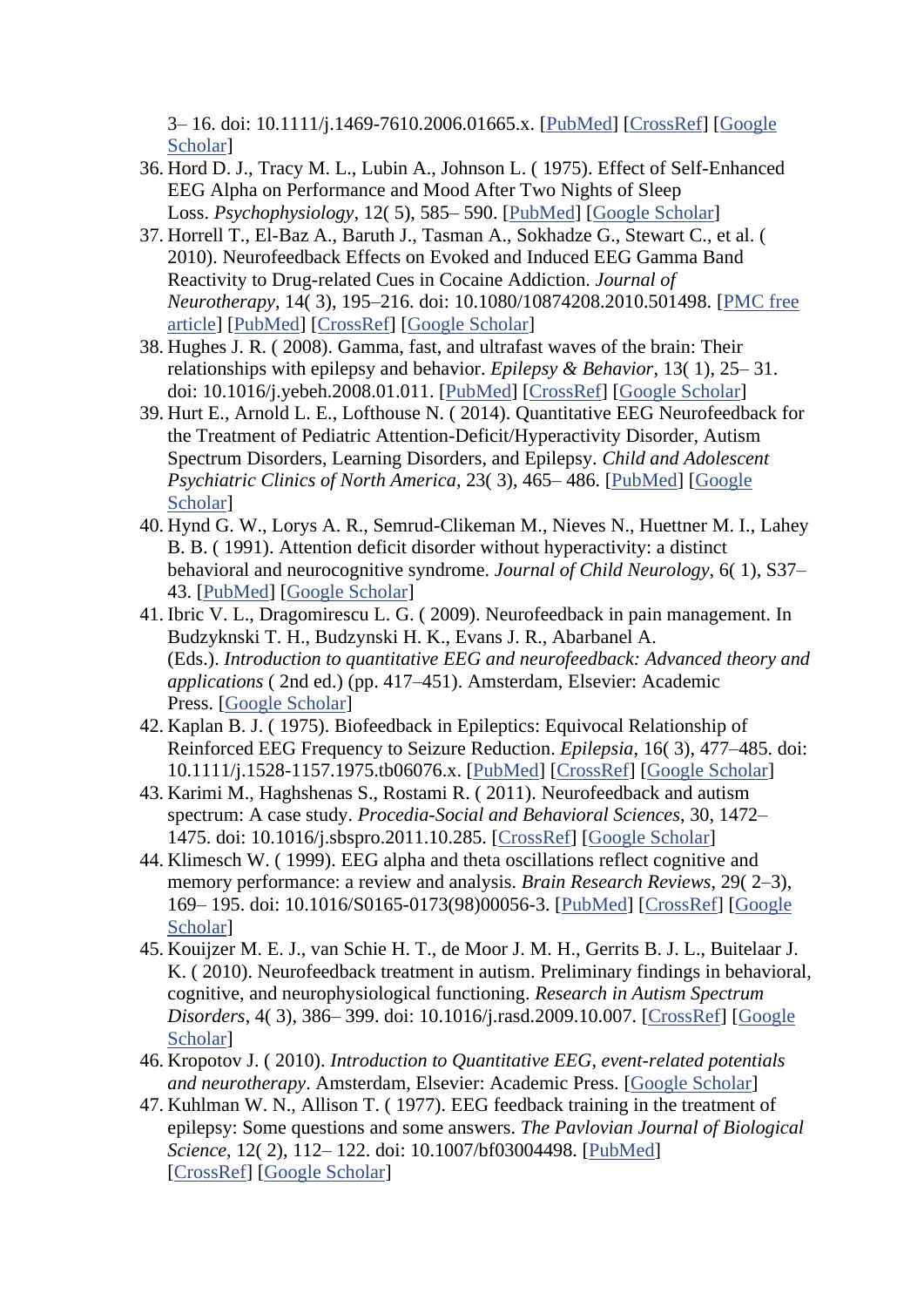- 48. Lecuyer A., Lotte F., Reilly R. B., Leeb R., Hirose M., Slater M. ( 2008). Brain-Computer Interfaces, Virtual Reality, and Videogames. *Computer*, 41( 10), 66– 72. doi: 10.1109/mc.2008.410. [\[CrossRef\]](https://dx.doi.org/10.1109%2Fmc.2008.410) [\[Google Scholar\]](https://scholar.google.com/scholar_lookup?journal=Computer&title=Brain-Computer+Interfaces,+Virtual+Reality,+and+Videogames&author=A.+Lecuyer&author=F.+Lotte&author=R.+B.+Reilly&author=R.+Leeb&author=M.+Hirose&volume=41&issue=10&publication_year=2008&pages=66-72&doi=10.1109/mc.2008.410&)
- 49. Leins U., Goth G., Hinterberger T., Klinger C., Rumpf N., Strehl U. ( 2007). Neurofeedback for Children with ADHD: A Comparison of SCP and Theta/Beta Protocols. *Applied Psychophysiol Biofeedback*, 32( 2), 73– 88. doi: 10.1007/s10484-007-9031-0. [\[PubMed\]](https://www.ncbi.nlm.nih.gov/pubmed/17356905) [\[CrossRef\]](https://dx.doi.org/10.1007%2Fs10484-007-9031-0) [\[Google Scholar\]](https://scholar.google.com/scholar_lookup?journal=Applied+Psychophysiol+Biofeedback&title=Neurofeedback+for+Children+with+ADHD:+A+Comparison+of+SCP+and+Theta/Beta+Protocols&author=U.+Leins&author=G.+Goth&author=T.+Hinterberger&author=C.+Klinger&author=N.+Rumpf&volume=32&issue=2&publication_year=2007&pages=73-88&doi=10.1007/s10484-007-9031-0&)
- 50. Lévesque J., Beauregard M., Mensour B. ( 2006a). Effect of neurofeedback training on the neural substrates of selective attention in children with attentiondeficit/hyperactivity disorder: A functional magnetic resonance imaging study. *Neuroscience Letters*, 394( 3), 216– 221. [\[PubMed\]](https://www.ncbi.nlm.nih.gov/pubmed/16343769) [\[Google Scholar\]](https://scholar.google.com/scholar_lookup?journal=Neuroscience+Letters&title=Effect+of+neurofeedback+training+on+the+neural+substrates+of+selective+attention+in+children+with+attention-deficit/hyperactivity+disorder:+A+functional+magnetic+resonance+imaging+study&author=J.+L%C3%A9vesque&author=M.+Beauregard&author=B.+Mensour&volume=394&issue=3&publication_year=2006a&pages=216-221&pmid=16343769&)
- 51. Lévesque J., Beauregard M., Mensour B. ( 2006b). Effect of neurofeedback training on the neural substrates of selective attention in children with attentiondeficit/hyperactivity disorder: A functional magnetic resonance imaging study. *Neuroscience Letters*, 394( 3), 216– 221. doi: 10.1016/j.neulet.2005.10.100. [\[PubMed\]](https://www.ncbi.nlm.nih.gov/pubmed/16343769) [\[CrossRef\]](https://dx.doi.org/10.1016%2Fj.neulet.2005.10.100) [\[Google Scholar\]](https://scholar.google.com/scholar_lookup?journal=Neuroscience+Letters&title=Effect+of+neurofeedback+training+on+the+neural+substrates+of+selective+attention+in+children+with+attention-deficit/hyperactivity+disorder:+A+functional+magnetic+resonance+imaging+study&author=J.+L%C3%A9vesque&author=M.+Beauregard&author=B.+Mensour&volume=394&issue=3&publication_year=2006b&pages=216-221&pmid=16343769&doi=10.1016/j.neulet.2005.10.100&)
- 52. Linden M., Habib T., Radojevic V. ( 1996). A controlled study of the effects of EEG biofeedback on cognition and behavior of children with attention deficit disorder and learning disabilities. *Biofeedback & Self Regulation*, 21( 3), 297. doi: 10.1007/bf02214740. [\[PubMed\]](https://www.ncbi.nlm.nih.gov/pubmed/8833315) [\[CrossRef\]](https://dx.doi.org/10.1007%2Fbf02214740) [\[Google Scholar\]](https://scholar.google.com/scholar_lookup?journal=Biofeedback+&+Self+Regulation&title=A+controlled+study+of+the+effects+of+EEG+biofeedback+on+cognition+and+behavior+of+children+with+attention+deficit+disorder+and+learning+disabilities&author=M.+Linden&author=T.+Habib&author=V.+Radojevic&volume=21&issue=3&publication_year=1996&pages=297&doi=10.1007/bf02214740&)
- 53. Lubar J., Bahler W. W. ( 1976). Behavioral management of epileptic seizures following EEG biofeedback training of the sensorimotor rhythm. *Biofeedback and Self-regulation*, 1( 1), 77–104. doi: 10.1007/bf00998692. [\[PubMed\]](https://www.ncbi.nlm.nih.gov/pubmed/825150) [\[CrossRef\]](https://dx.doi.org/10.1007%2Fbf00998692) [\[Google Scholar\]](https://scholar.google.com/scholar_lookup?journal=Biofeedback+and+Self-regulation&title=Behavioral+management+of+epileptic+seizures+following+EEG+biofeedback+training+of+the+sensorimotor+rhythm&author=J.+Lubar&author=W.+W.+Bahler&volume=1&issue=1&publication_year=1976&pages=77-104&pmid=825150&doi=10.1007/bf00998692&)
- 54. Lubar J. F., Shabsin H. S., Natelson S. E., Holder G. S., Whitsett S. F., Pamplin W. E., et al. ( 1981). EEG operant conditioning in intractable epileptics. *Archives of Neurology*, 38( 11), 700– 704. [\[PubMed\]](https://www.ncbi.nlm.nih.gov/pubmed/7305698) [\[Google Scholar\]](https://scholar.google.com/scholar_lookup?journal=Archives+of+Neurology&title=EEG+operant+conditioning+in+intractable+epileptics&author=J.+F.+Lubar&author=H.+S.+Shabsin&author=S.+E.+Natelson&author=G.+S.+Holder&author=S.+F.+Whitsett&volume=38&issue=11&publication_year=1981&pages=700-704&pmid=7305698&)
- 55. Lubar J. F., Swartwood M. O., Swartwood J. N., O'Donnell P. H. ( 1995). Evaluation of the effectiveness of EEG neurofeedback training for ADHD in a clinical setting as measured by changes in TOVA scores, behavioral ratings, and WISC-R performance. *Biofeedback and Self-regulation*, 20( 1), 83– 99. [\[PubMed\]](https://www.ncbi.nlm.nih.gov/pubmed/7786929) [\[Google Scholar\]](https://scholar.google.com/scholar_lookup?journal=Biofeedback+and+Self-regulation&title=Evaluation+of+the+effectiveness+of+EEG+neurofeedback+training+for+ADHD+in+a+clinical+setting+as+measured+by+changes+in+TOVA+scores,+behavioral+ratings,+and+WISC-R+performance&author=J.+F.+Lubar&author=M.+O.+Swartwood&author=J.+N.+Swartwood&author=P.+H.+O%E2%80%99Donnell&volume=20&issue=1&publication_year=1995&pages=83-99&pmid=7786929&)
- 56. Lucido M. ( 2012). *College of social and behavioural sciences*. Minneapolis, Minnesota: Walden University. [\[Google Scholar\]](https://scholar.google.com/scholar_lookup?title=College+of+social+and+behavioural+sciences&author=M.+Lucido&publication_year=2012&)
- 57. Markovska-Simoska S., Pop-Jordanova N., Georgiev D. ( 2008). Simultaneous EEG and EMG biofeedback for peak performance in musicians. *Prilozi*, 29( 1), 239– 252. [\[PubMed\]](https://www.ncbi.nlm.nih.gov/pubmed/18709013) [\[Google Scholar\]](https://scholar.google.com/scholar_lookup?journal=Prilozi&title=Simultaneous+EEG+and+EMG+biofeedback+for+peak+performance+in+musicians&author=S.+Markovska-Simoska&author=N.+Pop-Jordanova&author=D.+Georgiev&volume=29&issue=1&publication_year=2008&pages=239-252&pmid=18709013&)
- 58. Martindale C., Armstrong J. ( 1974). The relationship of creativity to cortical activation and its operant control. *Journal of Genetic Psychology*, 124( 2), 311– 320. [\[PubMed\]](https://www.ncbi.nlm.nih.gov/pubmed/4842281) [\[Google Scholar\]](https://scholar.google.com/scholar_lookup?journal=Journal+of+Genetic+Psychology&title=The+relationship+of+creativity+to+cortical+activation+and+its+operant+control&author=C.+Martindale&author=J.+Armstrong&volume=124&issue=2&publication_year=1974&pages=311-320&pmid=4842281&)
- 59. Mauro T., Cermak S. A. ( 2006). *The Everything Parent's Guide to Sensory Integration Disorder: Get the Right Diagnosis, Understand Treatments, and Advocate for Your Child*. USA: Adams Media Corporation. [\[Google Scholar\]](https://scholar.google.com/scholar_lookup?title=The+Everything+Parent%E2%80%99s+Guide+to+Sensory+Integration+Disorder:+Get+the+Right+Diagnosis,+Understand+Treatments,+and+Advocate+for+Your+Child&author=T.+Mauro&author=S.+A.+Cermak&publication_year=2006&)
- 60. McCarthy-Jones S. ( 2012). Taking back the brain: could neuro-feedback training be effective for relieving distressing auditory verbal hallucinations in patients with schizophrenia? *Schizophrenia Bulletin*, 38( 4), 678– 682. doi: 10.1093/schbul/sbs006. [\[PMC free article\]](https://www.ncbi.nlm.nih.gov/pmc/articles/PMC3406539/) [\[PubMed\]](https://www.ncbi.nlm.nih.gov/pubmed/22323675) [\[CrossRef\]](https://dx.doi.org/10.1093%2Fschbul%2Fsbs006) [\[Google Scholar\]](https://scholar.google.com/scholar_lookup?journal=Schizophrenia+Bulletin&title=Taking+back+the+brain:+could+neuro-feedback+training+be+effective+for+relieving+distressing+auditory+verbal+hallucinations+in+patients+with+schizophrenia?&author=S.+McCarthy-Jones&volume=38&issue=4&publication_year=2012&pages=678-682&pmid=22323675&doi=10.1093/schbul/sbs006&)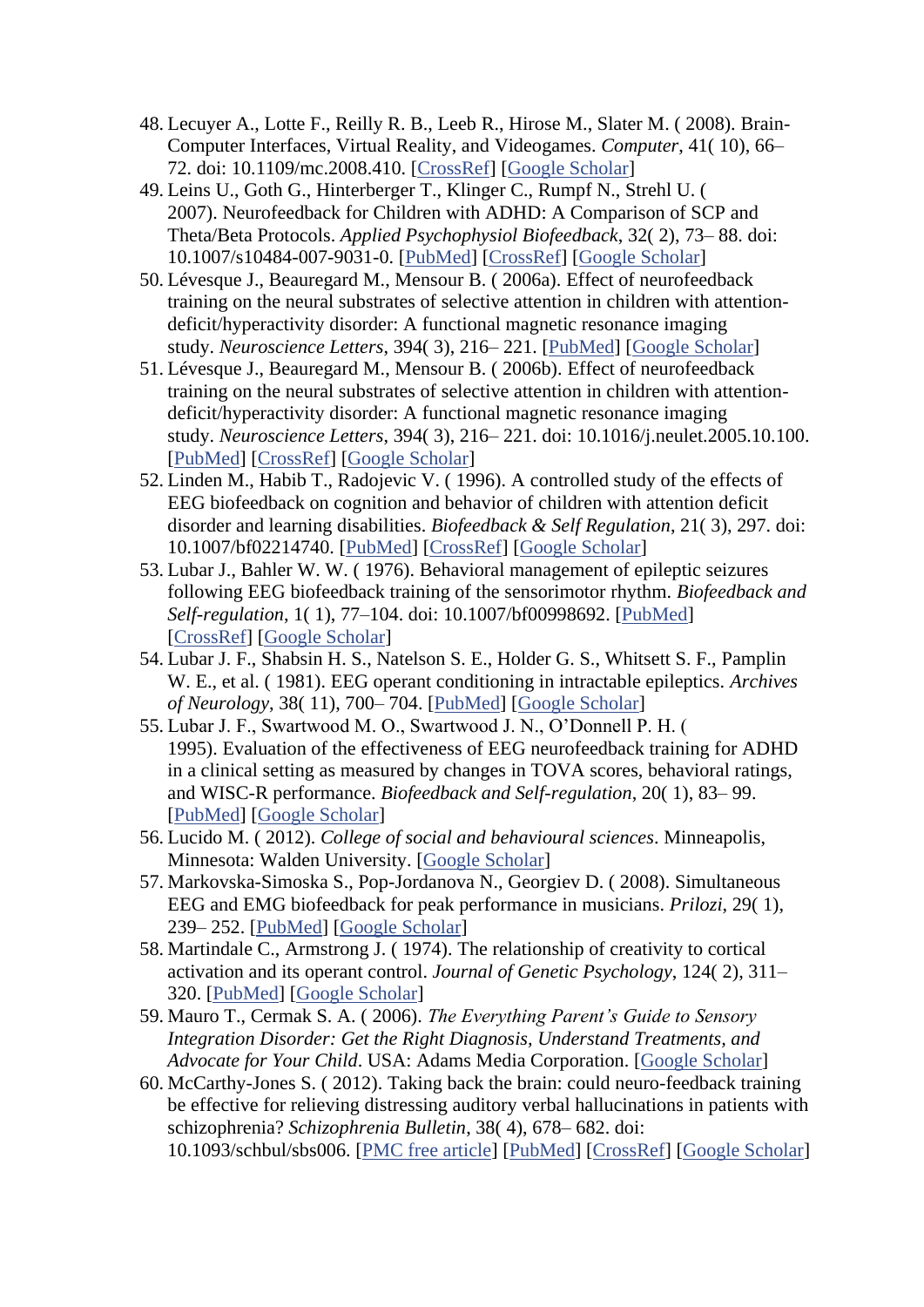- 61. Moore N. ( 2000). A review of EEG biofeedback treatment of anxiety disorders. *Clinical EEG and Neuroscience (Electroencephalography)*, 31( 1), 1– 6. [\[PubMed\]](https://www.ncbi.nlm.nih.gov/pubmed/10638346) [\[Google Scholar\]](https://scholar.google.com/scholar_lookup?journal=Clinical+EEG+and+Neuroscience+(Electroencephalography)&title=A+review+of+EEG+biofeedback+treatment+of+anxiety+disorders&author=N.+Moore&volume=31&issue=1&publication_year=2000&pages=1-6&)
- 62. Moradi A., Pouladi F., Pishva N., Rezaei B., Torshabi M., Mehrjerdi Z. A. ( 2011). Treatment of Anxiety Disorder with Neurofeedback: Case Study. *Procedia-Social and Behavioral Sciences*, 30, 103–107. doi: j.sbspro.2011.10.021. [\[Google](https://scholar.google.com/scholar_lookup?journal=Procedia-Social+and+Behavioral+Sciences&title=Treatment+of+Anxiety+Disorder+with+Neurofeedback:+Case+Study&author=A.+Moradi&author=F.+Pouladi&author=N.+Pishva&author=B.+Rezaei&author=M.+Torshabi&volume=30&publication_year=2011&pages=103-107&)  [Scholar\]](https://scholar.google.com/scholar_lookup?journal=Procedia-Social+and+Behavioral+Sciences&title=Treatment+of+Anxiety+Disorder+with+Neurofeedback:+Case+Study&author=A.+Moradi&author=F.+Pouladi&author=N.+Pishva&author=B.+Rezaei&author=M.+Torshabi&volume=30&publication_year=2011&pages=103-107&)
- 63. Orlandi M. A., Greco D. ( 2004, August). A randomized, doubleblind clinical trial of EEG neurofeedback treatment for attention-deficit/hyperactivity disorder. Paper presented at the meeting of the International Society for Neuronal Regulation, Fort Lauderdale, FL. [\[Google Scholar\]](https://scholar.google.com/scholar?q=+Orlandi+M.+A.+Greco+D.++(+2004+,++8+).++A+randomized,+doubleblind+clinical+trial+of+EEG+neurofeedback+treatment+for+attention-deficit/hyperactivity+disorder+.++Paper+presented+at+the+meeting+of+the+International+Society+for+Neuronal+Regulation+,++Fort+Lauderdale,+FL+.+)
- 64. Othmer S. ( 2007). Progress in neurofeedback for the autism spectrum. Paper presented at the 38th Annual Meeting of the Association for Applied Psychophysiology & Biofeedback Monterey, Canada, 15–18 February 2007. [\[Google Scholar\]](https://scholar.google.com/scholar?q=+Othmer+S.++(+2007+).++Progress+in+neurofeedback+for+the+autism+spectrum+.++Paper+presented+at+the+38th+Annual+Meeting+of+the+Association+for+Applied+Psychophysiology+&+Biofeedback++Monterey,+Canada+,++15%E2%80%9318+February+2007+.+)
- 65. Palsson O. S., Pope A. T., Ball J. D., Turner M. J., Nevin S., deBeus R. ( 2001). Neurofeedback videogame ADHD technology: Results of the first concept study. Paper presented at the annual meeting of Association for Applied Psychophysiology & Biofeedback, Research Triangle Park, NC. [\[Google Scholar\]](https://scholar.google.com/scholar?q=+Palsson+O.+S.+Pope+A.+T.+Ball+J.+D.+Turner+M.+J.+Nevin+S.+deBeus+R.++(+2001+).++Neurofeedback+videogame+ADHD+technology:+Results+of+the+first+concept+study+.++Paper+presented+at+the+annual+meeting+of+Association+for+Applied+Psychophysiology+&+Biofeedback+,++Research+Triangle+Park,+NC+.+)
- 66. Pascual-Marqui R. D., Michel C. M., Lehmann D. ( 1994). Low resolution electromagnetic tomography: a new method for localizing electrical activity in the brain. *International Journal of Psychophysiology*, 18( 1), 49– 65. [\[PubMed\]](https://www.ncbi.nlm.nih.gov/pubmed/7876038) [\[Google Scholar\]](https://scholar.google.com/scholar_lookup?journal=International+Journal+of+Psychophysiology&title=Low+resolution+electromagnetic+tomography:+a+new+method+for+localizing+electrical+activity+in+the+brain&author=R.+D.+Pascual-Marqui&author=C.+M.+Michel&author=D.+Lehmann&volume=18&issue=1&publication_year=1994&pages=49-65&pmid=7876038&)
- 67. Perreau-Linck E., Lessard N., Lévesque J., Beauregard M. ( 2010). Effects of neurofeedback training on inhibitory capacities in ADHD children: A single-blind, randomized, placebo-controlled study. *Journal of Neurotherapy*, 14( 3), 229– 242. doi: 10.1080/10874208.2010.501514. [\[CrossRef\]](https://dx.doi.org/10.1080%2F10874208.2010.501514) [\[Google Scholar\]](https://scholar.google.com/scholar_lookup?journal=Journal+of+Neurotherapy&title=Effects+of+neurofeedback+training+on+inhibitory+capacities+in+ADHD+children:+A+single-blind,+randomized,+placebo-controlled+study&author=E.+Perreau-Linck&author=N.+Lessard&author=J.+L%C3%A9vesque&author=M.+Beauregard&volume=14&issue=3&publication_year=2010&pages=229-242&doi=10.1080/10874208.2010.501514&)
- 68. Plotkin W. B., Rice K. M. ( 1981). Biofeedback as a placebo: anxiety reduction facilitated by training in either suppression or enhancement of alpha brainwaves. *Journal of Consulting and Clinical Psychology*, 49( 4), 590. [\[PubMed\]](https://www.ncbi.nlm.nih.gov/pubmed/7264040) [\[Google Scholar\]](https://scholar.google.com/scholar_lookup?journal=Journal+of+Consulting+and+Clinical+Psychology&title=Biofeedback+as+a+placebo:+anxiety+reduction+facilitated+by+training+in+either+suppression+or+enhancement+of+alpha+brainwaves&author=W.+B.+Plotkin&author=K.+M.+Rice&volume=49&issue=4&publication_year=1981&pages=590&pmid=7264040&)
- 69. Quy R. J., Hutt S. J., Forrest S. ( 1979). Sensorimotor rhythm feedback training and epilepsy: Some methodological and conceptual issues. *Biological Psychology*, 9( 2), 129–149. doi: 10.1016/0301-0511(79)90059-0. [\[PubMed\]](https://www.ncbi.nlm.nih.gov/pubmed/540111) [\[CrossRef\]](https://dx.doi.org/10.1016%2F0301-0511(79)90059-0) [\[Google Scholar\]](https://scholar.google.com/scholar_lookup?journal=Biological+Psychology&title=Sensorimotor+rhythm+feedback+training+and+epilepsy:+Some+methodological+and+conceptual+issues&author=R.+J.+Quy&author=S.+J.+Hutt&author=S.+Forrest&volume=9&issue=2&publication_year=1979&pages=129-149&pmid=540111&doi=10.1016/0301-0511(79)90059-0&)
- 70. Rasey H., Lubar J. F., McIntyre A., Zoffuto A., Abbott P. L. ( 1995). EEG biofeedback for the enhancement of attentional processing in normal college students. *Journal of Neurotherapy*, 1( 3), 15– 21. doi: 10.1300/J184v01n03\_03. [\[CrossRef\]](https://dx.doi.org/10.1300%2FJ184v01n03_03) [\[Google Scholar\]](https://scholar.google.com/scholar_lookup?journal=Journal+of+Neurotherapy&title=EEG+biofeedback+for+the+enhancement+of+attentional+processing+in+normal+college+students&author=H.+Rasey&author=J.+F.+Lubar&author=A.+McIntyre&author=A.+Zoffuto&author=P.+L.+Abbott&volume=1&issue=3&publication_year=1995&pages=15-21&doi=10.1300/J184v01n03_03&)
- 71. Raymond J., Sajid I., Parkinson L. A., Gruzelier J. H. ( 2005). Biofeedback and dance performance: A preliminary investigation. *Applied Psychophysiology Biofeedback*, 30( 1), 65– 73. [\[PubMed\]](https://www.ncbi.nlm.nih.gov/pubmed/15889586) [\[Google Scholar\]](https://scholar.google.com/scholar_lookup?journal=Applied+Psychophysiology+Biofeedback&title=Biofeedback+and+dance+performance:+A+preliminary+investigation&author=J.+Raymond&author=I.+Sajid&author=L.+A.+Parkinson&author=J.+H.+Gruzelier&volume=30&issue=1&publication_year=2005&pages=65-73&)
- 72. Raymond J., Varney C., Parkinson L. A., Gruzelier J. H. ( 2005). The effects of alpha/theta neurofeedback on personality and mood. *Cognitive Brain Research*, 23( 2), 287– 292. [\[PubMed\]](https://www.ncbi.nlm.nih.gov/pubmed/15820636) [\[Google Scholar\]](https://scholar.google.com/scholar_lookup?journal=Cognitive+Brain+Research&title=The+effects+of+alpha/theta+neurofeedback+on+personality+and+mood&author=J.+Raymond&author=C.+Varney&author=L.+A.+Parkinson&author=J.+H.+Gruzelier&volume=23&issue=2&publication_year=2005&pages=287-292&pmid=15820636&)
- 73. Regestein Q., Buckland G., Pegram G. ( 1973). Effect of daytime alpha rhythm maintenance on subsequent sleep. *Psychosomatic Medicine*, 35( 5), 415– 418. [\[PubMed\]](https://www.ncbi.nlm.nih.gov/pubmed/4372648) [\[Google Scholar\]](https://scholar.google.com/scholar_lookup?journal=Psychosomatic+Medicine&title=Effect+of+daytime+alpha+rhythm+maintenance+on+subsequent+sleep&author=Q.+Regestein&author=G.+Buckland&author=G.+Pegram&volume=35&issue=5&publication_year=1973&pages=415-418&pmid=4372648&)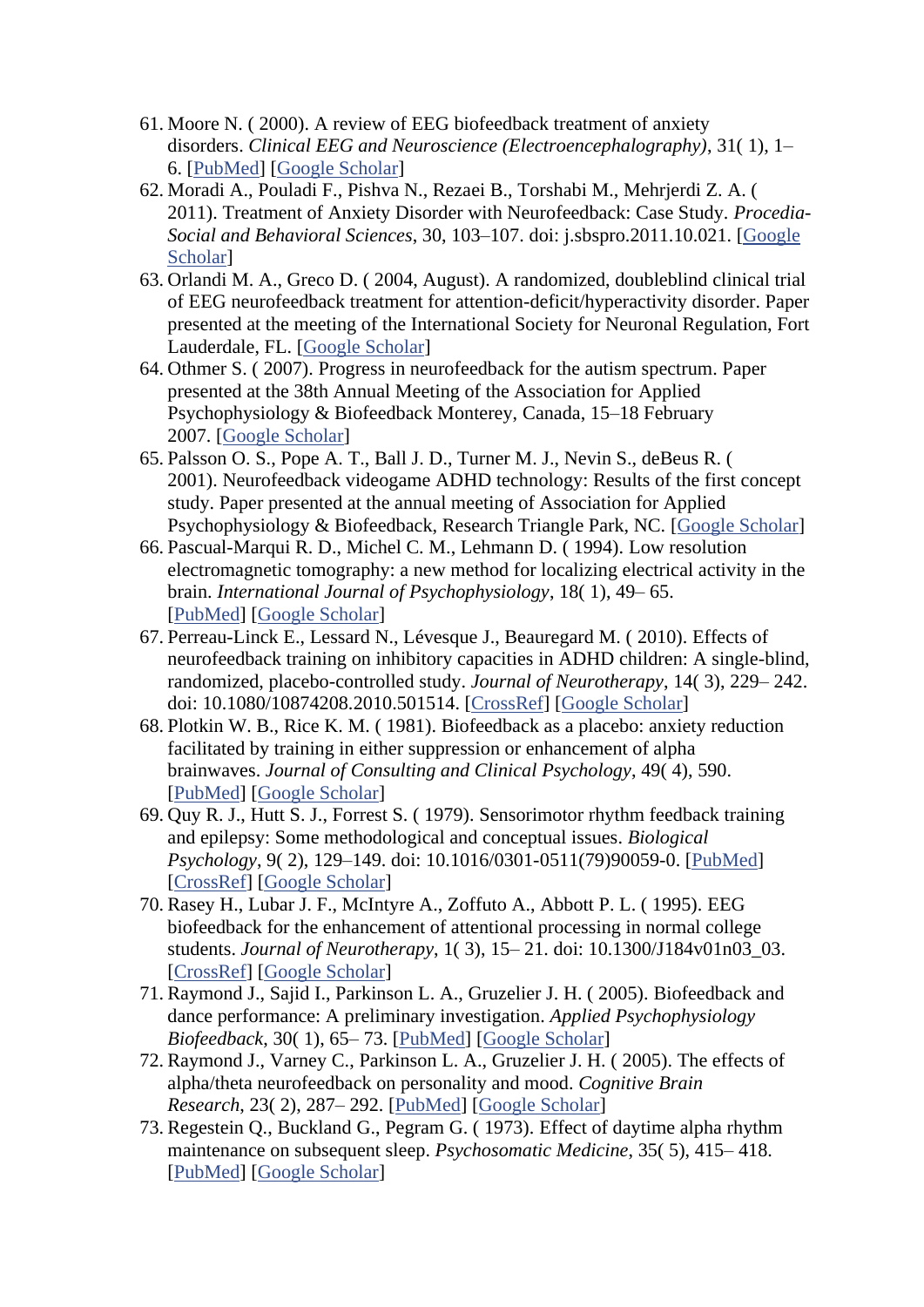- 74. Ros T., Moseley M. J., Bloom P. A., Benjamin L., Parkinson L. A., Gruzelier J. H. ( 2009). Optimizing microsurgical skills with EEG neurofeedback. *BMC Neuroscience*, 10( 1), 87. doi: 10.1186/1471-2202-10-87. [\[PMC free](https://www.ncbi.nlm.nih.gov/pmc/articles/PMC2723116/)  [article\]](https://www.ncbi.nlm.nih.gov/pmc/articles/PMC2723116/) [\[PubMed\]](https://www.ncbi.nlm.nih.gov/pubmed/19630948) [\[CrossRef\]](https://dx.doi.org/10.1186%2F1471-2202-10-87) [\[Google Scholar\]](https://scholar.google.com/scholar_lookup?journal=BMC+Neuroscience&title=Optimizing+microsurgical+skills+with+EEG+neurofeedback&author=T.+Ros&author=M.+J.+Moseley&author=P.+A.+Bloom&author=L.+Benjamin&author=L.+A.+Parkinson&volume=10&issue=1&publication_year=2009&pages=87&pmid=19630948&doi=10.1186/1471-2202-10-87&)
- 75. Rossi-Izquierdo M., Ernst A., Soto-Varela A., Santos-Pérez S., Faraldo-García A., Sesar-Ignacio Á., Basta D. ( 2013). Vibrotactile neurofeedback balance training in patients with Parkinson's disease: Reducing the number of falls. *Gait & Posture*, 37( 2), 195– 200. [\[PubMed\]](https://www.ncbi.nlm.nih.gov/pubmed/22841586) [\[Google Scholar\]](https://scholar.google.com/scholar_lookup?journal=Gait+&+Posture&title=Vibrotactile+neurofeedback+balance+training+in+patients+with+Parkinson%E2%80%99s+disease:+Reducing+the+number+of+falls&author=M.+Rossi-Izquierdo&author=A.+Ernst&author=A.+Soto-Varela&author=S.+Santos-P%C3%A9rez&author=A.+Faraldo-Garc%C3%ADa&volume=37&issue=2&publication_year=2013&pages=195-200&pmid=22841586&)
- 76. Schmeidler G., Lewis L. ( 1971). Mood changes after alpha feedback training. *Perceptual and Motor Skills*, 32( 3), 709– 710. [\[PubMed\]](https://www.ncbi.nlm.nih.gov/pubmed/5557008) [\[Google](https://scholar.google.com/scholar_lookup?journal=Perceptual+and+Motor+Skills&title=Mood+changes+after+alpha+feedback+training&author=G.+Schmeidler&author=L.+Lewis&volume=32&issue=3&publication_year=1971&pages=709-710&pmid=5557008&)  [Scholar\]](https://scholar.google.com/scholar_lookup?journal=Perceptual+and+Motor+Skills&title=Mood+changes+after+alpha+feedback+training&author=G.+Schmeidler&author=L.+Lewis&volume=32&issue=3&publication_year=1971&pages=709-710&pmid=5557008&)
- 77. Sichel A. G., Fehmi L. G., Goldstein D. M. ( 1995). Positive outcome with neurofeedback treatment in a case of mild autism. *Journal of Neurotherapy*, 1( 1), 60– 64. doi: 10.1300/J184v01n01\_08. [\[CrossRef\]](https://dx.doi.org/10.1300%2FJ184v01n01_08) [\[Google Scholar\]](https://scholar.google.com/scholar_lookup?journal=Journal+of+Neurotherapy&title=Positive+outcome+with+neurofeedback+treatment+in+a+case+of+mild+autism&author=A.+G.+Sichel&author=L.+G.+Fehmi&author=D.+M.+Goldstein&volume=1&issue=1&publication_year=1995&pages=60-64&doi=10.1300/J184v01n01_08&)
- 78. Staufenbiel S., Brouwer A. M., Keizer A., Van Wouwe N. ( 2014). Effect of beta and gamma neurofeedback on memory and intelligence in the elderly. *Biological Psychology*, 95, 74– 85. [\[PubMed\]](https://www.ncbi.nlm.nih.gov/pubmed/23751914) [\[Google Scholar\]](https://scholar.google.com/scholar_lookup?journal=Biological+Psychology&title=Effect+of+beta+and+gamma+neurofeedback+on+memory+and+intelligence+in+the+elderly&author=S.+Staufenbiel&author=A.+M.+Brouwer&author=A.+Keizer&author=N.+Van+Wouwe&volume=95&publication_year=2014&pages=74-85&pmid=23751914&)
- 79. Sterman M. B., Macdonald L. R. ( 1978). Effects of central cortical EEG feedback training on incidence of poorly controlled seizures. *Epilepsia*, 19( 3), 207– 222. [\[PubMed\]](https://www.ncbi.nlm.nih.gov/pubmed/354919) [\[Google Scholar\]](https://scholar.google.com/scholar_lookup?journal=Epilepsia&title=Effects+of+central+cortical+EEG+feedback+training+on+incidence+of+poorly+controlled+seizures&author=M.+B.+Sterman&author=L.+R.+Macdonald&volume=19&issue=3&publication_year=1978&pages=207-222&pmid=354919&)
- 80. Sterman M. B., Macdonald L. R., Stone R. K. ( 1974). Biofeedback Training of the Sensorimotor Electroencephalogram Rhythm in Man: Effects on Epilepsy. *Epilepsia*, 15( 3), 395– 416. doi: 10.1111/j.1528-1157.1974.tb04016.x. [\[PubMed\]](https://www.ncbi.nlm.nih.gov/pubmed/4527675) [\[CrossRef\]](https://dx.doi.org/10.1111%2Fj.1528-1157.1974.tb04016.x) [\[Google Scholar\]](https://scholar.google.com/scholar_lookup?journal=Epilepsia&title=Biofeedback+Training+of+the+Sensorimotor+Electroencephalogram+Rhythm+in+Man:+Effects+on+Epilepsy&author=M.+B.+Sterman&author=L.+R.+Macdonald&author=R.+K.+Stone&volume=15&issue=3&publication_year=1974&pages=395-416&pmid=4527675&doi=10.1111/j.1528-1157.1974.tb04016.x&)
- 81. Sürmeli T., Ertem A. ( 2007). EEG neurofeedback treatment of patients with Down Syndrome. *Journal of Neurotherapy*, 11(1), 63-68. [\[Google Scholar\]](https://scholar.google.com/scholar_lookup?journal=Journal+of+Neurotherapy&title=EEG+neurofeedback+treatment+of+patients+with+Down+Syndrome&author=T.+S%C3%BCrmeli&author=A.+Ertem&volume=11&issue=1&publication_year=2007&pages=63-68&)
- 82. Sürmeli T., Ertem A. ( 2011). Obsessive Compulsive Disorder and the Efficacy of qEEG-Guided Neurofeedback Treatment: A Case Series. *Clinical EEG and Neuroscience*, 42( 3), 195– 201. doi: 10.1177/155005941104200310. [\[PubMed\]](https://www.ncbi.nlm.nih.gov/pubmed/21870473) [\[CrossRef\]](https://dx.doi.org/10.1177%2F155005941104200310) [\[Google Scholar\]](https://scholar.google.com/scholar_lookup?journal=Clinical+EEG+and+Neuroscience&title=Obsessive+Compulsive+Disorder+and+the+Efficacy+of+qEEG-Guided+Neurofeedback+Treatment:+A+Case+Series&author=T.+S%C3%BCrmeli&author=A.+Ertem&volume=42&issue=3&publication_year=2011&pages=195-201&pmid=21870473&doi=10.1177/155005941104200310&)
- 83. Surmeli T., Ertem A., Eralp E., Kos I. H. ( 2012). Schizophrenia and the efficacy of qEEG-guided neurofeedback treatment: a clinical case series. *Clinical EEG and Neuroscience*, 43( 2), 133– 144. doi: 10.1177/1550059411429531. [\[PubMed\]](https://www.ncbi.nlm.nih.gov/pubmed/22715481) [\[CrossRef\]](https://dx.doi.org/10.1177%2F1550059411429531) [\[Google Scholar\]](https://scholar.google.com/scholar_lookup?journal=Clinical+EEG+and+Neuroscience&title=Schizophrenia+and+the+efficacy+of+qEEG-guided+neurofeedback+treatment:+a+clinical+case+series&author=T.+Surmeli&author=A.+Ertem&author=E.+Eralp&author=I.+H.+Kos&volume=43&issue=2&publication_year=2012&pages=133-144&pmid=22715481&doi=10.1177/1550059411429531&)
- 84. Thompson L., Thompson M., Reid A. ( 2010). Neurofeedback outcomes in clients with Asperger's syndrome. *Applied Psychophysiol Biofeedback*, 35( 1), 63– 81. [\[PubMed\]](https://www.ncbi.nlm.nih.gov/pubmed/19908142) [\[Google Scholar\]](https://scholar.google.com/scholar_lookup?journal=Applied+Psychophysiol+Biofeedback&title=Neurofeedback+outcomes+in+clients+with+Asperger%E2%80%99s+syndrome&author=L.+Thompson&author=M.+Thompson&author=A.+Reid&volume=35&issue=1&publication_year=2010&pages=63-81&)
- 85. Thompson M., Thompson L. ( 2003). *The neurofeedback book: An introduction to basic concepts in applied psychophysiology*. Wheat Ridge, CO: Association for Applied Psychophysiology and Biofeedback. [\[Google Scholar\]](https://scholar.google.com/scholar_lookup?title=The+neurofeedback+book:+An+introduction+to+basic+concepts+in+applied+psychophysiology&author=M.+Thompson&author=L.+Thompson&publication_year=2003&)
- 86. Tozzo C. A., Elfner L. F., May J. G. ( 1988). EEG biofeedback and relaxation training in the control of epileptic seizures. *International Journal of Psychophysiology*, 6( 3), 185– 194. [\[PubMed\]](https://www.ncbi.nlm.nih.gov/pubmed/3136105) [\[Google Scholar\]](https://scholar.google.com/scholar_lookup?journal=International+Journal+of+Psychophysiology&title=EEG+biofeedback+and+relaxation+training+in+the+control+of+epileptic+seizures&author=C.+A.+Tozzo&author=L.+F.+Elfner&author=J.+G.+May&volume=6&issue=3&publication_year=1988&pages=185-194&pmid=3136105&)
- 87. Vernon D., Egner T., Cooper N., Compton T., Neilands C., Sheri A., et al. ( 2003). The effect of training distinct neurofeedback protocols on aspects of cognitive performance. *International Journal of Psychophysiology*, 47( 1), 75– 85. doi: 10.1016/S0167-8760(02)00091-0. [\[PubMed\]](https://www.ncbi.nlm.nih.gov/pubmed/12543448) [\[CrossRef\]](https://dx.doi.org/10.1016%2FS0167-8760(02)00091-0) [\[Google Scholar\]](https://scholar.google.com/scholar_lookup?journal=International+Journal+of+Psychophysiology&title=The+effect+of+training+distinct+neurofeedback+protocols+on+aspects+of+cognitive+performance&author=D.+Vernon&author=T.+Egner&author=N.+Cooper&author=T.+Compton&author=C.+Neilands&volume=47&issue=1&publication_year=2003&pages=75-85&pmid=12543448&doi=10.1016/S0167-8760(02)00091-0&)